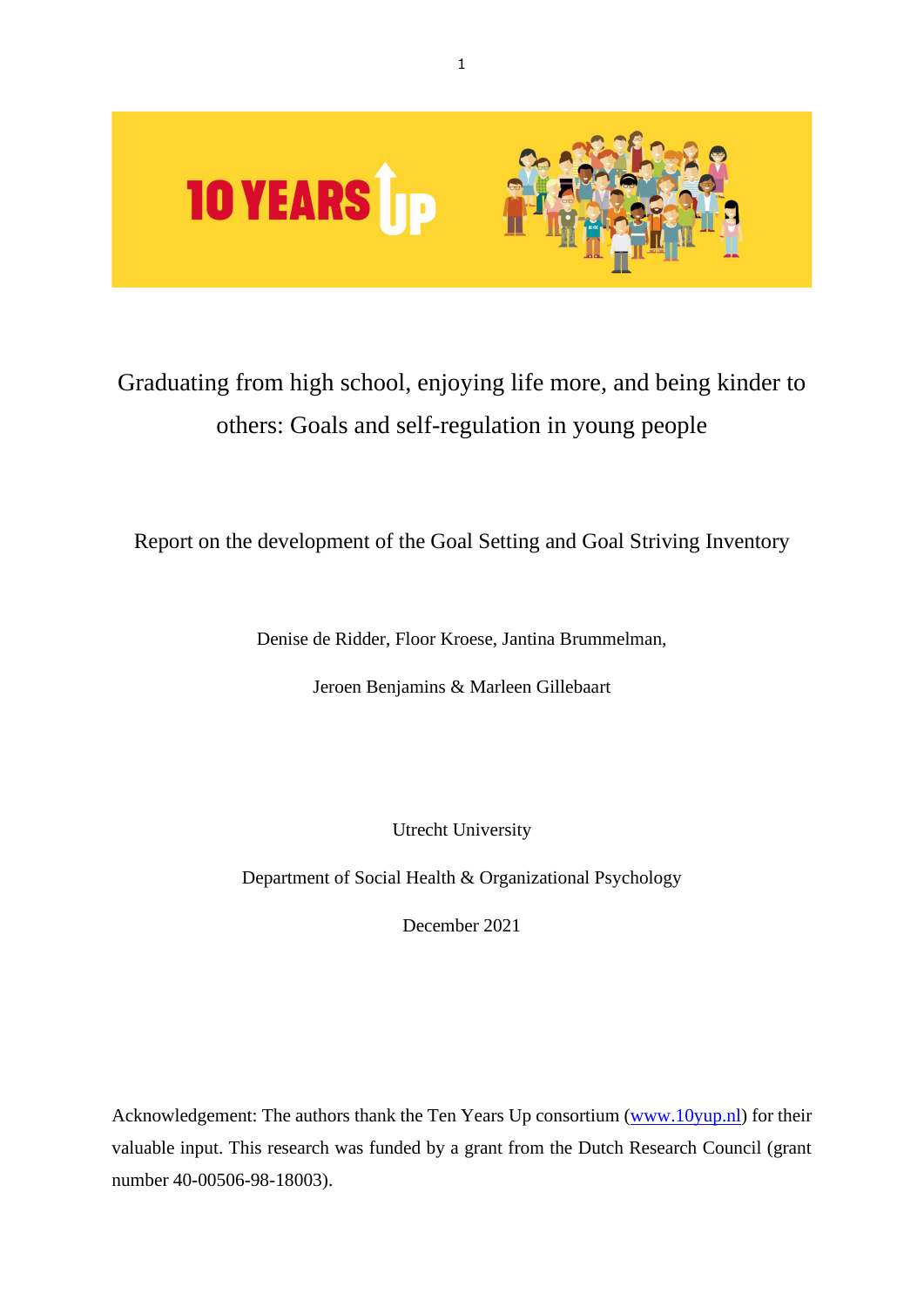#### **Abstract**

In a series of four studies  $(N > 500)$ , we aim to establish meaningful links between goal perceptions and self-regulatory strategies as a crucial but under-investigated aspect of adolescent self-regulation. In order to examine these links, we will focus on goals that are generated by adolescents themselves. In Study 1, we co-created a list of 33 goals. In Study 2, we found that goals could be meaningfully classified into superordinate categories of independence, self-development, and goodness. In Study 3, we showed that adolescents primarily strive for goals related to self-development and independence and that ratings of goal feasibility lag behind on importance ratings. In Study 4, we demonstrated that adolescents employ a wider variety of strategies to achieve their goals when they hold less favorable goal perceptions. In contrast, more intense goal pursuit with fewer strategies was associated with favorable goal perceptions.

Keywords: self-regulation, goal setting, self-regulatory strategies, adolescents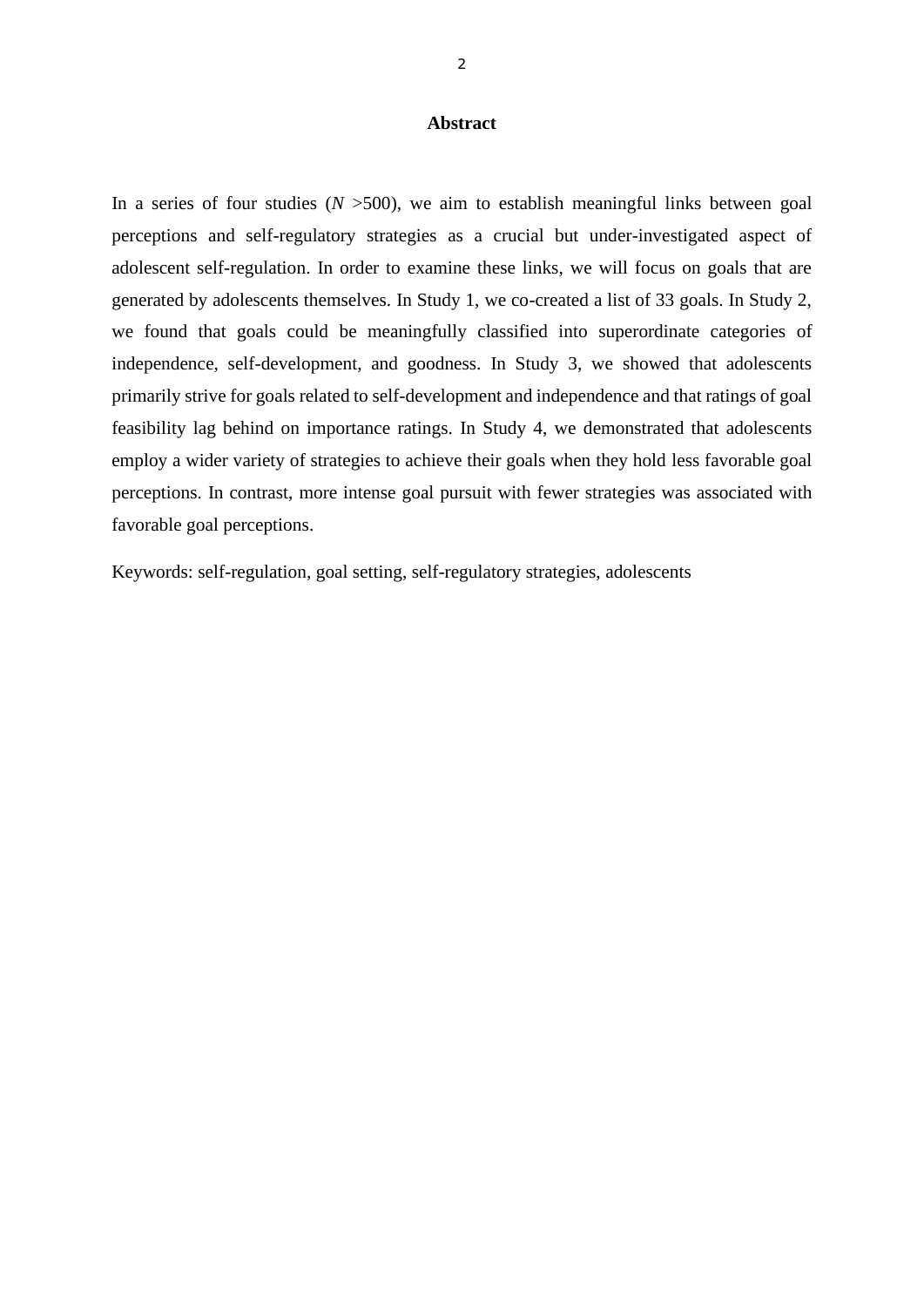Adolescence is a period of life that is characterized by important developmental steps. Transitioning from childhood to adulthood, adolescents gradually get more room for autonomous decision-making (Steinberg & Silverberg, 1986). The decisions adolescents need to make are related not only to their growing responsibilities (e.g., to finish homework or to decide about the next steps in their education), but also to the development of their personal and social identities: adolescents may explore what values they find important in life, what they would like to achieve, and how they relate to others. To be successful in these crucial developmental tasks, adolescents have to employ self-regulatory skills. They need to be able to determine what they find important, set personal goals, and employ strategies to achieve their goals. Indeed, adolescents who tend to be well able to let their lives be guided by longterm goals rather than short term temptations (Tangney, Baumeister, & Boone, 2004) show successful outcomes in various life domains such as academic achievement, health behaviors, and social relationships (De Ridder, Lensvelt-Mulders, Finkenauer, Stok, & Baumeister, 2012; Duckworth & Seligman, 2005; Moffitt et al., 2011). While the association between selfregulation and successful outcomes is theoretically clear, much less is known about *how* adolescents self-regulate. What goals do they have? How important and how feasible do they consider their goals? And what do they do to achieve their specific goals? The current paper aims to shed light on these issues by investigating 'the what and how' of self-regulation in adolescents. Specifically, our objective is to establish meaningful links between goal perceptions and self-regulatory strategies as a crucial but under-investigated aspect of adolescent self-regulation. In order to examine these links, we will focus on goals that are generated by adolescents themselves.

While specific definitions of self-regulation have been a topic of debate, there is consensus that self-regulation comprises two main components: goal setting and goal pursuit (Carver & Scheier, 1998; Mann, De Ridder, & Fujita, 2013; Oettingen & Gollwitzer, 2001). Goal setting refers to the process of determining which goals one wants to pursue. Goals can be defined as mental representations of desired outcomes that, by definition, involve a discrepancy with people's current situation (Carver & Scheier, 1998). Goal pursuit involves the planning and execution of self-regulatory strategies that support attainment of the goal (Mann et al., 2013). Combined, these elements contribute to ultimate self-regulatory success in terms of goal achievement or well-being (Brunstein, 1993; Deci & Ryan, 2000). Given the importance of the topic, however, it is surprising to realize that in fact no studies jointly have investigated goal setting and goal pursuit in meaningful contexts. Most self-regulation research in adolescents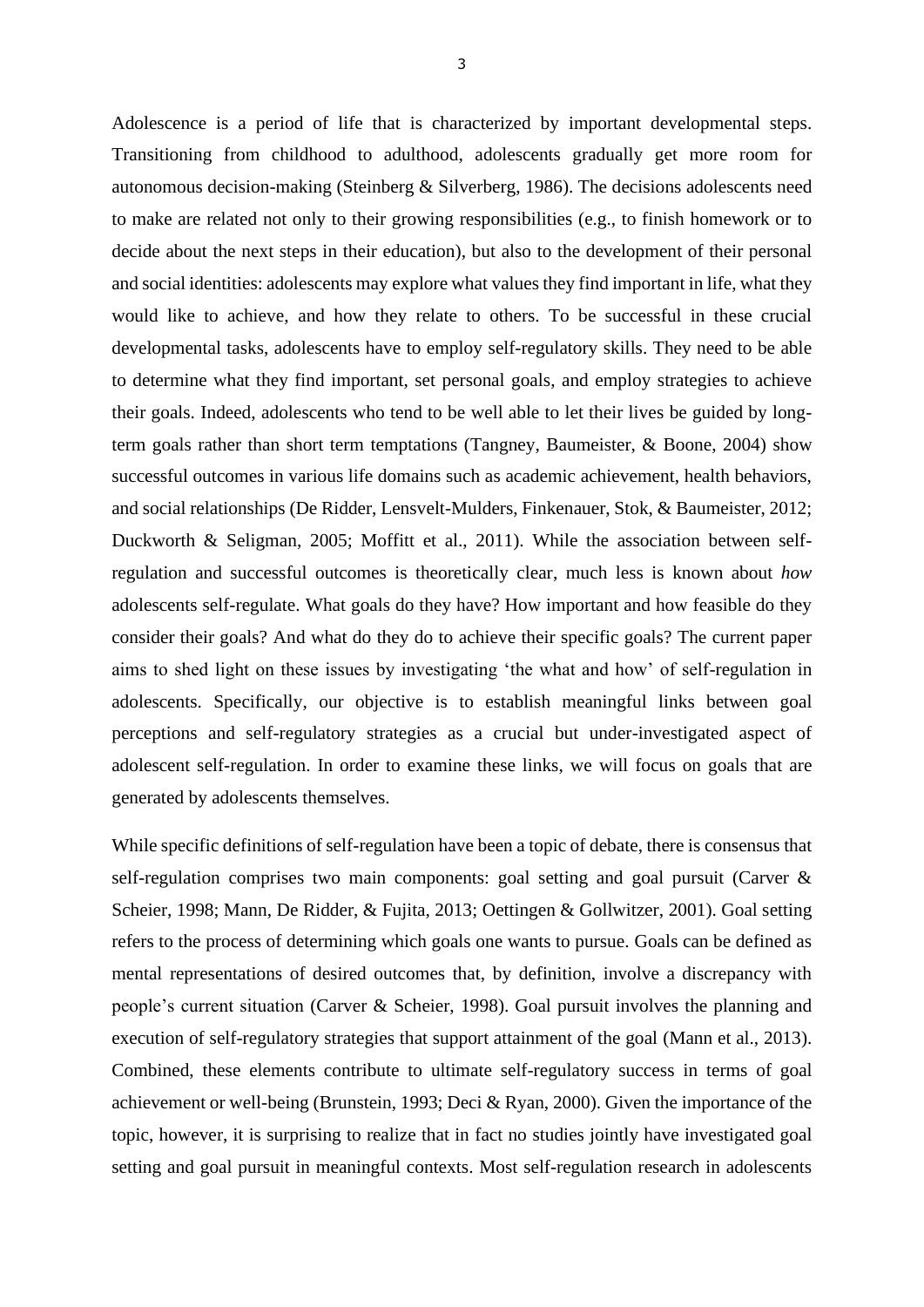focuses on goal pursuit rather than goal setting, and within that area many studies either take a very generic approach (e.g., assessing self-regulatory capacity as a trait; Moilanen, 2007) or examine the use of specific self-regulatory strategies in relation to a specific goal (e.g., eating behavior regulation; De Vet et al. 2014). To contribute to a more complete understanding of self-regulation in young people aged between 16 and 25 years old, we will investigate goal setting and goal pursuit conjointly in a real-life context. We will start with a brief theoretical discussion of the literature on goal setting and goal pursuit that formed the basis for the current study. In doing so, we will draw on the theoretical framework of self-regulation. Although we acknowledge that different self-regulation theories exist, each proposing some unique features, there is general agreement on the fundamental notion that much of human behavior is goaldirected and that goal perceptions have an important influence on how individuals go about in trying to achieve their goals (Carver & Scheier, 1998; Gollwitzer & Oettingen, 2015).

**Goal Setting.** Having a goal is motivating and stimulates the development of action strategies (Locke & Latham, 1990). Moreover, the pursuit of authentic (i.e., self-concordant) goals is associated with greater well-being (Sheldon & Elliot, 1998). While this underlines the importance of goal setting as one of the two core dimensions of self-regulation, goal setting itself is relatively understudied in adolescents. That is, not much research has been conducted to identify when, how, or why adolescents spontaneously set goals and how young people's goals evolve over time – which may be particularly relevant to consider in this period of life in which important personal, academic, and professional developments take place, along with an increased independency and personal responsibility (Draijer, Bakker, Slot, & Akkerman, 2020). One approach to studying goal setting is to assess how a given (often assigned) goal affects performance. For example, people can be asked to what extent a certain goal (e.g., school achievement) is important to them, or alternatively people could be asked to set specific *types* of goals (e.g., mastery or performance goals; Chatzisarantis, Ada, Bing, Papioannou, Prpa, & Hagger, 2016). This approach allows for systematic assessments of how specific goal characteristics relate to successful outcomes. However, it precludes insights into the variety of goals young people may have and into their self-regulatory strategies within the complexity of their everyday lives. To get better insight into natural goal setting behavior and what people do to pursue their goals, it is important to consider idiosyncratic goals (Sheldon & Elliot, 1998) and study them on an idiographic basis (Emmons, 1986; Little, 2015). This is a methodologically challenging approach since people may have different conceptualizations of their desired future states (Gollwitzer & Oettingen, 2015). Moreover, the large variety of goals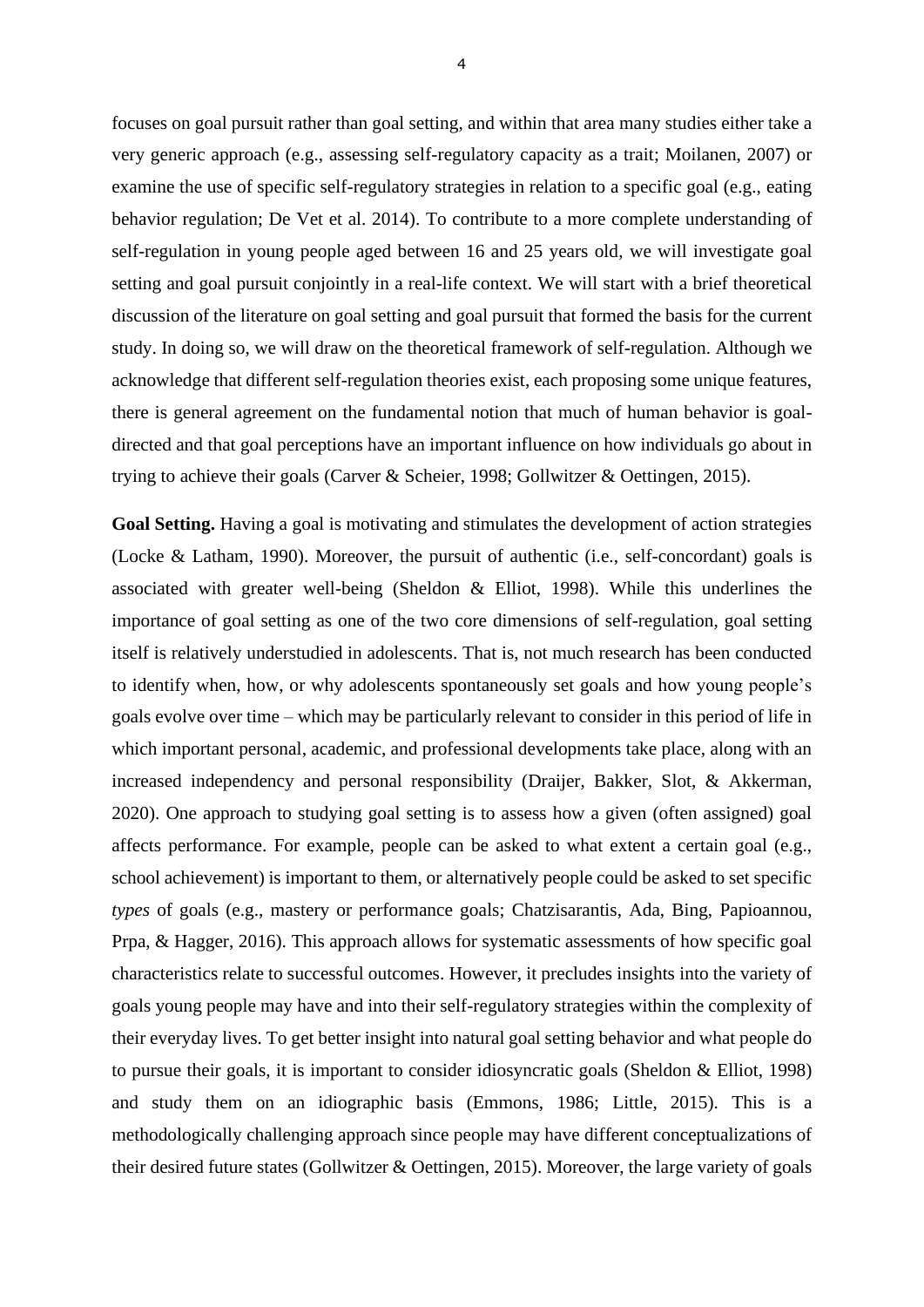that may emerge can make it complicated to systematically study any effects of the specific goals themselves on subsequent cognitions, emotions, or goal pursuit. However, this approach does allow for investigating perceptions and strategies accompanying people's currently most active personal goal. Given our ambition to investigate adolescents' goal setting and goal pursuit as it naturally occurs, in the current research we will consider idiosyncratic goals so as to document what young people think about their current goal and what they do to work towards it. In the documentation of goals young people have, our emphasis lies on explicit goals rather than implicit motives that may govern self-regulation (Brunstein, 2010). We consider this restriction justified as recent literature suggests substantial congruence between implicit and explicit motives (Thrash, Maruskin, & Martin, 2012). Moreover, a focus on explicit goals allows for documenting perceptions of goals.

Our first research question will be to investigate which goals adolescents find important and to what extent they consider their goals to be feasible (De Ridder & Kuijer, 2007; Mann et al., 2013). In addition to goal importance and perceived feasibility, other goal-related cognitions can be relevant in goal pursuit. For the current studies, we will focus on factors that have been found to be associated with self-regulatory behavior in previous studies on goal pursuit. Selfefficacy is known to be an important determinant of self-regulatory success: people with greater confidence in their own abilities are more likely to perform the behaviors necessary to achieve their goals goal (Zimmerman, Bandura, & Martinez-Pons, 1992). Whereas self-efficacy is generally defined as a personal belief of how well one is able to deal with a given situation based on the skills one has ('can do'), internal locus of control refers to the degree to which people believe that they have control over the outcome of events in their lives, and has been found to be positively related to goal attainment (Lee, Sheldon, & Turban, 2003). Controlled motivation comprises the extent to which a goal is pursued for reasons that arise from outside of the individual, such as external rewards (e.g., praise from one's parents). Autonomous motivation, in contrast, refers to goal pursuit that is motivated from truly within an individual and more often leads to successful goal achievement (Cerasoli, Nicklin, & Ford., 2014; Ryan & Deci, 2008). Task aversion refers to the perception of the specific actions that are required to achieve a goal, such as going to the gym or doing one's homework (Gillebaart & Kroese, 2020). People who find such a behavior itself to be pleasant are more likely to be successful than those who think it is very unpleasant to perform these actions. The final two goal perceptions that we will address are prevention and promotion focus. Having a prevention focus means that someone sees his goal as a responsibility and is inclined to think about what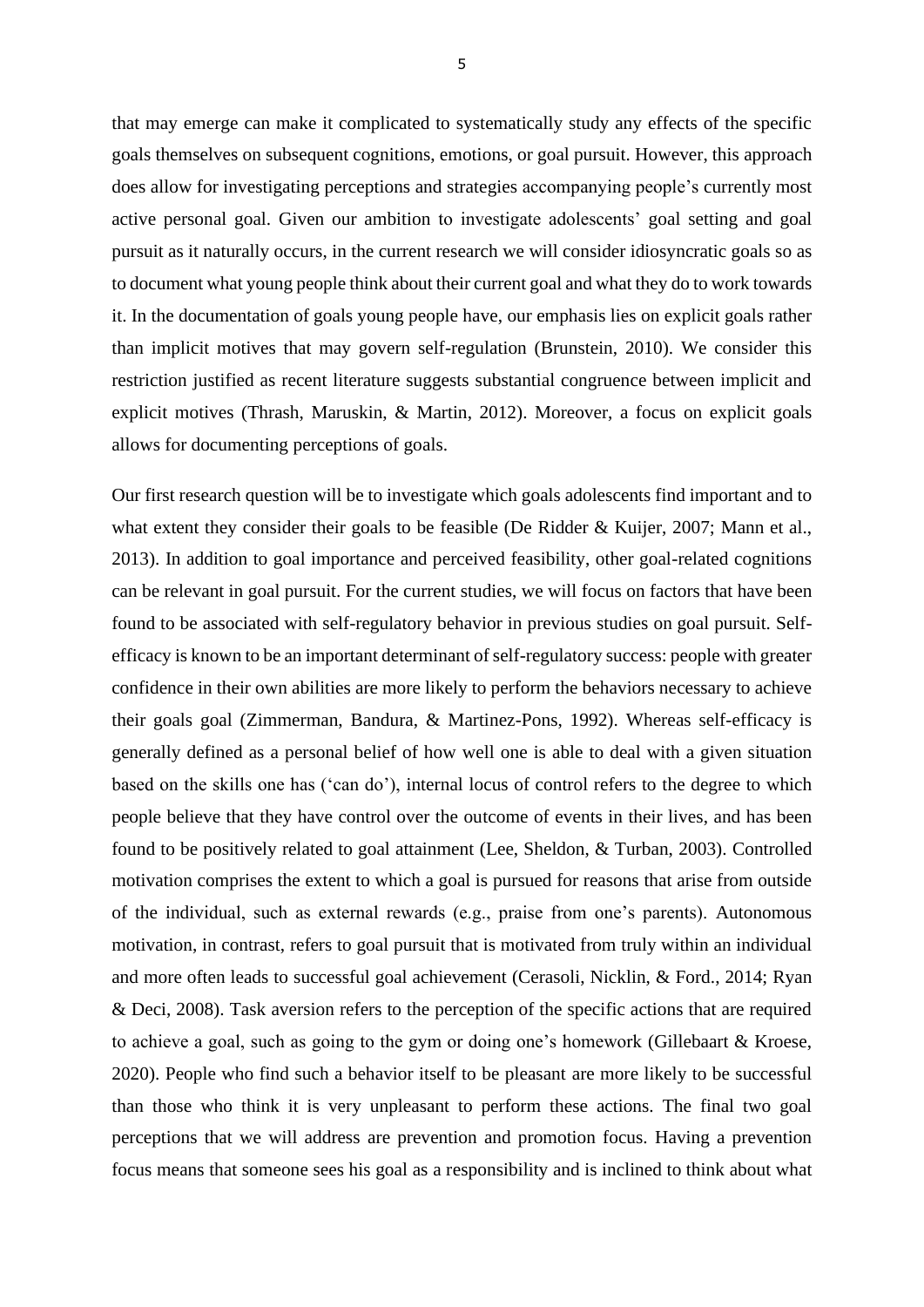he ought to do to prevent failure. Having a promotion focus means that someone is inclined to think about what he wants to obtain and is oriented toward achieving success. Prior research has found that both promotion and prevention focus can foster self-regulatory success, depending on the type of goal (Rothman & Salovey, 1997). Taken together, these cognitions as well as appraisals of importance and feasibility form an image of how people perceive the goals they set.

**Goal Pursuit.** Once a goal has been set, goal pursuit commences. Goal pursuit refers to the actions people undertake to get closer to their goals, i.e., the self-regulatory strategies they employ. This involves anticipatory actions meant to create good opportunities to achieve a goal, such as situation selection (e.g., creating a suitable practice area at home if your goal is to learn play the guitar) and actions to deal with present self-regulatory challenges such as redirecting one's attention away from temptations (e.g., call a friend when you feel the urge to give up on your goal) (Gillebaart & de Ridder, 2015; Hofmann & Kotabe, 2012). Also, actions related to the evaluation of goal progress such as monitoring one's behavior (e.g., keeping track of one's savings account) can be important strategies (Carver & Scheier, 1998). A similar but differently nuanced categorization of strategies would be that some strategies involve making adjustments to one's environment, while others involve cognitive appraisal (Duckworth, Gendler, & Gross, 2016). Our aim is not to provide a definitive and exhaustive categorization of self-regulatory strategies, but rather to use the available frameworks and categorizations as a basis to explore the range of strategies that adolescents report using for their goal pursuit. In the present research, we will focus on ten types of self-regulatory strategies that have been identified in previous studies as most likely to yield success, including self-control, initiation, persistence, seeking support, rewarding oneself, planning, monitoring, situation selection, cognitive reappraisal, and routine building.

Self-control or the effortful resistance of impulses is one of the most studied strategies that has proven an effective manner to achieve one's goals (De Ridder et al., 2012; Tangney et al., 2004). However, successful self-regulation not only involves resisting bad things; it also requires initiating 'good' behavior (De Ridder, De Boer, Lugtig, Bakker, & Van Hooft, 2011), and persistence after initial success (Duckworth, Peterson, Matthews, & Kelly, 2007; Rothman, Baldwin, Hertel, & Fuglestad, 2011). Whilst we acknowledge recent debate about whether selfcontrol refers to effortful inhibition only or also comprises less effortful strategies (De Ridder et al., 2012; De Ridder, Van der Weiden, Gillebaart, Benjamins, & Ybema, 2020; Gillebaart & De Ridder, 2015), in the present research we will employ the classic definition of self-control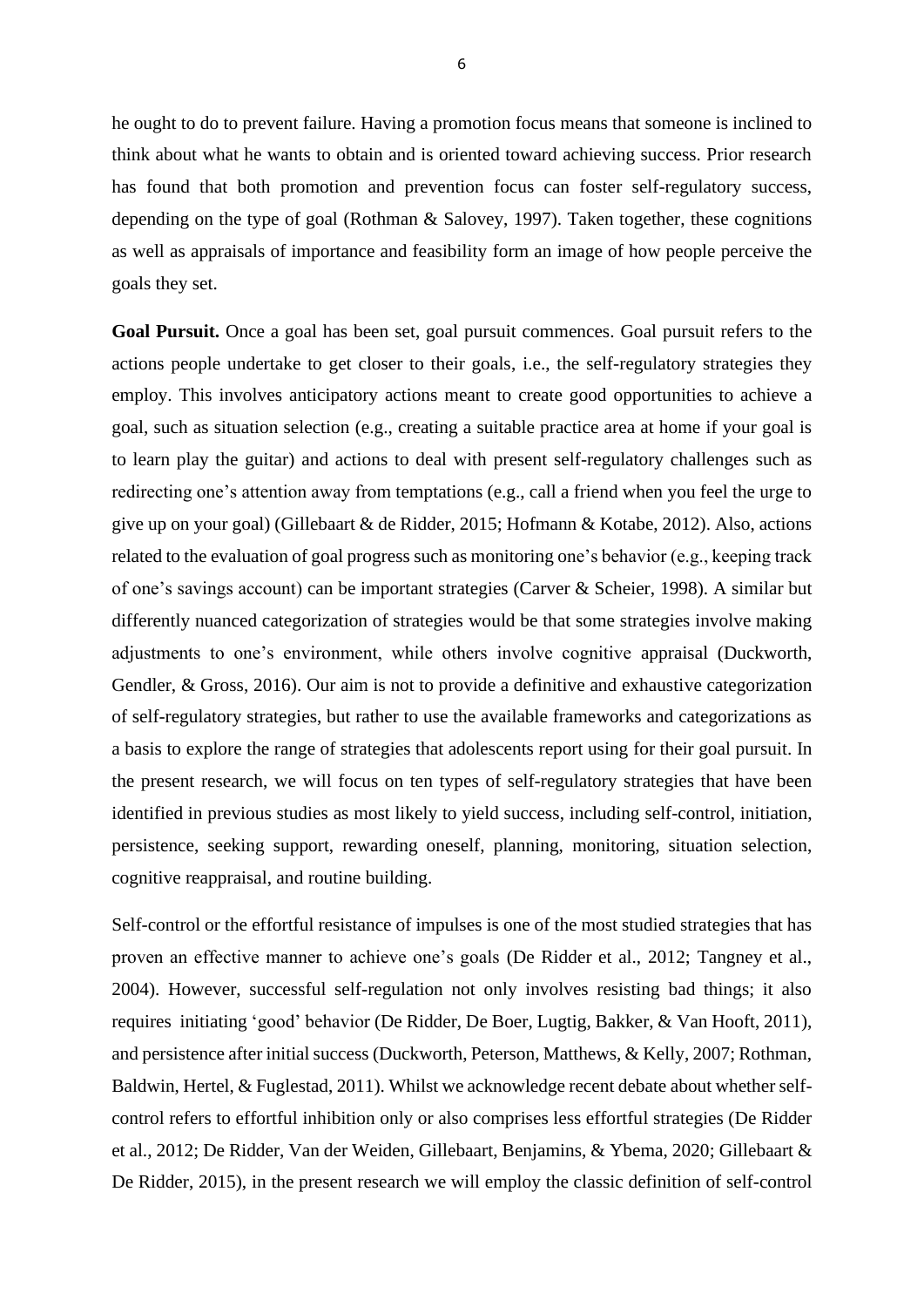with a focus on restraining oneself in the face of temptation. 'Just say no' can be a mantra that people use and that can yield behavior change in the short run, but this effortful strategy is less likely to be maintained over time when people may feel they do not have the capacity to 'stay strong' or just feel tired (Baumeister, Bratslavsky, Muraven, & Tice, 1998). In that case, seeking social support can be an adaptive strategy (Helsen et al., 2000). Another strategy may be to install reward*s* for oneself. It is well-established that adolescents show relatively high reward sensitivity (Steinberg et al., 2008) and as a result will perform better when rewards are obtainable. Next to social support and reward as strategies that reduce the cognitive effort of self-regulation, smart planning (Gollwitzer, 1999) and monitoring (Gangestad & Snyder, 2000) strategies have been found helpful in achieving one's goals. Also, people who are able to keep seeing the positive side of things (e.g., reappraise struggles as 'challenges') are more likely to attain their goals (McRae, Jacobs, Ray, John, & Gross, 2012). Following Mann and colleagues (2013; cf. Duckworth et al., 2016), another type of strategy that does not require a lot of effort is situation selection, where people may avoid environments that endanger their goal pursuit (e.g., avoiding the snack aisle in the supermarket when your goal is to reduce unhealthy eating) or actively seek situations that may aid goal pursuit (e.g., sitting down with your mother for a cup of tea when your goal is to get a better relationship with your parents). Situation selection plays on the unique human ability to imagine future events to the extent that individuals can identify situations that might either impose obstacles or provide opportunities for goal pursuit (Aspinwall & Taylor, 1997). Most studies on situation selection focus on the avoidance of situations that may hinder goal pursuit (Ent, Baumeister, & Tice, 2015; Milyavskaya, Saunders, & Inzlicht, 2020; Nielsen, Gwozdz, & De Ridder, 2019). Here we focus on situation selection as a strategy for identifying opportunities for goal pursuit (Aspinwall & Taylor, 1997). Finally, routine building is a strategy that requires no cognitive effort to execute the behavior for achieving one's goals, making successful performance more likely (Adriaanse, Kroese, Gillebaart, & De Ridder, 2014; Galla & Duckworth, 2015; Gillebaart, Benjamins, Van der Weiden, Ybema, & De Ridder, 2020; Van der Weiden, Benjamins, Gillebaart, Ybema, & De Ridder, 2020).

**Current research.** Our overall objective is to establish meaningful links between goal perceptions and goal pursuit, taking self-identified goals as point of departure. This overall aim breaks down to four specific research questions: (1) What goals do adolescents have?; (2) How do they perceive their goals?; (3) What self-regulatory strategies do they use?, and (4) How do goal perceptions and self-regulatory strategies relate to each other? As these questions show,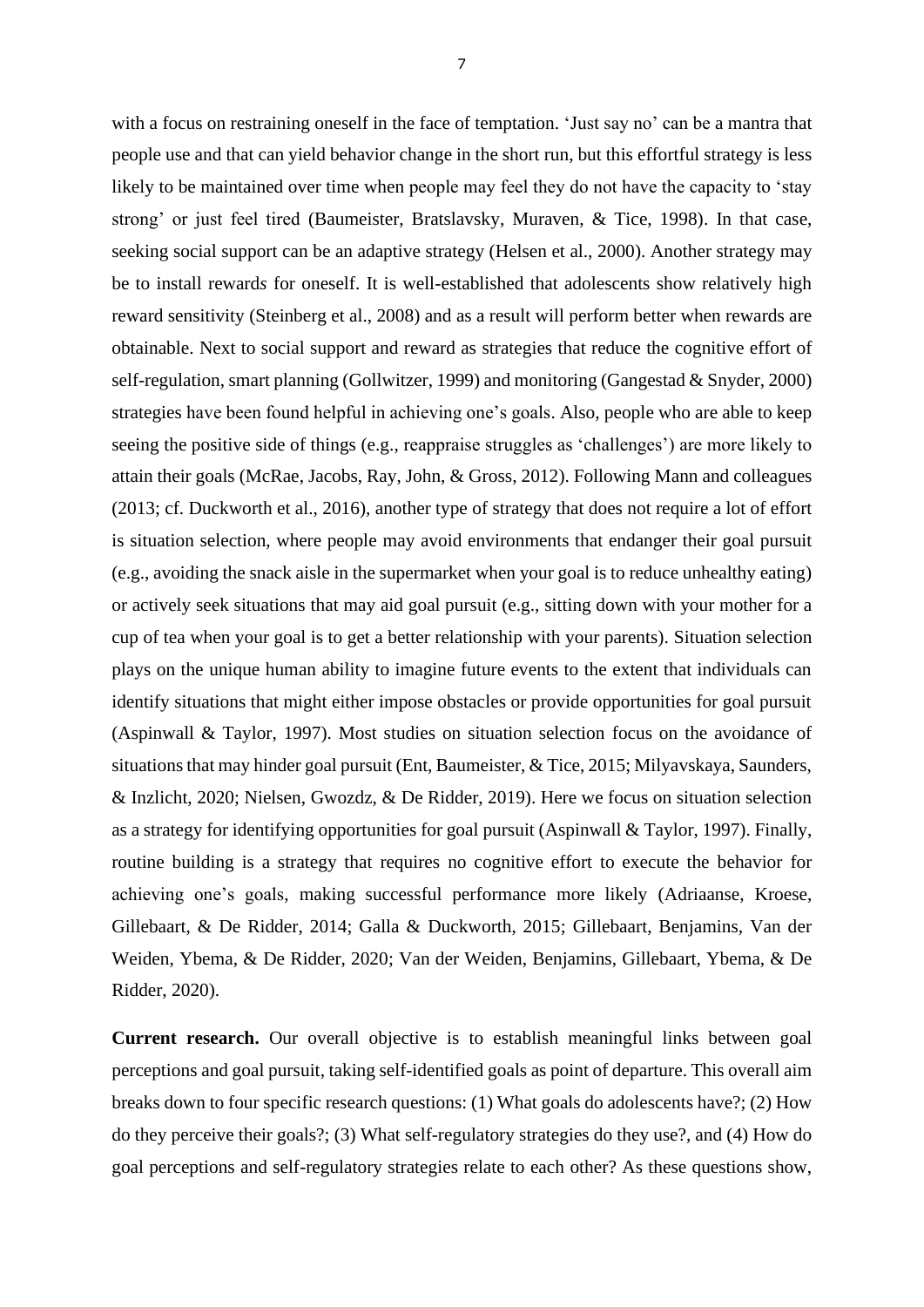we are not looking to determine which self-regulatory strategies are 'the best'. As alluded to earlier, young people may have different perceptions of similar goals. For example, the goal to 'save money for a trip' may be perceived differently in terms of importance and feasibility, but also in terms of level of abstractness (do they have a specific dream trip in mind or is it more of a vague goal) or timing orientation (is it for the upcoming spring break or a world tour in ten years); this would yield different strategies that make sense in either individual case. To address the question of how goal perceptions and self-regulatory strategies are related, we will look across goals and propose that no specific strategies may be superior to others. Rather, it is the range of strategies people have at their disposal which determines their flexibility in employing different strategies that ultimately lead to successful life outcomes (Bürgler et al., 2021; Hennecke & Burgler 2020). For that reason, the notion of flexibility of strategies underlies our analytic approach for investigating adolescents' self-regulatory strategies (Cheng, Lau, & Chan, 2014). Rather than separately considering individual strategies, we were interested in a composite score reflecting the range of strategies adolescents indicate applying to a currently active goal, both in terms of how much they are engaged with their strategies and how many different types of strategies they apply. Throughout a series of four studies, we developed and employed the *Goal Setting and Striving Inventory* (GSSI) to examine how young people self-regulate, i.e., determine which goals they have and how important and feasible they consider these goals; assess perceptions of the goal that they are currently most actively engaged with; and what they do to achieve that specific goal. In Study 1, a list of goals relevant to the target group was co-created with the help of experts and adolescents. In Study 2, we gathered bottom-up information on how these goals are categorized by adolescents themselves. In Study 3, we examine what goals adolescents endorse and how important and feasible they consider these goals. Finally, in Study 4 we examine the associations between perceptions of the goal that adolescents find most important and the strategies they employ to achieve this goal. We do not hold specific specific predictions about what kind of goals adolescents may have and how they go about in trying to achieve these goals. Rather, our research for the first time will document how goal perceptions of personally relevant goals affect goal pursuit in young people. We will do so by employing a diverse sample with specific attention for the inclusion of a wide variety of educational backgrounds that have been shown to affect the identification and pursuit of goals (Covington, 2000). All studies were approved by the Ethics Committee of the Faculty of Behavioral and Social Sciences at Utrecht University

(file number 19-124).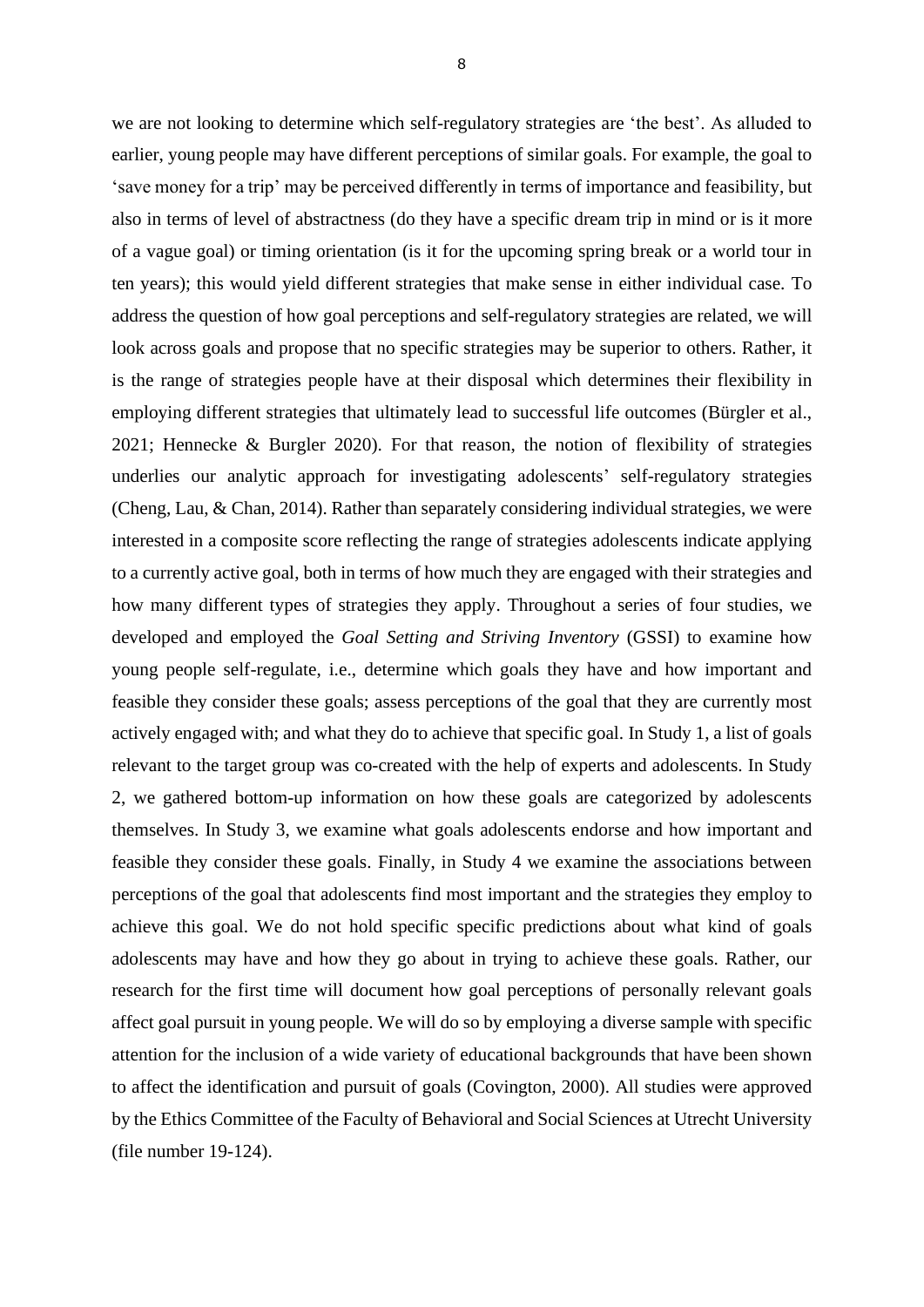#### **Study 1: Co-Creation of Goals**

To determine what kind of goals adolescents care for, it was crucial to establish a list of goals that was co-created with the population of interest. Following the definition of goals as mental representations of desired outcomes (Austin & Vancouver, 1996; Carver & Scheier, 1998; Elliot & Fryer, 2007), we consider goals as an overarching construct that encompasses a wide variety of more specific constructs, including plans (Miller, Galanter, & Pribram, 1960), personal projects (Little, 2015), and personal strivings (Emmons, 1986) with the exclusion of current concerns (Klinger & Cox, 2004) and immediate urges and desires (Hofmann & Van Dillen, 2012) that tend to focus on instant satisfaction of (appetitive) needs such as food, alcohol, sex or shopping.

#### **Methods and Results**

First, an initial list of 27 goals was conceived by the researchers in consultation with a group of experts on adolescent self-regulation.<sup>1</sup> To cover a wide variety of goals, the list varied on dimensions of concrete vs. abstract (e.g., to go to bed in time more often vs. live on my own), short term vs. long term (e.g., less screen time vs. saving money for a long holiday), and approach vs. avoidance orientation (e.g., to improve my sports performance vs. to reduce my energy drinks consumption) goals. Furthermore, multiple domains were represented, such as health (e.g., eating more fruits), sustainability (e.g., reducing single-use plastic), personal finance (e.g., saving), personal development (e.g., learning to play an instrument), and social goals (e.g., seeing friends more often). Second, this set of goals was presented to twenty-four adolescents (8 male, 15 female, 1 unknown) aged between 16 and 19 years old (*M* = 16.52; *SD*   $= 0.90$ ) at a local high school (higher general secondary education  $N = 11$ ; pre-university education  $N = 13$ ) using a mixed quantitative/qualitative design. Specifically, the questionnaire was introduced as follows: "We are curious what you want to achieve in the future. For example, anything you would like to become (e.g., a nurse), to have (e.g., a car), to do (e.g., learn to play the guitar), or to stop doing (e.g., smoking). Anything you would like to become, have, learn or do in the future is what we call a goal." Then, adolescents were asked to go through the list of goals and select goals that applied to them and indicate goal importance and perceived feasibility of each chosen goal. Afterwards, they were asked to comment on the list of goals and say whether the instructions and each goal were clear to them, and whether they thought the goals were appropriate for people like themselves. Moreover, they were asked to write down any goals they had that were not in the list. All participants reported that they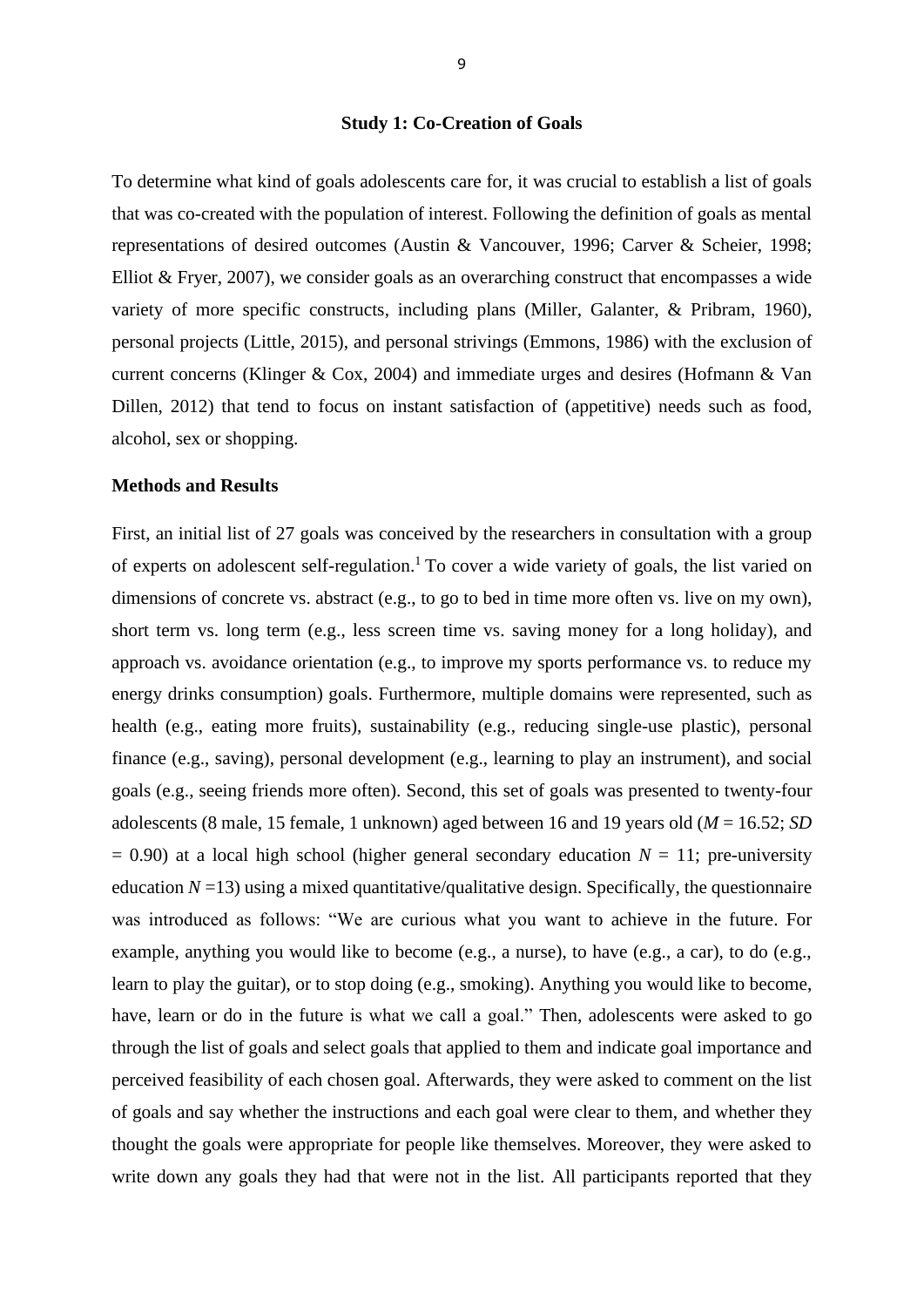understood the instructions and that they regarded the presented goals as personally relevant (*M* importance = 68.05, *SD* = 13.30; *M* feasibility = 70.22, *SD* = 9.05, both rated on a 1-100 Visual Analogue Scale). Based on this initial study, six new goals that were frequently mentioned were added, including earn a lot of money, enjoy life, get my driver's license, learn another language, take more time to relax, and adopt a healthier lifestyle.<sup>2</sup>

Subsequently, a second version of the list of goals was presented to another sample of adolescents ( $N = 86$ ; 52% female) with an age range of 16 to 25 years ( $M = 17.95$ ;  $SD = 1.87$ ), recruited from a post-secondary vocational college. To gain more insight into their goals regardless of the predefined list of goals, participants were first asked in an open-ended question what they would like to achieve in the next couple of months. Then, the extended and revised list of 33 goals was presented, and participants were asked to select goals they endorse and indicate goal importance and perceived feasibility. Again, participants reported that the notion of goals appealed to them, that instructions were clear, and that the presented goals were personally relevant (*M*\_importance = 81.79, *SD* = 10.77; *M*\_feasibility = 73.40, *SD* = 14.57). Based on these data, we decided to add four new goals, including becoming successful, become more self-confident, experience less stress, and to find a job, Four goals that had overlap with other goals or were rated as very unimportant (e.g., saving for a new pair of sneakers or clubbing less frequently) were removed. Also, some goals were reworded in such a way that they would imply a change over time (e.g. 'enjoy life' was rephrased into 'enjoy life more'). The final list includes 33 goals (Table 1).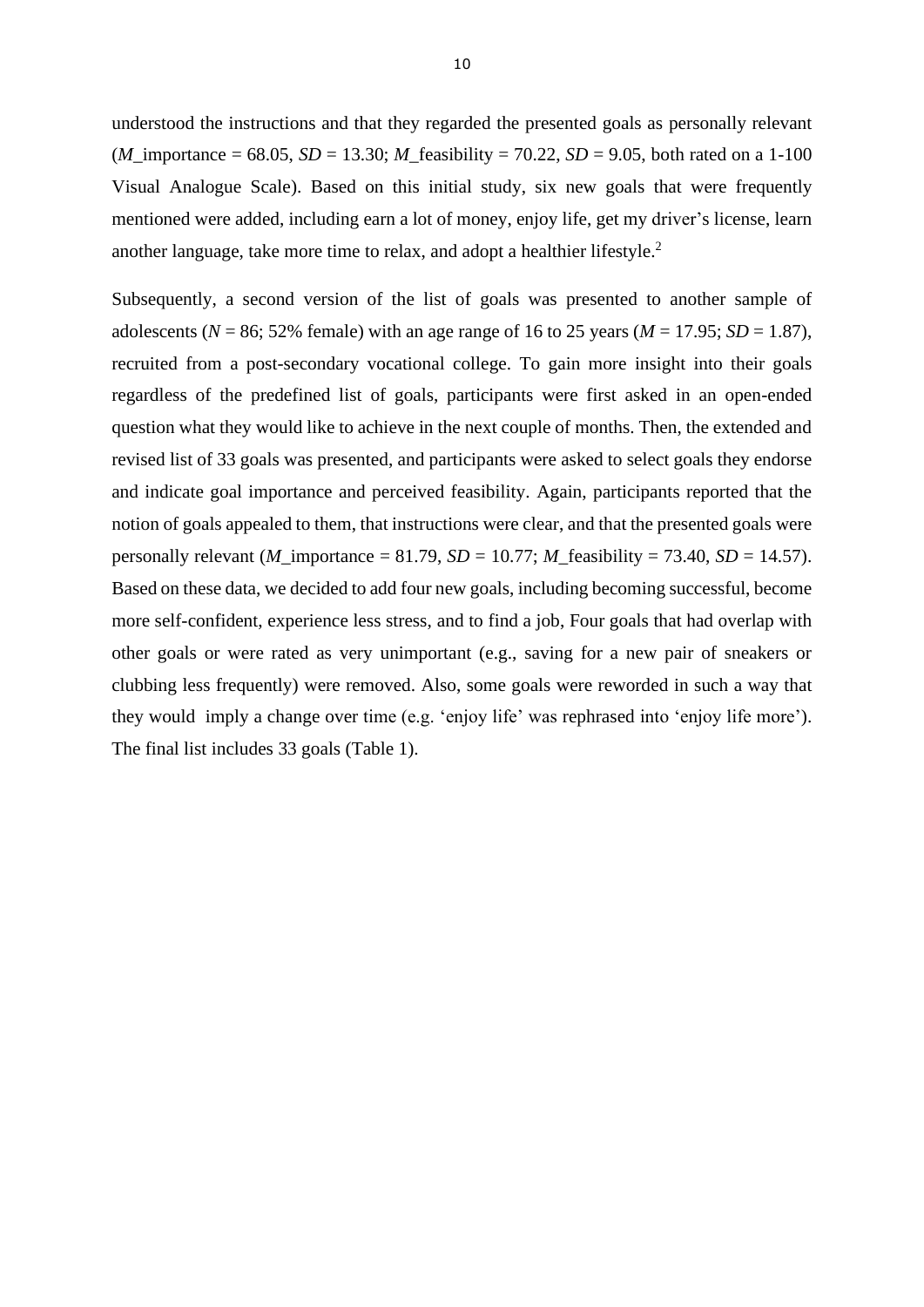#### **Table 1:** *List of goals*

Saving money for a long holiday Go to bed in time more often Less screen time Exercise more often Finish my homework in time Get to school/work in time Quit smoking Tidy up my room more often Lose weight Being more kind to other people Reduce my alcohol intake Reduce single-use plastic Reduce meat consumption Graduate from high school Walk or cycle more often Earn my own money Increase fruit and vegetable consumption Pay off financial debts Reduce consumption of energy drinks Decide about next steps of my education Have a better relationship with my parents Live on my own Learn to play a music instrument Becoming successful Meet with my friends more often Improving my sports performance Earn a lot of money Enjoy life more Get my driver's license Learn another language Experience less stress Become more self-confident To find a job

#### **Discussion**

In two studies, comprising a total sample of 110 adolescents in the age range of 16-26 years and with mixed educational backgrounds, we co-created a list of 33 goals that were considered relevant and meaningful by adolescents themselves as indicated by their ratings of importance and feasibility. This list of goals allows for examining how adolescents perceive the goal they are mostly engaged with and how much effort they put in achieving this goal. Before we address these questions in Studies 3 and 4, we will first examine in Study 2 whether and in what way the 33 goals named by adolescents can be meaningfully categorized.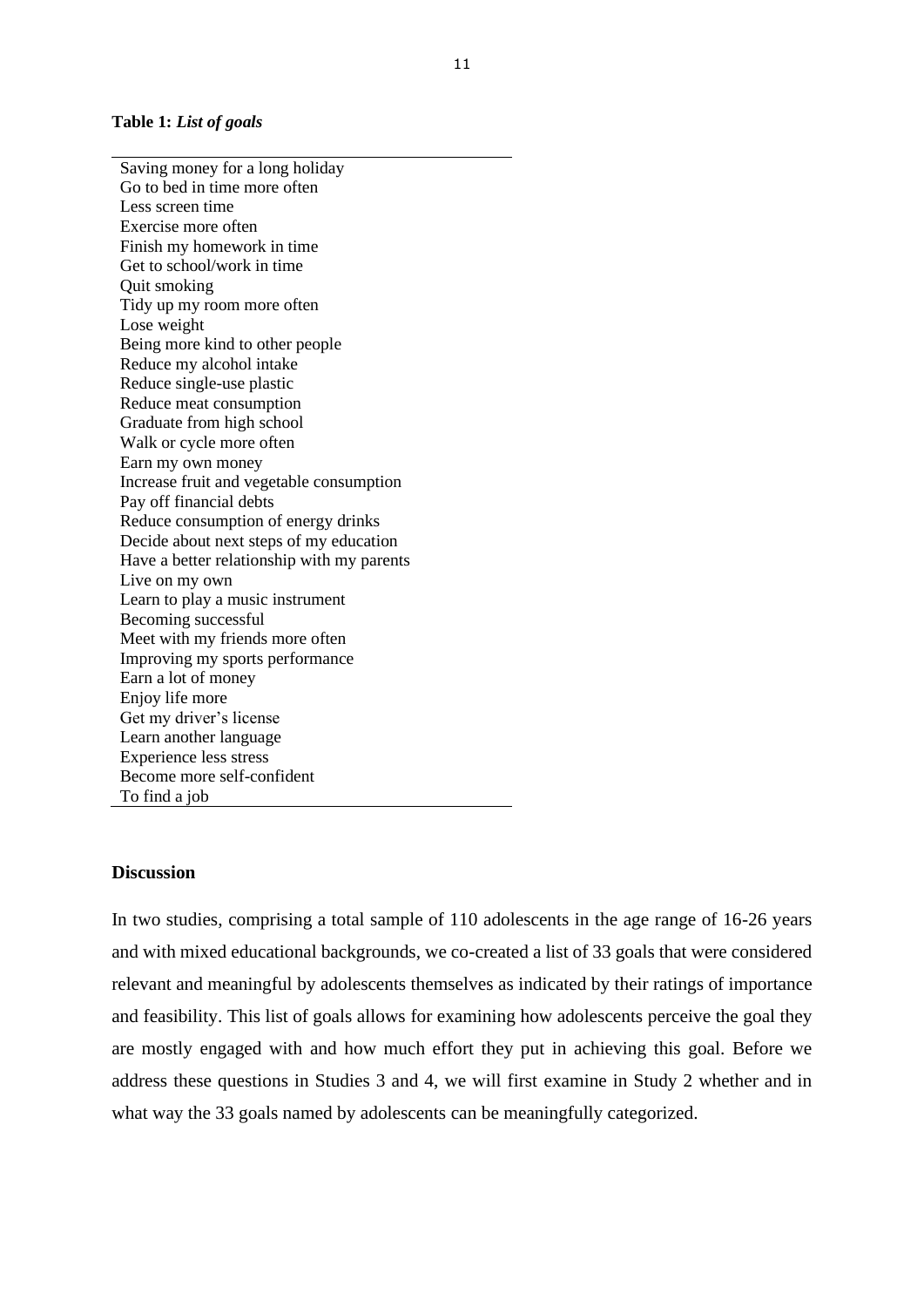#### **Study 2: Categorization of Goals**

According to both theory and research (Austin &Vancouver, 1996; Carver & Scheier, 1998), concrete short-term goals are often executed in service of longer-lasting, superordinate goals. Revealing the pattern that organizes these higher-order goals is important to find out whether different types of concrete idiosyncratic goals (e.g., learn to play an instrument or to be kind to others) may actually have something in common, i.e., serve the same higher-order goal of, in this case, self-development. Previous studies of goal taxonomies in adults have revealed different categorizations of 'what people want', focusing on needs that contribute to wellbeing (Deci & Ryan, 2000) or values that guide their personal goals (Schwartz, 2012). As far as we know, no specific categorization exists of what young people want, precluding insight into the guiding principles that motivate them to pursue the things important to them. Taking a bottomup rather than a theoretical top-down approach (cf., Wilkowksi et al., 2019), we were curious how adolescents themselves would categorize the listed goals to find out whether specific idiosyncratic single goals represent common overarching themes. Therefore, we conducted a study in which adolescents were presented with all 33 goals and asked to indicate "which goals belong to each other". By doing so, we aim to establish a meaningful grouping of goals based upon how adolescents themselves categorize their future plans and ambitions. This bottom-up perspective allows for a deeper understanding of what adolescents strive for.

#### **Methods**

**Participants, Procedure and Materials.** Twenty six adolescents (21 female) between the age of 16 and 25 ( $M = 21.35$ ,  $SD = 3.55$ ) filled out an online survey using the Qualtrics platform to indicate how they would organize the goals available from Study 1. Cards that visually and textually represented these goals were presented in random order. Each card could be selected and moved to one of five available groups using an intuitive 'drag-n-drop' interface (see Figure 1). Participants were invited to categorize these cards according to their own preference by providing them with the following instruction which was derived from the existing literature on concept mapping, an established way of categorizing qualitative text data (Behfar & Trochim, 2002): "Below on the left you see 33 cards that show personal goals, i.e. things that could be important for you to get done. Divide the cards on the left into five groups by dragging them onto the groups. Place cards that you think belong together in one group. There must be at least one card in each group. Other than that, it is up to you to decide how you want to distribute the cards in such a way that you put together the cards that you personally think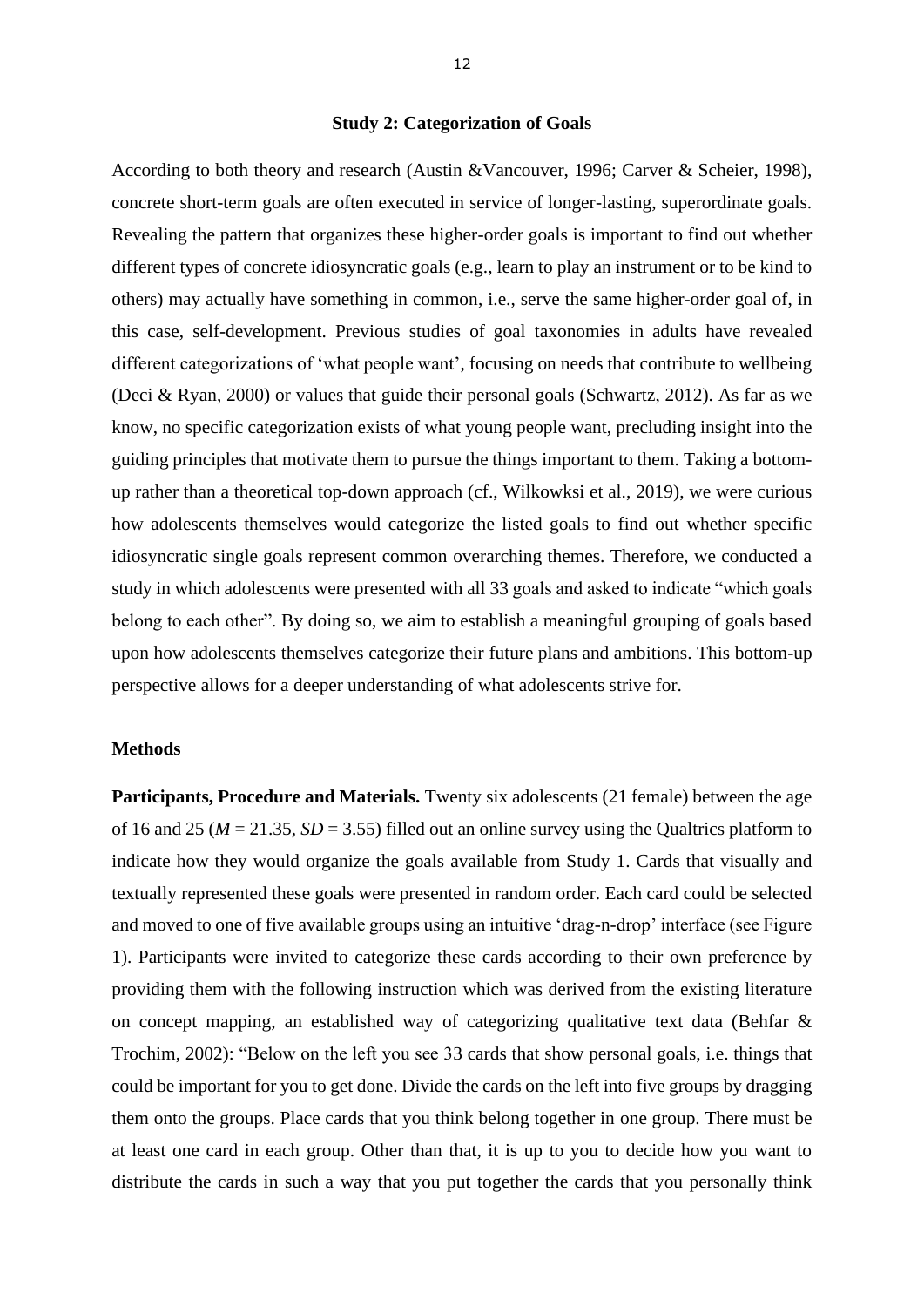belong to each other the most." We subsequently asked five participants to comment on their categorization to probe whether these goal arrangements were meaningful to themselves.



**Figure 1:** *Example of cards on the left and two cards already categorized in two groups*

#### **Results**

Examining all goals that were put together into categories by participants, we found that many combinations were mentioned just once or twice. For some combinations, however, there was quite some agreement between participants. For example, the goals 'reduce single-use plastic' and 'to find a job' were rarely categorized into one group, whereas the goals 'to find a job' and 'becoming successful' were combined much more often. We therefore counted all combinations of goals as mentioned by participants and subsequently applied a number of more or less stringent criteria to determine the number of clusters that provided a meaningful pattern of goal combinations (full details of the analysis are described in the Supplementary Materials). This analysis revealed a consistent and coherent pattern of three goal clusters (see Figure 2). These clusters comprise (1) goodness (e.g., walk or cycle more often, reduce meat consumption, reduce single-use plastic), (2) independence (e.g., to find a job, earn my own money, live on my own) and (3) self-development (e.g., learn to play a music instrument, being more kind to other people, become more self-confident). Interviews with five participants corroborated this pattern and revealed that adolescents were able to reflect on their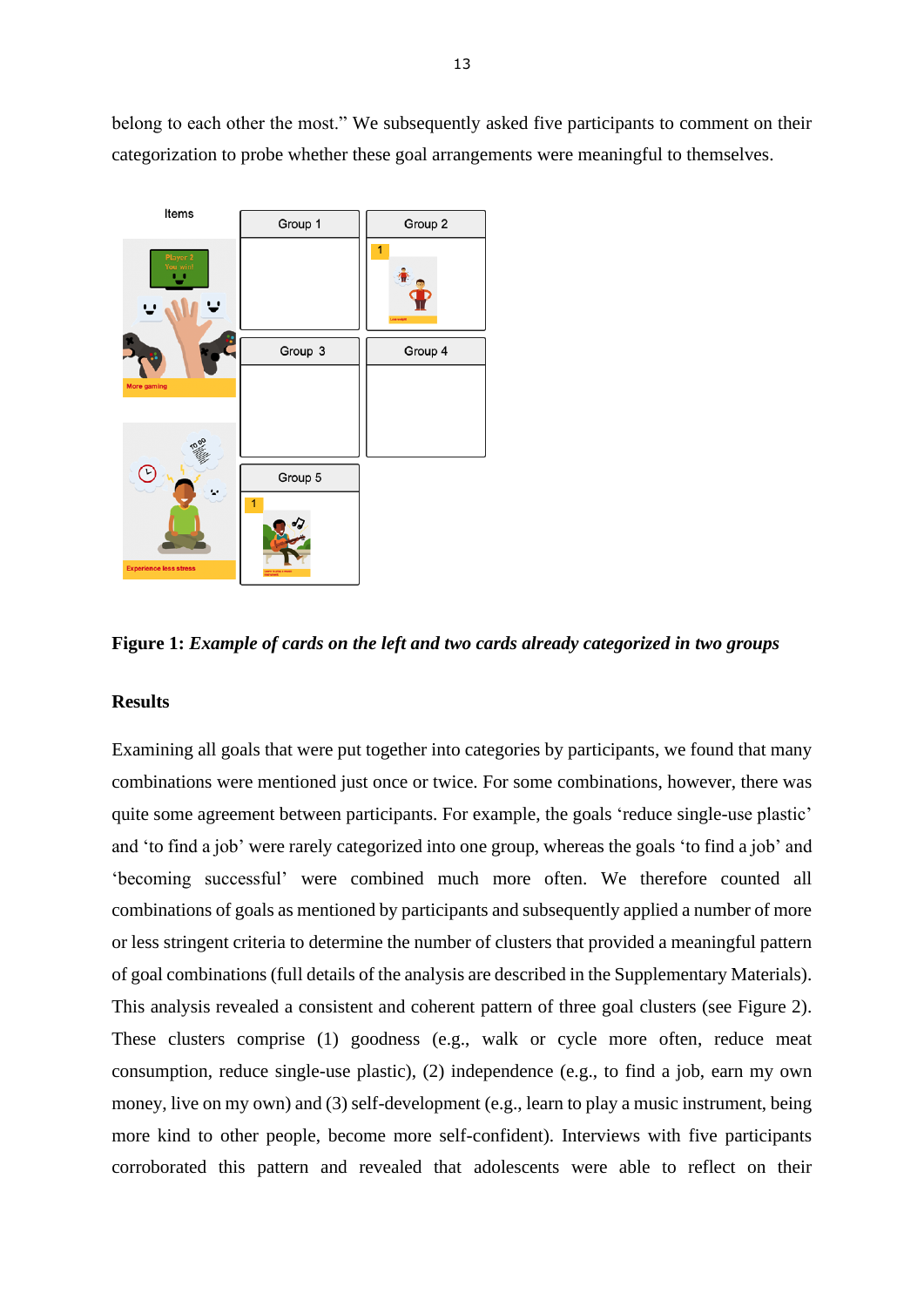categorizations. For example, one interviewee explained that she clustered goals that were related to school and work including becoming financially independent because these goals are obviously related to each other. Another interviewee explained that he clustered learning to play a music instrument and learning another language into personal development goals because they are different from career goals while he categorized less meat consumption and less single-use plastic as sustainability goals that contribute to a better world.



**Figure 2:** *Graphic representation of three goal clusters*

#### **Discussion**

Spontaneous bottom-up (i.e., without direction) clustering of idiosyncratic goals by adolescents themselves reveal a meaningful pattern of three superordinate categories of goals that we label as goodness, independence, and self-development. Some categorizations may seem surprising. For example, "being more kind to other people" (categorized by participants among goals related to learning and personal wellbeing, which we labeled self-development goals) could also qualify as a goodness goal as it clearly represents prosocial behavior. Apparently, adolescents in our study think of "being more kind to other people" as something they (still) have to learn and not as a prosocial act they are already familiar with. As exemplified by interviews with adolescents performing the categorization task, this pattern suggests that young people distinguish three main types of goals that underlie their individual idiosyncratic strivings.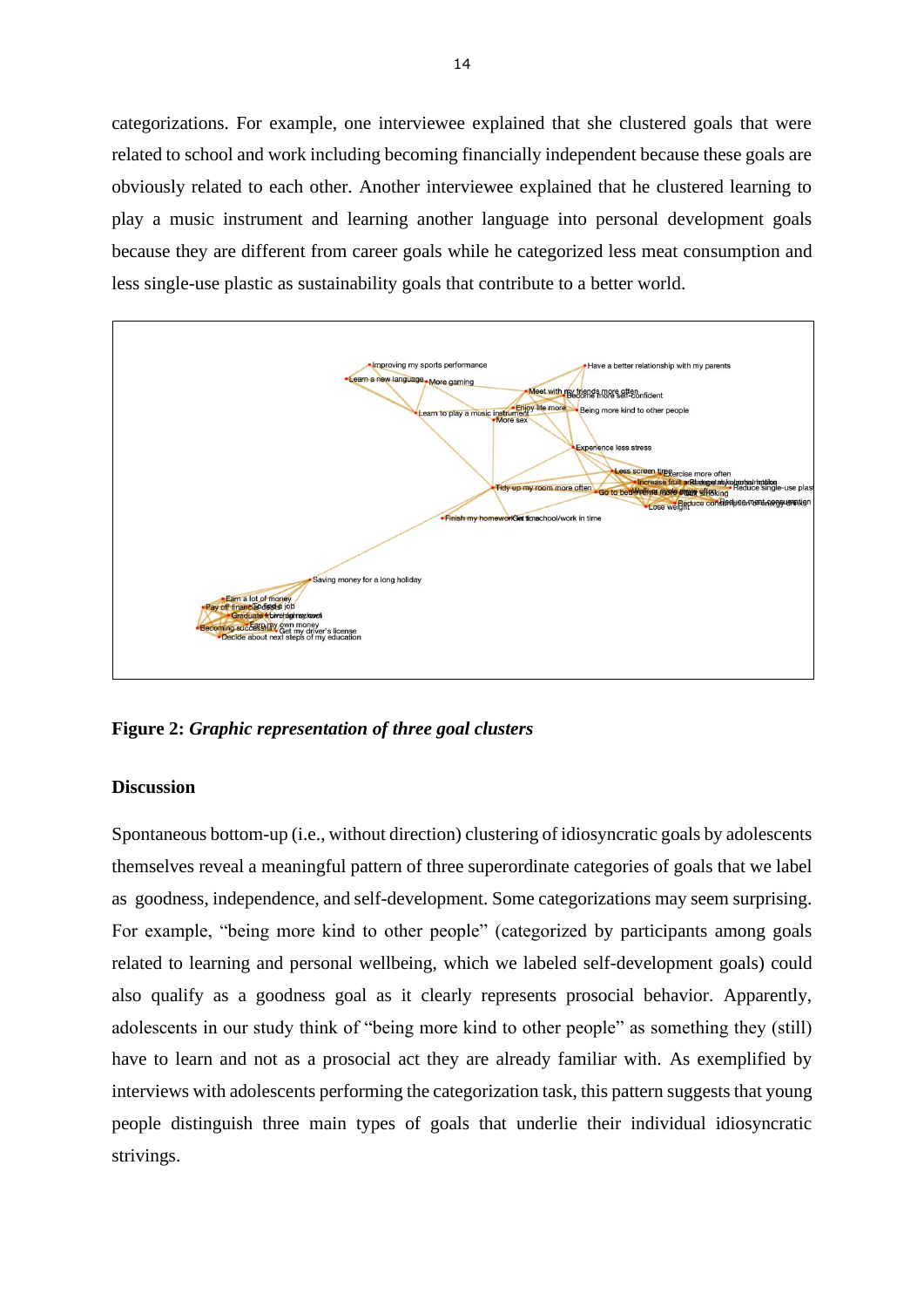#### **Study 3: Goal Setting**

Having established a set of goals that young people consider meaningful and relevant, we aimed to investigate what goals adolescents have, and how important and feasible they consider their goals. Previous research on goal setting has revealed that goal importance and perceived feasibility are two essential factors that regulate one's determination to reach a goal (De Ridder & Kuijer, 2007; Locke & Latham, 1990). Moreover, we wanted to investigate how goals that are considered to be important and/or feasible relate to the goal categorization that we identified in Study 2.

#### **Methods**

**Participants, Procedure and Materials.** A total number of 321 adolescents between 16 and 19 years of age ( $M = 17.46$ ,  $SD = 1.14$ ) participated in the study, of whom the majority (76%) were female (23% male, 1% other). Most participants were currently engaged in higher general secondary (53.4%) or pre-university (45.3%) education. Participants were recruited through convenience sampling by social media and completed an online survey consisting of the list of 33 goals, as established in Study 1. For each goal, they were asked to indicate whether it did apply to them. Furthermore, they were asked to indicate for each selected goal how *important* and how *feasible* they deemed it on VAS-scale yielding a score from 0 (not at all) to 100 (extremely).

#### **Results**

On average, participants selected 11.46 goals  $(SD = 5.54$ , range 0-32). The five most often selected goals were: (1) Graduate from high school; (2) Make a lot of money; (3) Enjoy life more; (4) Exercise more often; and (5) Experience less stress. Reducing behaviors related to un unhealthy lifestyle, such as less consumption of alcohol or energy drinks or quit smoking, were among the least frequently selected goals – which may be due either to adolescents not engaging in these behaviors or not considering to give up on them. The full list of goals along with ratings of importance and feasibility is presented in Table 2. It is noteworthy that the most frequently selected goals are not necessarily those that are rated as most important or most feasible. For example, goals like determining the next steps in education or being more kind to other people are considered very important but they are not in the Top 5 of most frequently selected goals, suggesting that these goals are not chosen by most adolescents but, if chosen, they are considered very important. Similarly, walking/cycling more often and getting one's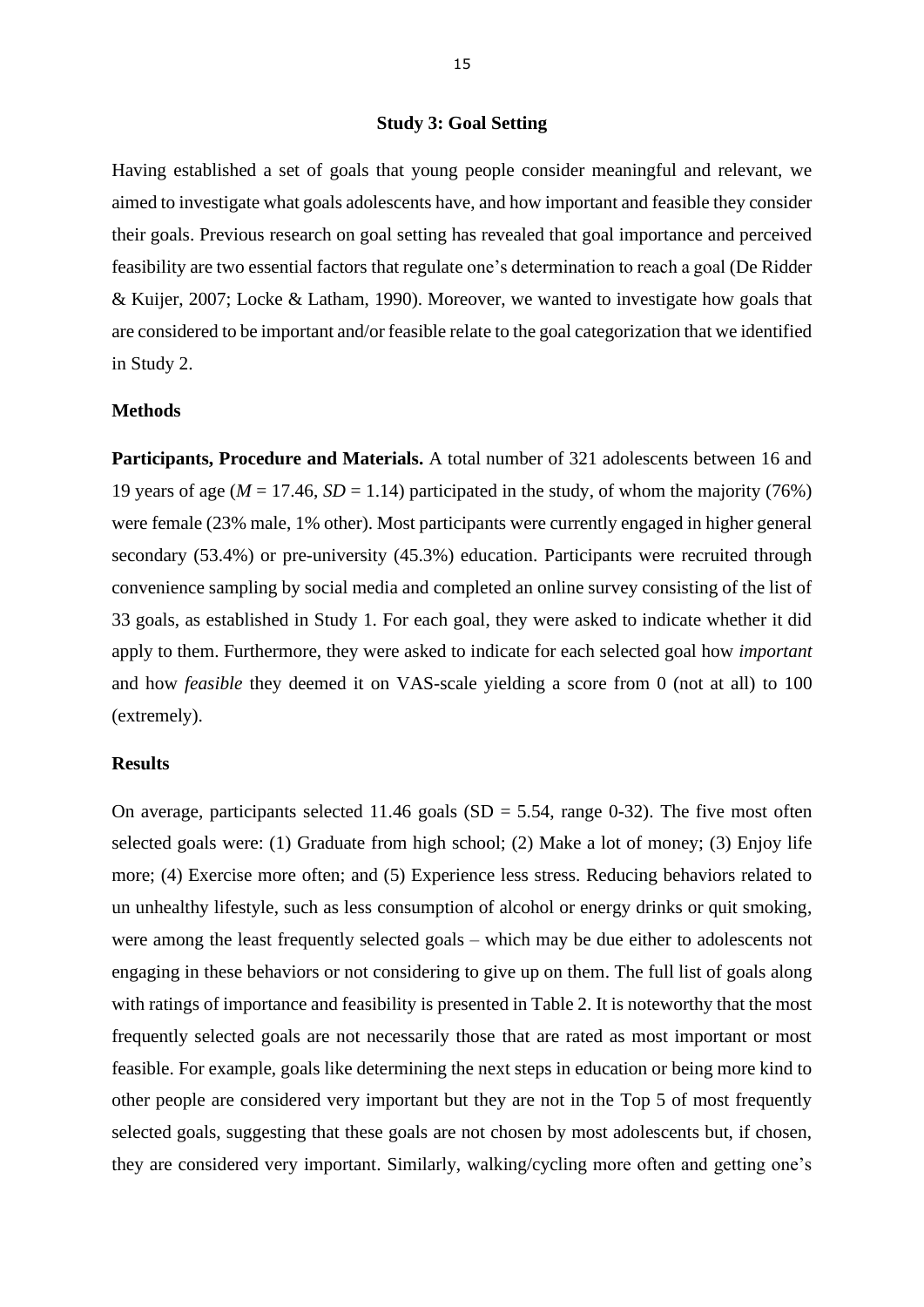driver's license are amongst the most feasible goals but they do not appear in the Top 5 either. It is also noteworthy that generally speaking most goals (24 out of 33) are considered more important than feasible. For example, important goals like experiencing less stress, becoming more self-confident, enjoying life more or having a better relationship with one's parents are considered not very feasible with discrepancies between importance and feasibility ratings up to 15-30 points. On the other hand, it seems that especially goals that are considered as not so important are rated as quite feasible (e.g., tidy up one's room), which may be a sign of adolescents overestimating their capability for goal achievement in case they don't care so much about the goal.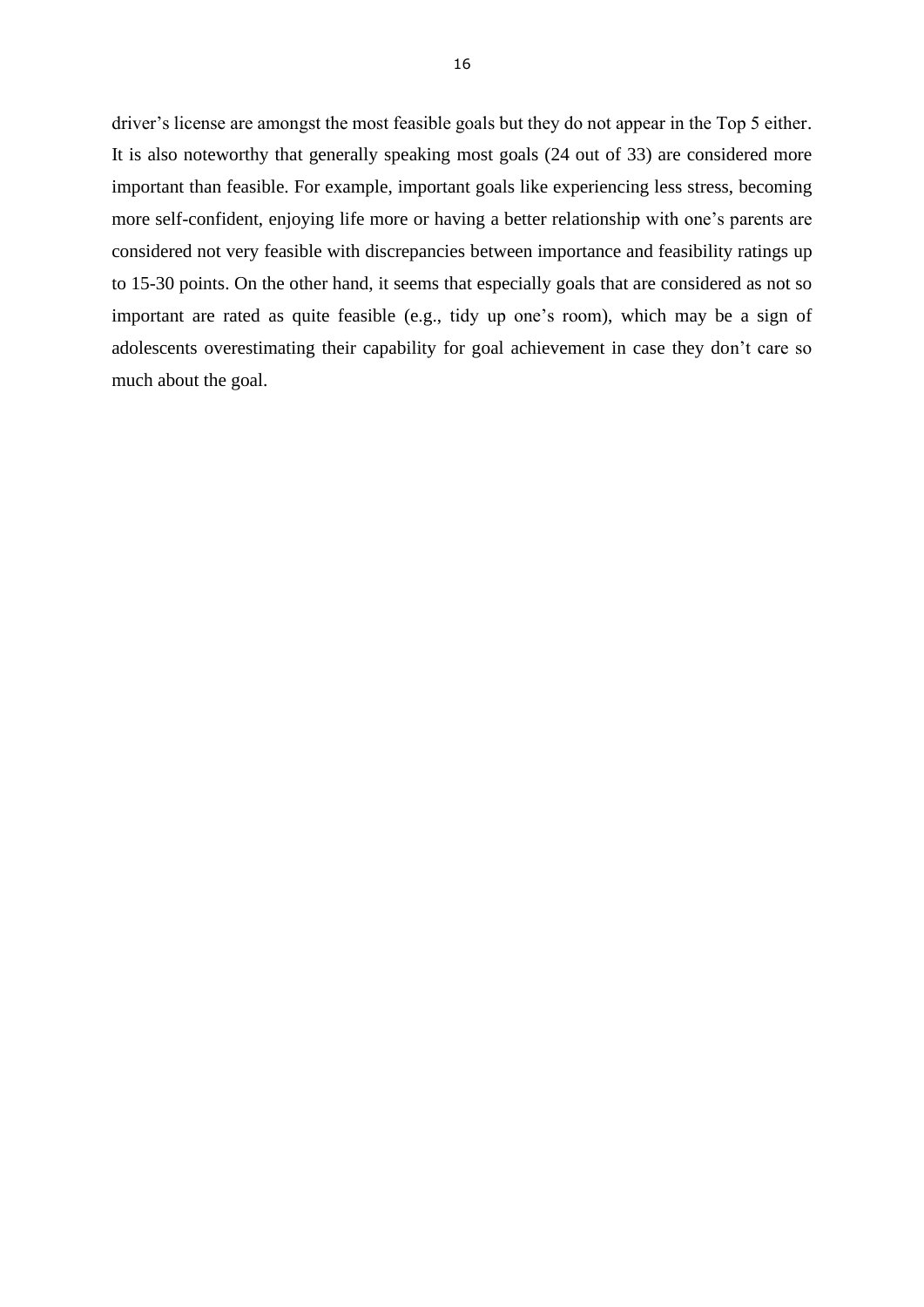| <b>Goals</b>                                | This goal<br>does not<br>apply to | This goal<br>applies to<br>me | Importance<br>M(SD) | Feasibility<br>M(SD) |  |  |  |
|---------------------------------------------|-----------------------------------|-------------------------------|---------------------|----------------------|--|--|--|
|                                             | me                                |                               |                     |                      |  |  |  |
| Graduate from high school                   | 55                                | 229                           | 93.37 (12.55)       | 84.39 (15.14)        |  |  |  |
| Make a lot of money                         | 93                                | 189                           | 72.03 (18.20)       | 67.67(16.85)         |  |  |  |
| Enjoy life more                             | 112                               | 172                           | 84.96 (14.22)       | 64.46 (20.21)        |  |  |  |
| Exercise more often                         | 113                               | 170                           | 74.94 (17.72)       | 64.67 (23.90)        |  |  |  |
| <b>Experience less stress</b>               | 114                               | 169                           | 81.38 (15.30)       | 51.80 (19.68)        |  |  |  |
| Becoming successful                         | 117                               | 168                           | 76.82 (16.88)       | 66.89 (15.55)        |  |  |  |
| Decide about next steps of my education     | 120                               | 163                           | 89.26 (16.14)       | 81.53 (17.28)        |  |  |  |
| Become more self-confident                  | 131                               | 155                           | 78.65 (16.00)       | 56.68 (19.58)        |  |  |  |
| Increase fruit and vegetable<br>consumption | 129                               | 155                           | 69.21 (19.03)       | 77.48 (18.13)        |  |  |  |
| Get my driver's license                     | 133                               | 153                           | 78.29 (19.85)       | 78.02 (20.50)        |  |  |  |
| Go to bed in time more often                | 133                               | 149                           | 70.94 (20.44)       | 58.67 (21.76)        |  |  |  |
| Meet with my friends more often             | 141                               | 145                           | 79.48 (16.07)       | 63.27 (22.57)        |  |  |  |
| Less screen time                            | 145                               | 141                           | 64.65 (21.56)       | 56.65 (22.48)        |  |  |  |
| Finish my homework in time                  | 152                               | 131                           | 69.74 (19.04)       | 66.75 (22.32)        |  |  |  |
| Improving my sports performance             | 154                               | 128                           | 72.69 (18.38)       | 72.13 (18.51)        |  |  |  |
| Reduce single-use plastic                   | 157                               | 127                           | 69.66 (21.30)       | 64.24 (20.21)        |  |  |  |
| Tidy up my room more often                  | 160                               | 119                           | 52.97 (22.90)       | 73.34 (23.11)        |  |  |  |
| Live on my own                              | 172                               | 114                           | 73.01 (22.28)       | 64.54 (21.92)        |  |  |  |
| Saving money for a long holiday             | 174                               | 111                           | 71.50 (18.41)       | 65.61 (20.06)        |  |  |  |
| Earn my own money                           | 179                               | 104                           | 78.83 (17.98)       | 62.92 (22.99)        |  |  |  |
| Find a job                                  | 190                               | 97                            | 78.80 (20.90)       | 77.91 (15.98)        |  |  |  |
| Lose weight                                 | 189                               | 94                            | 69.17 (21.95)       | 54.44 (16.11)        |  |  |  |
| Reduce meat consumption                     | 196                               | 86                            | 70.25 (21.02)       | 71.39 (21.38)        |  |  |  |
| Learn another language                      | 201                               | 85                            | 55.12 (24.86)       | 62.41 (19.59)        |  |  |  |
| Being more kind to other people             | 219                               | 64                            | 80.23 (19.32)       | 77.97 (20.74)        |  |  |  |
| Learn to play a music instrument            | 226                               | 57                            | 62.02 (26.12)       | 67.02 (22.03)        |  |  |  |
| A better relationship with my parents       | 233                               | 52                            | 78.83 (17.52)       | 61.81 (20.48)        |  |  |  |
| Get to school/work in time                  | 237                               | 46                            | 61.09 (25.66)       | 65.60 (23.48)        |  |  |  |
| Walk or cycle more often                    | 241                               | 41                            | 68.73 (17.84)       | 78.24 (21.26)        |  |  |  |
| Pay off financial debts                     | 261                               | 26                            | 75.80 (23.82)       | 65.68 (29.80)        |  |  |  |
| Reduce my alcohol intake                    | 257                               | 25                            | 55.64 (19.69)       | 61.84 (26.14)        |  |  |  |
| Quit smoking                                | 274                               | 10                            | 57.40 (37.13)       | 58.60 (39.10)        |  |  |  |
| Reduce consumption of energy drinks         | 275                               | $\overline{4}$                | 68.25 (30.82)       | 76.50 (16.82)        |  |  |  |

**Table 2:** *Frequency and mean importance and feasibility of goals, sorted by frequency (N=321)\**

**\***Note that on average 284 (range 279-287) participants (out of 321) filled out the list of goals.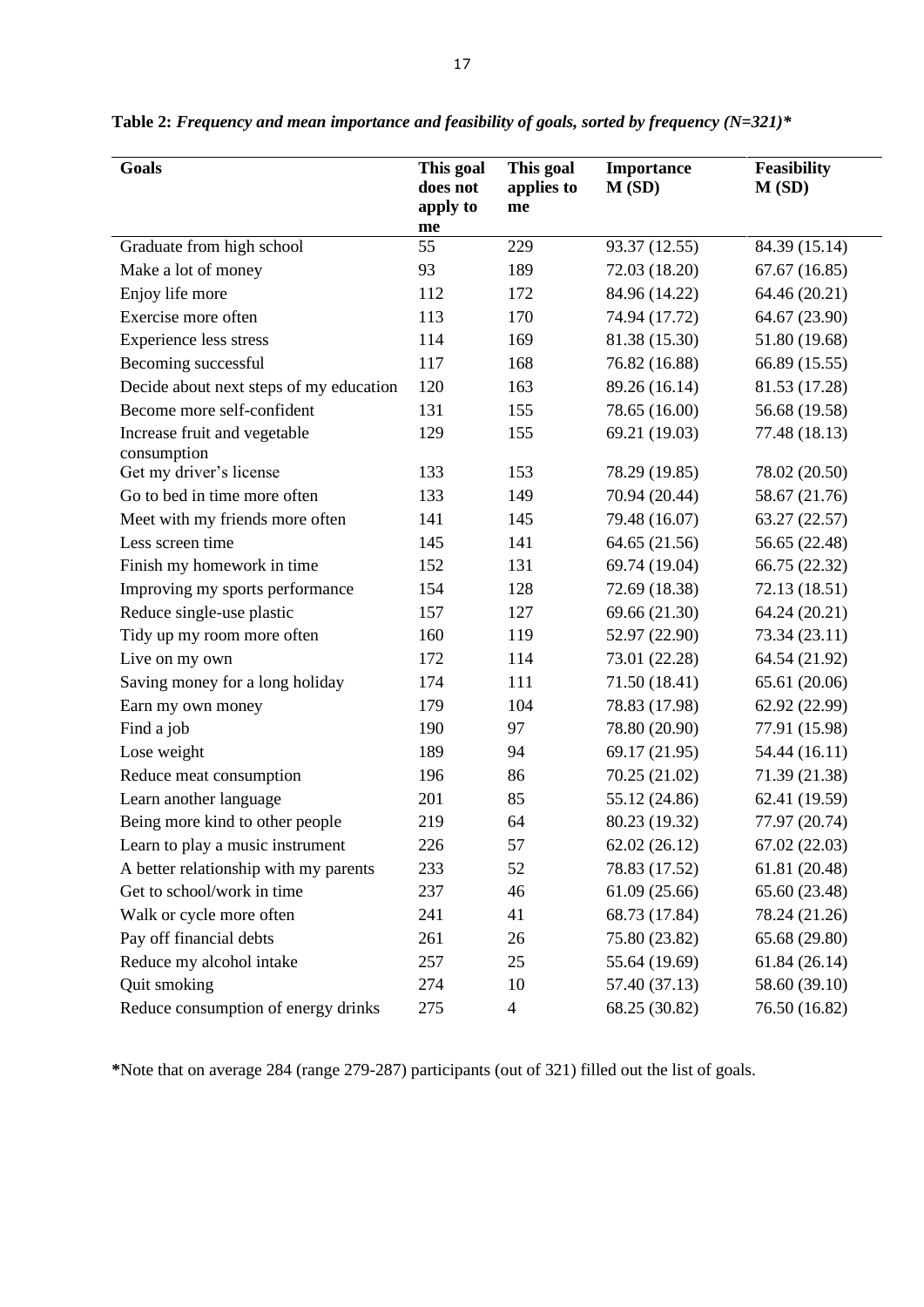#### **Discussion**

This study demonstrates that adolescents pursue multiple goals at the same time, of which graduating from high school, making a lot of money, and enjoy life more are most often endorsed. Graduating from high school and enjoy life more are also among the most important goals. However, with the exception of graduating from high school, neither of the most often selected or most important goals is considered to be the most feasible. Rather, we found that for the majority of goals feasibility ratings were (far) lower than importance ratings, suggesting that what adolescents want most is not necessarily considered as realistic. This pattern corroborates the findings from another study employing the same list of goals (De Ridder et al., 2021). As this point, it is unclear whether adolescents hold great expectations about their future and that feasibility judgments may grow over time or, alternatively, that their ambitions are too high and that they may eventually learn that you can't always get what you want. Our findings also show that goals that are rated as most important and feasible fall into the superordinate categories of independence (e.g., graduate from high school, determine next steps of education) and self-development (e.g., experience less stress, enjoy life more) that emerged in Study 2. Goodness goals were absent from the Top 5. In view of recent statistics suggesting that adolescents from 'Generation Z' (born after 1995, like our sample) are more preoccupied with making money and having a successful career than adolescents from previous generations [\(www.statista.com/statistics/1067367/leading-life-ambitions-generation-z](http://www.statista.com/statistics/1067367/leading-life-ambitions-generation-z-millennials-us/)[millennials-us/;](http://www.statista.com/statistics/1067367/leading-life-ambitions-generation-z-millennials-us/) Twenge, Campbell, & Freeman, 2012), it is noteworthy that goodness goals relating to community values indeed do not hold a prominent position in the highest ranks of goals of young people in our sample.

#### **Study 4: Goal Perceptions and Goal Pursuit**

Having established what kind of goals young people consider important and feasible, Study 4 will examine how they deal with the goal they are most engaged with, that is how they perceive this goal and how these perceptions relate to efforts to achieve the goal.

#### **Methods**

**Participants, Procedure and Materials.** A total number of 66 students enrolled in higher vocational education (between 16 and 25 years of age;  $M = 17.85$ ,  $SD = 2.02$ ) participated in the study, of whom the majority (79%) were female (18% male, 3% other). They were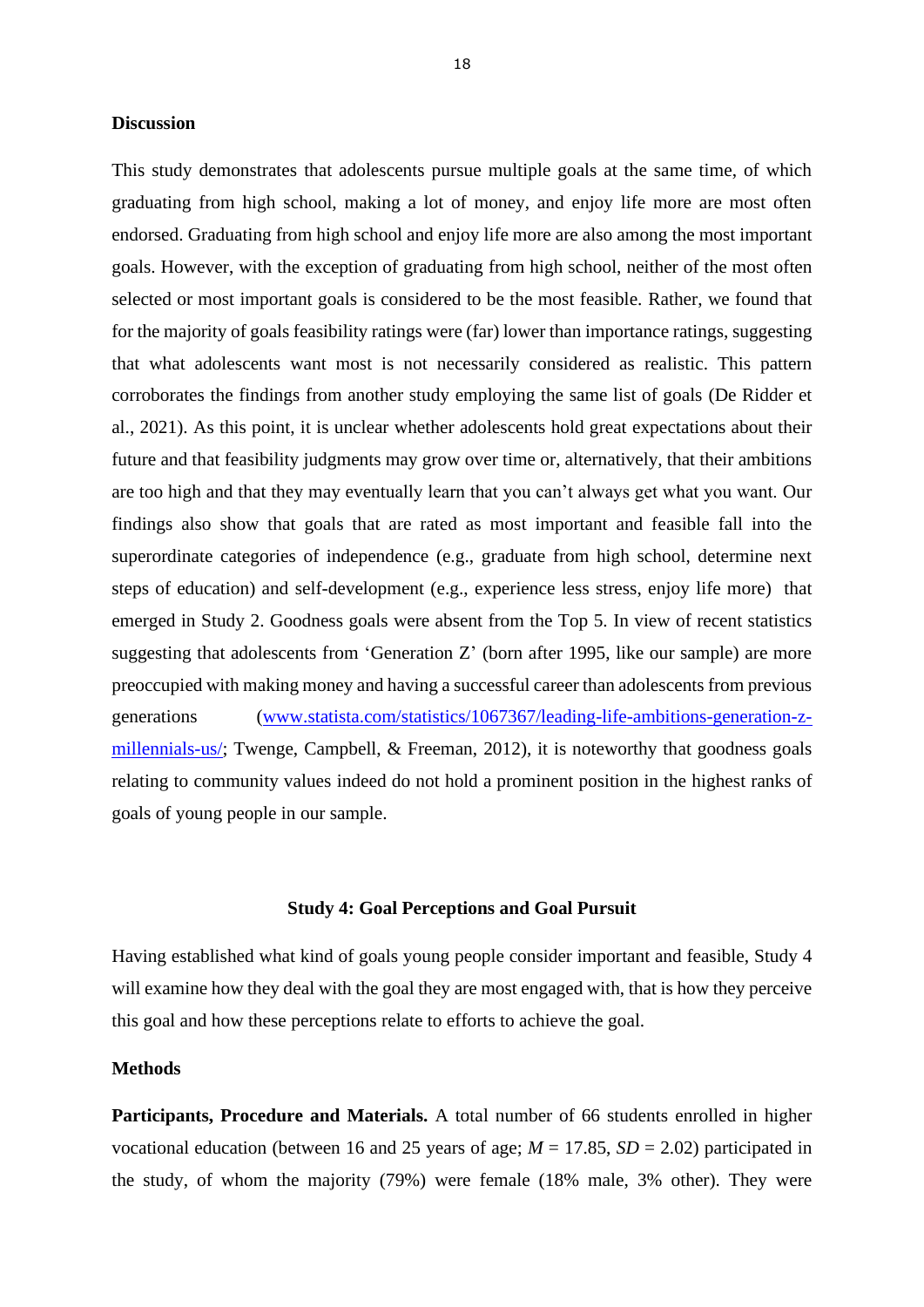presented with the list of 33 goals, and asked to rate importance and feasibility. Next, participants were asked to select the goal they were currently most actively engaged with and indicate the time frame they employed to achieve this goal. Referring to this specific goal, seven single-item variables on goal perception were assessed using VAS scales ranging from 0 (not at all) to 100 (extremely), including self-efficacy, locus of control, controlled motivation, autonomous motivation, task aversion, prevention focus and promotion focus (see Appendix for the exact wording of these items). Still referring to the goal they were currently most actively engaged with, participants were subsequently presented with ten self-regulation strategies (see Appendix) and asked to indicate to what extent they employed these strategies, again using VAS-scales ranging from 0 (not at all) to 100 (extremely).

#### **Results**

**Goal selection.** On average, participants selected 15.82 goals (*SD* = 4.29, range 3-25). Similar to Study 3 (but with the exception of becoming more successful that was endorsed less often in Study 3), the most frequently selected goals were: (1) Graduate from high school; (2) Become successful; (3) Make a lot of money; (4) Enjoy life more; and (5) Experience less stress/Exercise more often (the full list of goal selections can be found in the Supplementary Materials). The majority of adolescents (64%) reported to be working on this goal 'continuously' and 23% wanted to achieve their goal within a period of three months. Only 13% wanted to reach their goal within a month - suggesting that most adolescents regard goals as long-term projects. Next, we examined goal perceptions and self-regulatory strategies for the goal adolescents had chosen as the one they were currently most engaged with. Table 3 presents an overview of these goals that along with ratings of importance and feasibility. The average importance of this goal was 90.64 ( $SD = 18.68$ ), average feasibility was 85.36 ( $SD =$ 21.92).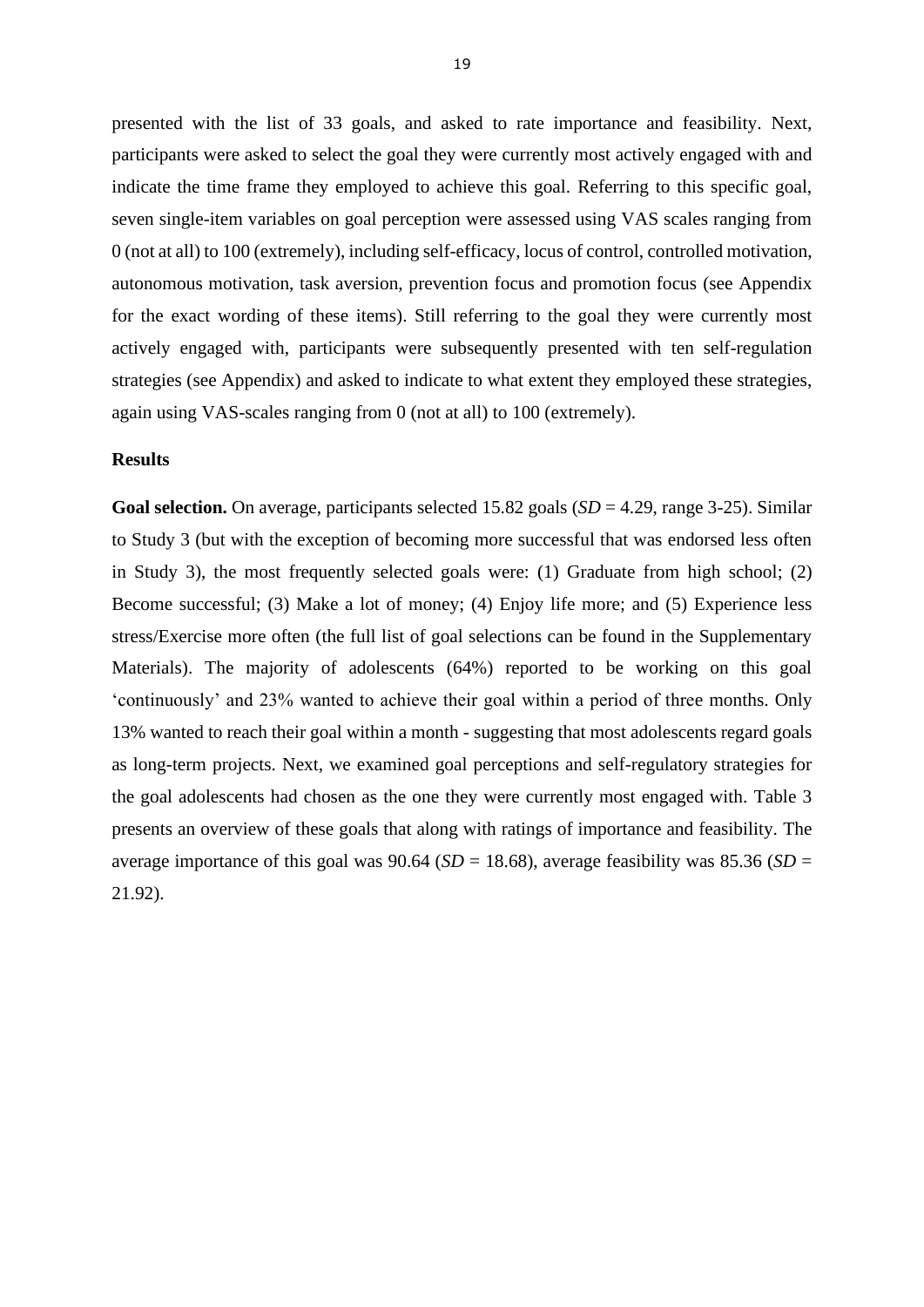| Goals                                      | N chosen as<br>currently<br>most engaged<br>with | <b>Importance</b><br>M(SD) | <b>Feasibility</b><br>M(SD) |  |  |  |
|--------------------------------------------|--------------------------------------------------|----------------------------|-----------------------------|--|--|--|
| Finish my education                        | 23                                               | 93.92 (15.11)              | 87.02 (20.50)               |  |  |  |
| A self-chosen goal*                        | 8                                                | 89.12 (20.44)              | 79.96 (28.44)               |  |  |  |
| Becoming successful                        | 8                                                | 86.11 (21.03)              | 77.45 (22.00)               |  |  |  |
| Lose weight                                | 4                                                | 79.34 (28.16)              | 68.31 (26.22)               |  |  |  |
| <b>Experience less stress</b>              | 4                                                | 81.67 (23.78)              | 60.54(26.53)                |  |  |  |
| Have a better relationship with my parents | 3                                                | 83.11 (20.07)              | 77.05 (27.06)               |  |  |  |
| Earn a lot of money                        | 3                                                | 82.42 (21.21)              | 76.00 (22.80)               |  |  |  |
| Enjoy life more                            | 3                                                | 86.31 (21.85)              | 71.46 (26.43)               |  |  |  |
| Get my driver's license                    | 3                                                | 90.66 (18.67)              | 81.36 (26.75)               |  |  |  |
| Exercise more often                        |                                                  | 77.08 (23.95)              | 69.31 (22.68)               |  |  |  |

**Table 3:** *Top Ten of goals participants were currently most engaged with, sorted by frequency (N = 66).*

**\***Note. Examples of self-chosen goals are 'become happy', 'getting the best out of myself', and 'take care of my family emotionally and financially'.

**Goal perceptions and Self-Regulatory Strategies.** Table 4 (left panel) gives an overview of how adolescents perceive the goal they are currently most engaged with, showing that they are highly oriented toward opportunities for achieving their goal (high promotion focus) but at the same are attentive towards preventing failure to achieve their goal (high prevention focus). They also report high levels of autonomous motivation and low levels of controlled motivation, as well as low levels of task aversion. These figures indicate high goal commitment. In contrast, adolescents report relatively low levels of internal locus of control and self-efficacy, suggesting that they perceive few opportunities to act upon their goal. Table 4 (right panel) shows what kind of strategies adolescents employ for realizing their currently most active goal with persistence ('I persist when I encounter difficulties') as by far the most favorite strategy, followed by cognitive reappraisal, routine building, self-monitoring, rewarding oneself, and situation selection. Suppressing the inclination to give up, seeking help from others, and initiating actions to work on the goal are employed to a lesser degree. Together, these findings suggest that adolescents they employ a mix of self-regulatory strategies with a marked preference for persistence, a relatively reactive strategy, over more proactive strategies. A complete overview of correlations between goal perceptions and self-regulatory strategies is provided in the Supplementary Materials.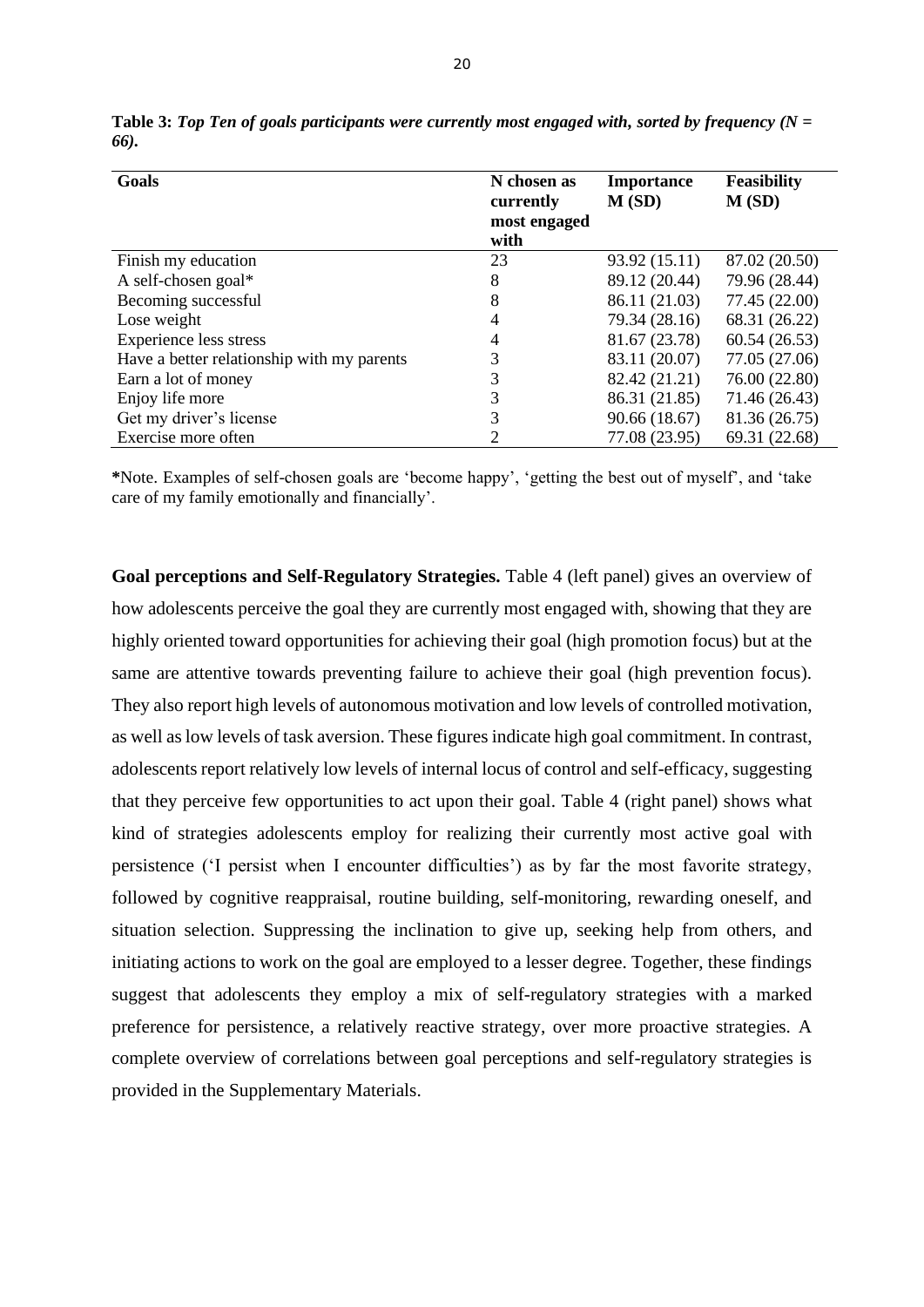| <b>Goal Perceptions</b>      | Mean (SD)     | <b>Self-Regulatory</b><br><b>Strategies</b> | <b>Mean (SD)</b> |
|------------------------------|---------------|---------------------------------------------|------------------|
| <b>Promotion Focus</b>       | 93.65 (12.08) | Persistence                                 | 81.56 (18.09)    |
| Autonomous Motivation        | 90.63 (18.68) | Cognitive Reappraisal                       | 76.30 (25.60)    |
| <b>Prevention Focus</b>      | 87.91 (18.69) | Routine Building                            | 73.26 (20.79)    |
| Internal Locus of Control    | 67.74 (30.03) | Self-Monitoring                             | 72.92 (24.91)    |
| Self-Efficacy                | 64.98 (33.65) | <b>Rewarding Oneself</b>                    | 70.97 (27.24)    |
| <b>Task Aversion</b>         | 38.85 (30.28) | <b>Situation Selection</b>                  | 70.20 (26.67)    |
| <b>Controlled Motivation</b> | 36.62 (34.95) | Planning                                    | 66.44 (31.21)    |
|                              |               | Self-Control                                | 58.63 (31.85)    |
|                              |               | Social Support                              | 58.64 (33.25)    |
|                              |               | Initiation                                  | 53.12 (33.68)    |

**Table 4:** *Goal perceptions and self-regulatory strategies pertaining to the goal participants are currently most actively engaged with (ranked from high to low).*

Next, we calculated two composite scores of self-regulatory strategies: a self-regulatory\_effort scale representing the average effort participants employed in their strategies ( $M = 68.20$ , *SD*)  $= 14.74$ ) and a self-regulatory\_number scale representing how many different strategies they employed based on a minimum employment  $> 10$  ( $M = 9.36$ ,  $SD = 1.02$ ; range 5-10). Both scales were moderately correlated  $(r = .41, p = .001)$ . Looking at associations between goal perceptions and the two composite scores of self-regulatory strategies (Table 5), it is noteworthy that self-regulatory effort is primarily related to feasibility considerations and the extent to which adolescents hold a prevention focus. This finding is in line with previous research showing that people with a prevention focus tend to see goals as opportunities to meet their responsibilities and are keen on what might go wrong if they don't work hard enough to achieve their goals. Adolescents also put more effort in achieving their goals when they are autonomously motivated ( $r = 0.23$ ,  $p = 0.066$ ), and when they do not feel aversive toward the required behavioral actions ( $r = -.24$ ,  $p = .053$ ), although these associations are only marginally significant. The number of self-regulatory strategies that adolescents employ reveal a different pattern, showing that using more different kinds of strategies is significantly associated with a low promotion focus. This suggests that adolescents who are not oriented towards thinking about what they want use a lot a strategies. This pattern of 'trial and error' is corroborated by marginally significant associations between the number of self-regulatory strategies that are being used and low self-efficacy ( $r = -.23$ ,  $p = .065$ ), low autonomous motivation  $(r = -0.21, p = 0.092)$ . Apparently, low levels of 'can do' and 'want to' are associated with untargeted efforts of doing a little a bit of everything.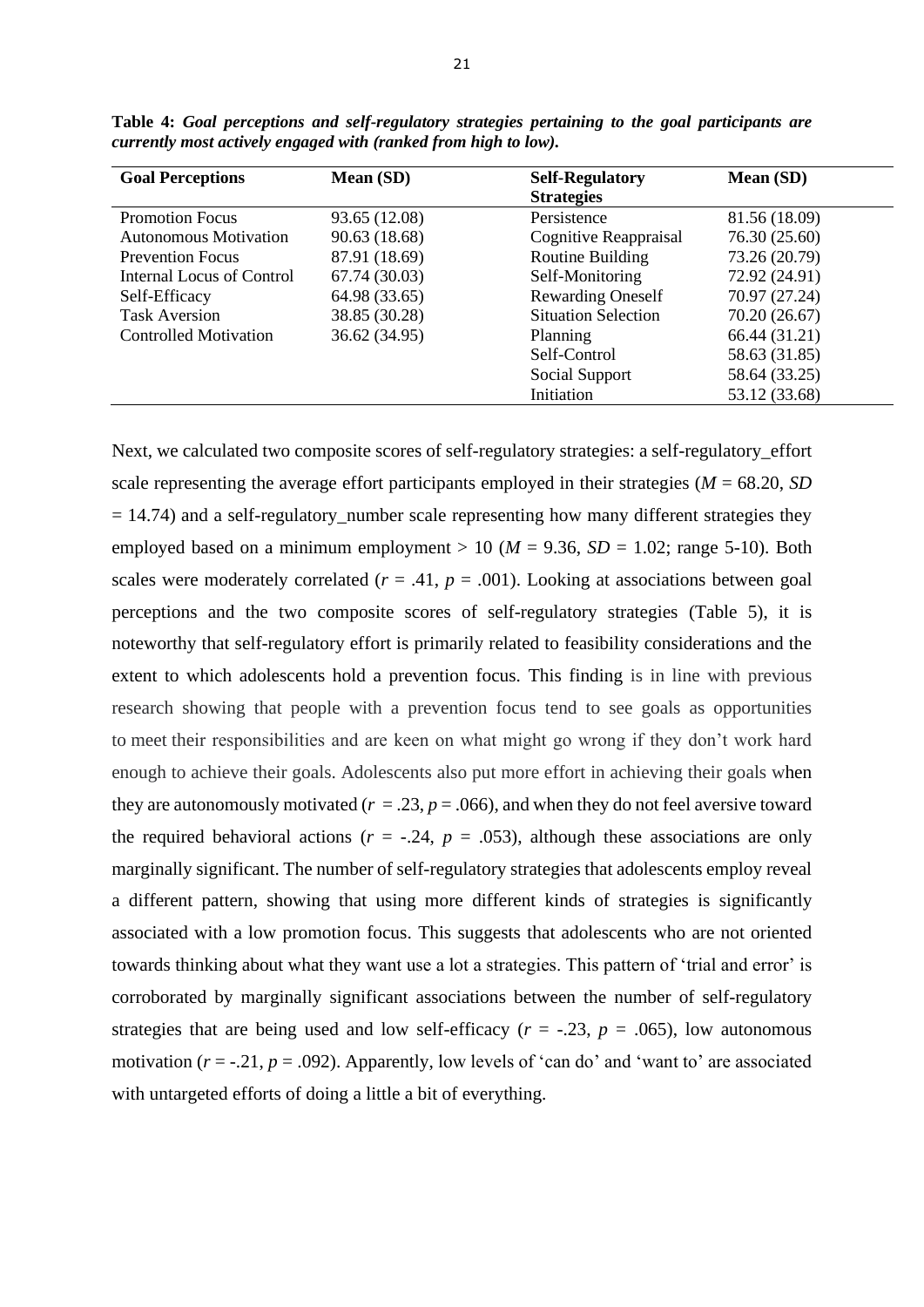| <b>Goal Perceptions</b>          | <b>Self-Regulatory Effort</b> | Number_Self-<br><b>Regulatory Strategies</b> |
|----------------------------------|-------------------------------|----------------------------------------------|
| Importance                       | .21                           | $-.17$                                       |
| Feasibility                      | $.27*$                        | $-.09$                                       |
| Self-Efficacy                    | .14                           | $-.23$                                       |
| <b>Internal Locus of Control</b> | $-.02$                        | $-.12$                                       |
| Controlled Motivation            | $-.06$                        | .13                                          |
| Autonomous Motivation            | .23                           | $-.21$                                       |
| <b>Task Aversion</b>             | $-.24$                        | .19                                          |
| <b>Prevention Focus</b>          | $.26*$                        | $-.20$                                       |
| <b>Promotion Focus</b>           | .19                           | $-28*$                                       |

**Table 5:** *Correlations between importance, feasibility, goal perceptions, and composite scores of selfregulatory strategies.*

Note:  $* p < .05$ 

#### **Discussion**

The findings from this study corroborate the results from Study 3, showing that adolescents primarily endorse self-development and independence goals and are less engaged with goodness goals. We also found that adolescents primarily perceive the goal they are preoccupied with in terms of achieving success (high promotion focus) and that they are genuinely engaged with the goal (high autonomous motivation). A high promotion focus (and to a lesser extent, autonomous motivation), in turn, is associated with employing a lower variety of self-regulatory strategies. Relatedly, using more kinds of strategies tends to be associated with less favorable goal perceptions. This contradicts previous research, suggesting that adopting a wider variety of strategies would indicate flexibility (Cheng et al., 2014; Hennecke & Burgler 2020). Our findings suggest an opposite pattern, with using more different kinds of strategies seemingly being related to not knowing what to do. Many adolescents also view their currently most active goal in terms of a personal responsibility (high prevention focus), which is, in turn, associated with putting more effort into goal pursuit. Another significant driver of self-regulatory effort are the options for goal achievement (feasibility) that adolescents envisage – and even more than how important they consider their goal. In view of the low levels of internal locus of control and self-efficacy that adolescents report, it is remarkable that opportunities they discern in their environments are more strongly related to self-regulatory effort than an assessment of their own capability.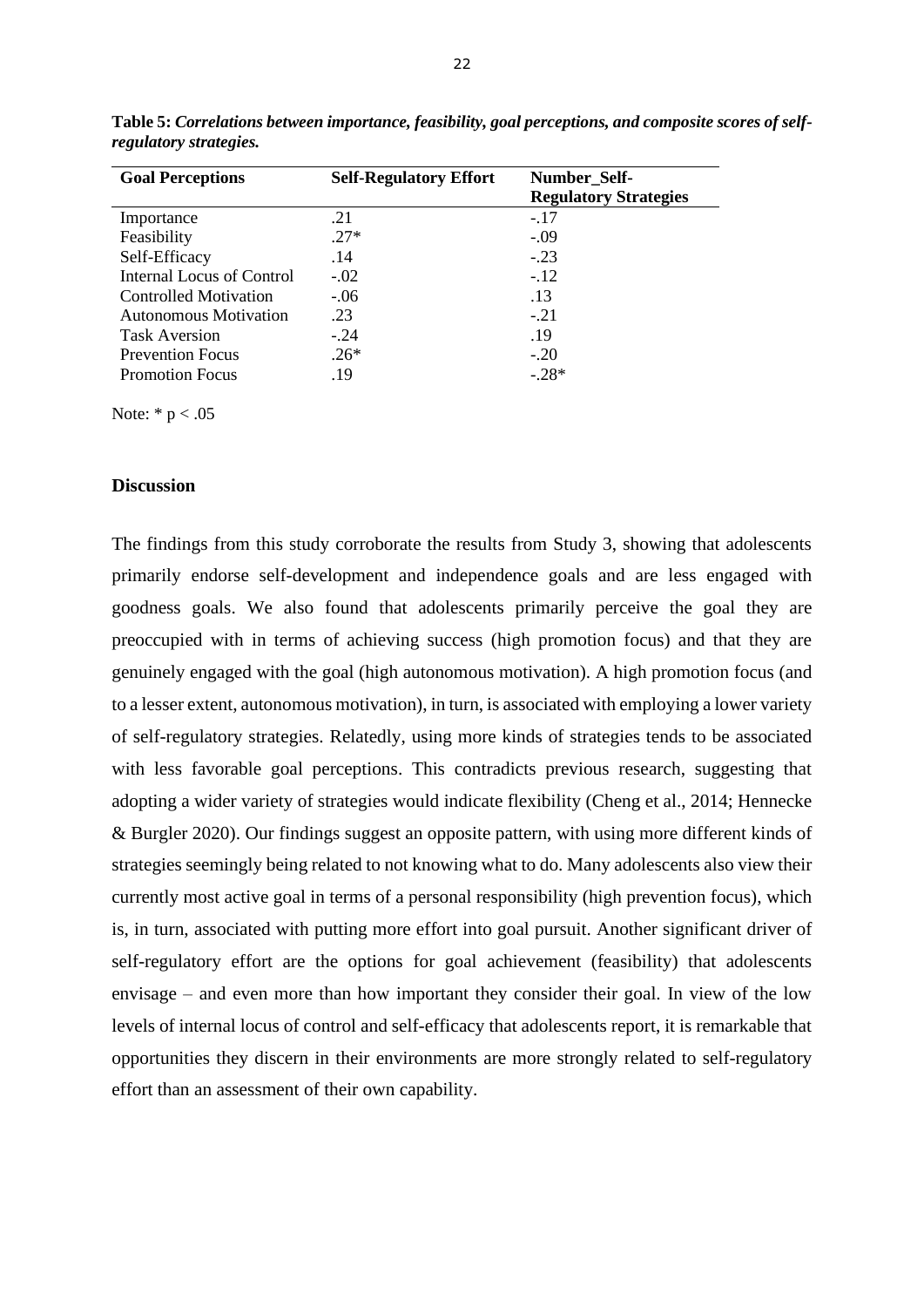#### **General Discussion**

In four studies, comprising a total sample of more than 500 adolescents, we documented and analyzed what kind of personal goals they endorse, how they perceive these goals and what kind of strategies they employ to achieve them. In doing so, we developed and employed the *Goal Setting and Striving Inventory* (see Appendix for full *GSSI*). In Study 1, we co-created a list of 33 goals, based on the input of adolescents and experts. Appeal to and relevance of the goals to the population of interest were leading in the compilation of the list. In Study 2, we examined whether these goals represent superordinate categories as judged by adolescents themselves. We found that the 33 goals, varying in themes and levels of abstractness and timeframe, could be meaningfully classified into three clusters of independence, selfdevelopment, and goodness. In Study 3, we investigated what kind of goals a large sample of adolescents pursue and how important and feasible they consider these goals. This study revealed that adolescents primarily strive for goals related to self-development and independence and that many goals are regarded important (with tidy up one's room being the least important with a score of about 52 on a 1-100 scale), demonstrating the relevance of the list. We also observed that ratings of goal feasibility lag behind on importance ratings, potentially leading to frustrated ambitions (De Ridder et al., 2021). In Study 4, we assessed goal perceptions and self-regulatory strategies of the goal that adolescents were most engaged with at that specific moment. This notion is derived from previous research, suggesting that the employment of self-regulatory strategies is determined by how individuals perceive their goals (Gollwitzer & Oettingen, 2015). We found again that independence and self-development goals are on top of the list and that adolescents are genuinely motivated to pursue their goal and think of these goals in term of high personal responsibility (prevention focus) and a chance of achieving success (promotion focus). We also found that adolescents employ a wide variety of self-regulatory strategies. However, our data suggest that 'less is more' insofar using a larger variety of strategies is associated with less advantageous goal perceptions, including being less oriented towards success and low self-efficacy. In contrast, the average effort they put in their strategies is related to favorable goal perceptions such as a high promotion focus and optimistic assessments of feasibility to achieve one's goal.

Overall then, this series of studies provide evidence that adolescents have a clear view of what they want to achieve in the future and endorse goals that go beyond immediate preoccupations in their daily life that were explicitly named in the list of goals they could endorse. Our findings on the timeframe adolescents employ for goal achievement corroborate these findings with the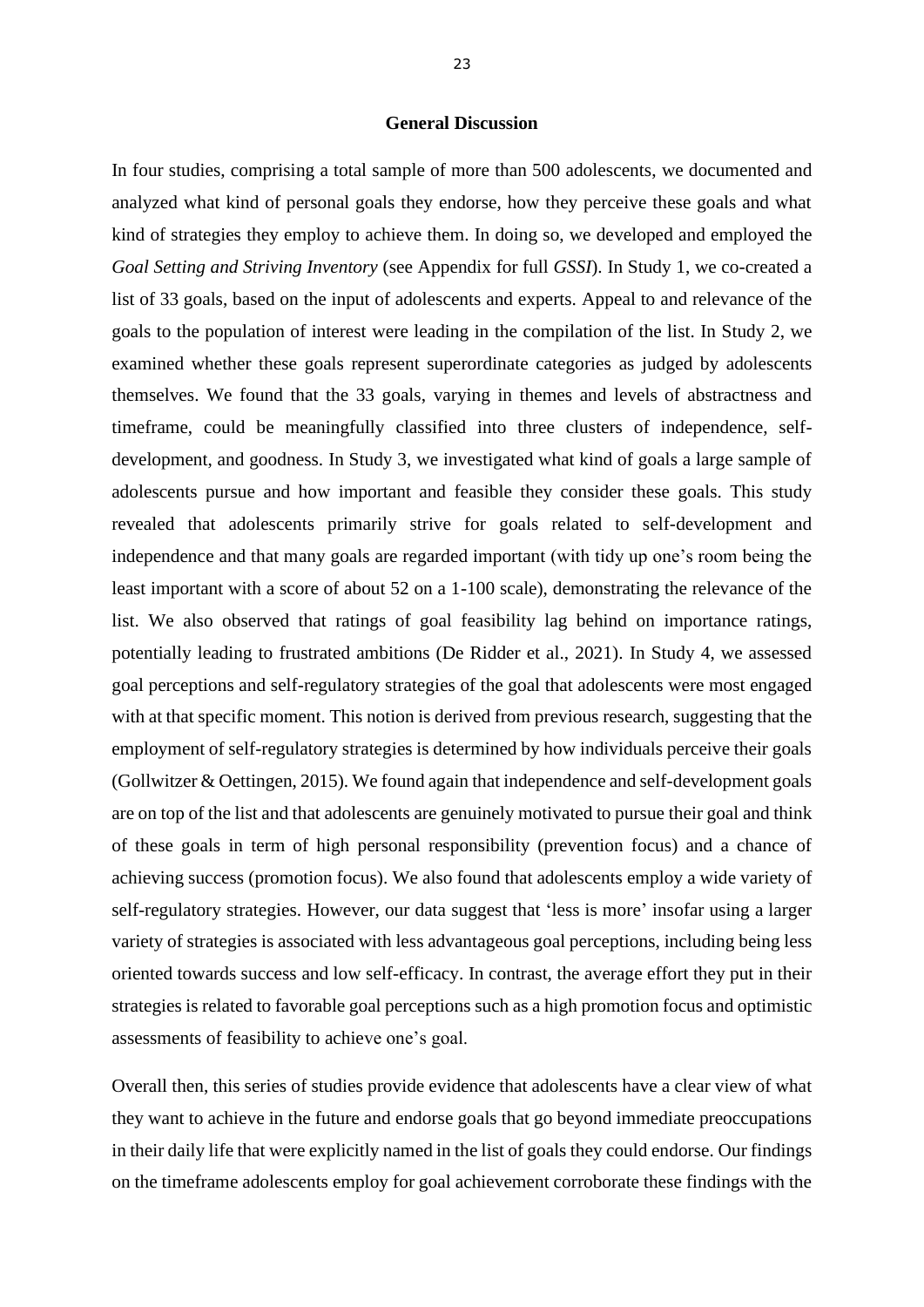majority of adolescents in Study 4 reporting that they work on these goals on a continuous basis. Only a very small minority views goals as projects that they could complete within a month. Moreover, young people in our sample hold favorable goal perceptions and employ a wide variety of self-regulatory strategies with medium effort.

A number of findings require further discussion. First, our research suggests that adolescents are primarily engaged in goals that relate to self-development and independence. While this focus is obvious given that they are in their teens and dealing with the tasks of becoming more independent from their families and developing their personal and social identities, it has been noted that adolescents born in the mid-nineties or later – also known as Generation Z or Generation Me (Twenge, 2006) - show little interest in intrinsic values such as concern for others or caring for social issues. Rather, they seem to be preoccupied with themselves and are more concerned with academic performance and job prospects (Twenge, 2006). Whilst there is debate about whether adolescents from this generation truly have shifted toward extrinsic values of money and success, our data suggest that typical intrinsic values such as issues relating to sustainability (reducing single-use plastic, reducing meat consumption, and walk/cycle more often) are endorsed to a lesser extent than independence and self-development goals. Nevertheless, sustainability goals are still regarded as fairly important with ratings of about 70 on a 1-100 scale. Other community goals than sustainability did not emerge in our conversations with adolescents. However, it should be noted that our way of asking adolescents about their personal goals may not have encouraged them to name societal issues that they find important but do not so much think about in terms of "anything they would like to become, have, learn of do in the future".

Second, we observed considerable discrepancies between importance and feasibility of goals to the extent that specifically very important goals were rated relatively low in feasibility. We observed a similar pattern when we presented this list to adolescents during the beginning of the COVID-19 pandemic early 2020, which makes sense given the low opportunities for goal enactment during the lockdown and closing of schools (De Ridder et al., 2021). However, data of the present study were collected in 2019 when living circumstances were not restricted, suggesting that even during normal times adolescents may experience a gap between what they find important and what they find feasible. Previous research has shown that a lack of concordance between importance and attainability is a source of distress because people may maintain striving for goals in the expectation that goal progress will be low (Brunstein, 1993; De Ridder & Kuijer, 2007). Future research should therefore investigate in detail the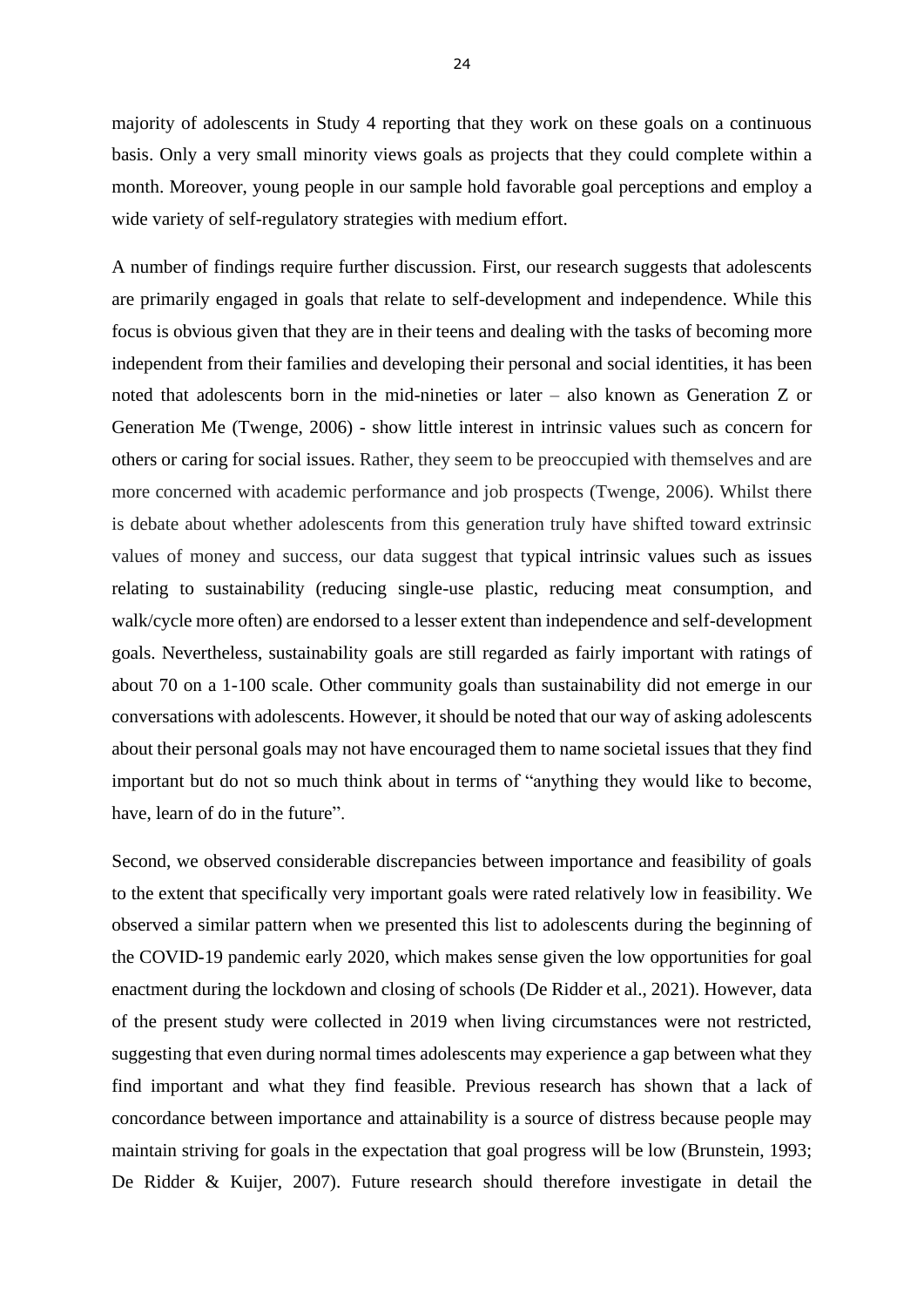implications of this discrepancy for continued self-regulatory efforts. On a more general note, our findings suggest that adolescents have a large commitment to their goals but discern relatively few opportunities to act upon these goals, as shown in low reports of control and selfefficacy. This pattern of high 'want to' and low 'can do' may explain why their self-regulatory efforts are characterized by using a large number of different strategies.

Third, one of the leading assumptions in the present research was that young people with a larger self-regulatory repertoire may have a better chance of achieving this goal. This notion has been derived from previous research on coping with challenging situations, showing that people who have more strategies at hand are better able to adjust their response to what the situation demands from them, a phenomenon known as 'flexibility'. Although the crosssectional nature of our studies does not allow for examining to what extent adolescents were able to make progress in achieving their goal and how this may relate to the kind and the number of strategies they employ, it seems that employing more different kinds of strategies is not necessarily a good thing. In fact, rather the opposite pattern emerges from our studies as using a larger number of self-regulatory strategies is associated with less favorable goal perceptions. It thus seems that using more different kinds of strategies is not so much a sign of flexibility but rather of trying a bit of everything. Nevertheless, many adolescents in our sample used many strategies (on average about nine), but even relatively minor differences in the number of strategies being used already revealed a pattern with goal perceptions. In contrast, the average effort of self-regulatory strategies was associated with more favorable goal perceptions, in particular a high promotion focus. Due to the low sample size in Study 4, we did not observe any other significant associations although there was a clear trend that other positive goals perceptions encourage self-regulatory efforts as well.

A number of limitations to the present series of studies should be mentioned. First, although we have a fairly large sample size over four studies, the sample of Study 4 was relatively small and pointing to the need for replication in a larger sample to corroborate the observed associations between goal perceptions and self-regulatory strategies. Moreover, the samples in Studies 2-3 were recruited by convenience sampling and do not allow for systematic documentation of potential differentiation between age groups and education levels. With the exception of Study 2, the average age of the adolescents participating in our study was about 17 years and relatively young in view of the age range of 16 to 25 years. Future research should document the impact of age and other demographic characteristics on goals, goal perceptions, and goal pursuit. These issues will be addressed in our running longitudinal study that employs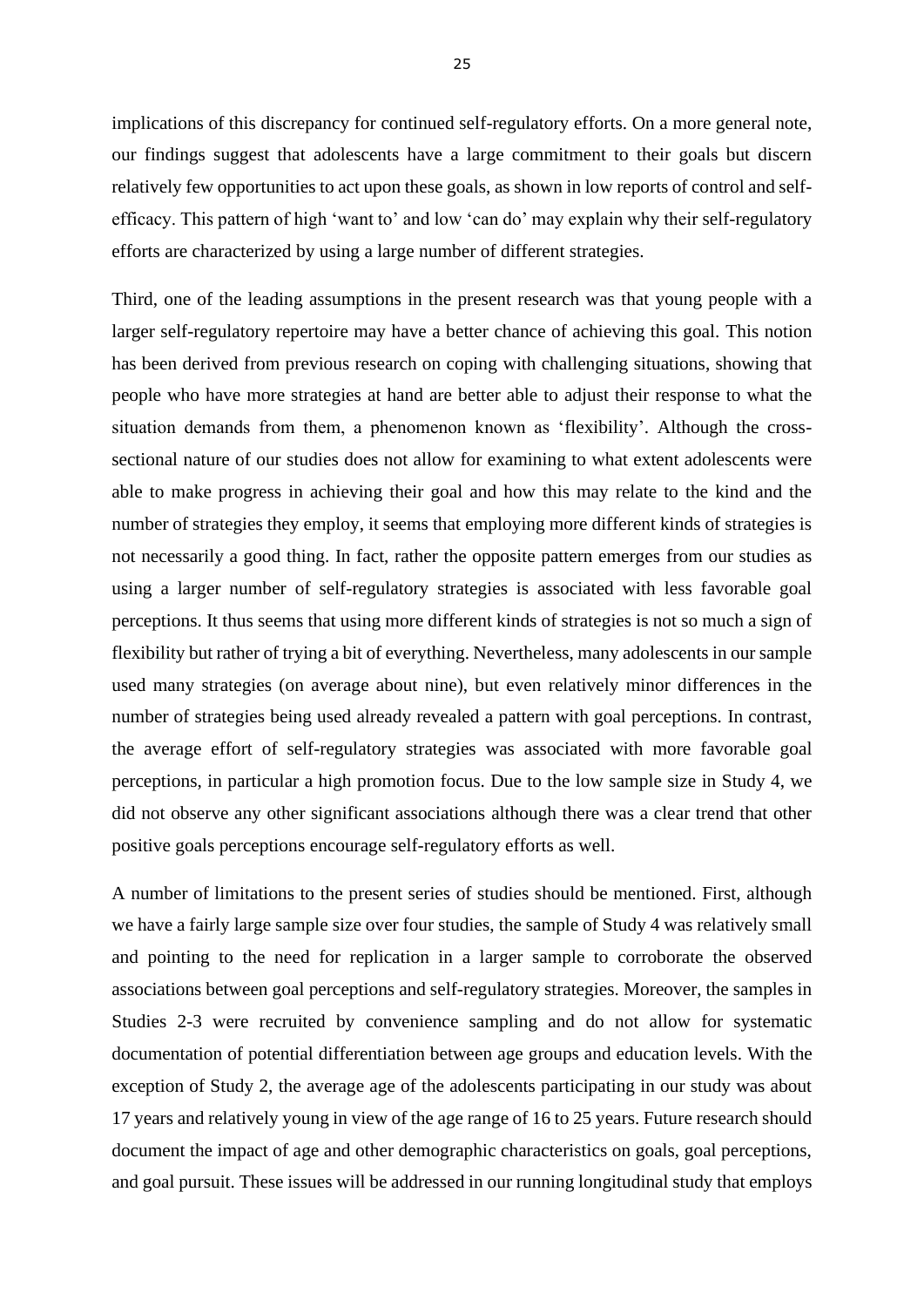a larger and more age-homogeneous sample [\(www.10yup.nl\)](http://www.10yup.nl/). A second limitation is that we employed single-item measures for the assessment of goal perceptions and self-regulatory strategies. As a consequence, the phrasing of items assessing common psychological constructs may slightly differ from how they have been used in other studies, even though we made an attempt to represent the gist of these strategies. While these adjustments to 'usual assessments' have potential disadvantages – mostly in terms of the comparability of current findings to other studies – we believe they have actually enhanced the validity of our measurements as they allow young people to straightforwardly respond to immediate comprehensible constructs. Relatedly, as our list of self-regulatory strategies was derived from previous research, it may be slightly biased towards socially acceptable means of getting what one wants with an underrepresentation of socially less appreciated tactics such as, for example, cheating or lying. A third limitation lies in our reliance on self-report measures of goal perceptions and selfregulatory strategies, as if often the case in self-regulation research. Whilst this approach may not be problematic for analyzing how young individuals think of their goals and the ways of trying to achieve them as these comprise inherently subjective evaluations, self-reports need to be supplemented with more objective assessments when documenting self-regulatory success, which is an important next step in future prospective research on adolescent self-regulation.

Strengths of the current research include the exploration of idiosyncratic goals and goal pursuit in the everyday life of adolescents, which has not been done before and provides us with new insights beyond previous research into goal setting and strategies for goal achievement. Our studies give credit to a novel approach to self-regulation in young people, based upon their endorsement of idiosyncratic goals to generate goal perceptions and goal pursuit. Furthermore, the *GSSI* that was developed during this series of studies provides a tool for assessment that can be used and further developed in future research. For now, we can conclude that young people have a clear view of what they want to achieve in the future, beyond the daily hiccups and adventures that come with adolescent life.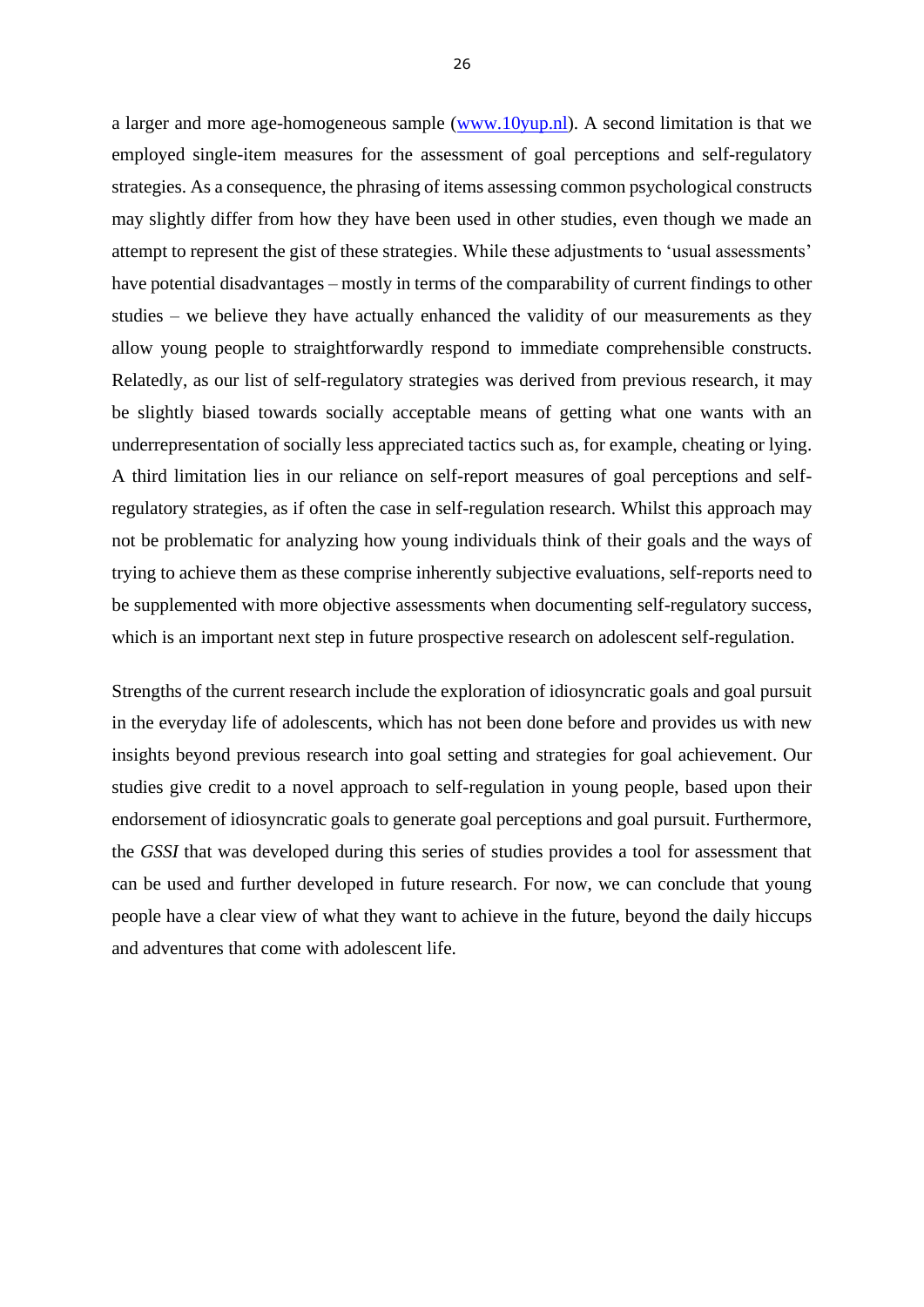#### **References**

- Adriaanse, M.A., Kroese, F.M., Gillebaart, M., & De Ridder, D.T.D. (2014). Effortless inhibition: Habit mediates the relation between self-control and unhealthy snack consumption. *Frontiers in Psychology*, *5*, 444. [doi: 10.3389/fpsyg.2014.00444](https://doi.org/10.3389/fpsyg.2014.00444)
- Aspinwall, L.G., & Taylor, S.E. (1997). A stitch in time: Self-regulation and proactive coping. *Psychological Bulletin, 121*, 417–436. [doi: 10.1037/0033-2909.121.3.417](https://psycnet.apa.org/doi/10.1037/0033-2909.121.3.417)
- Austin, J.T., & Vancouver, J.B. (1996). Goal constructs in psychology: Structure, process, and content. *Psychological Bulletin, 120*, 338-375. doi: [10.1037/0033-2909.120.3.338](https://www.researchgate.net/deref/http%3A%2F%2Fdx.doi.org%2F10.1037%2F0033-2909.120.3.338?_sg%5B0%5D=R-Q0UddXSgKFBXS0PpTtX03-Unlxk4FPwHKgZcn898wqNtUoGrw1ramL_wKxp35VrsZWdcQgTCkNAafLTWFUOMjDag.0gNGOCGpPKnJUMLDC1Fnoe0zQH44XW_QvpcMXXJ-MmTVqbrKDsM6TV0ADOLZ-pv7c4o3MUjeYyDV_eOpOHm6lQ)
- Baumeister, R.F., Bratslavsky, E., Muraven, M., & Tice, D.M. (1998). Ego depletion: Is the active self a limited resource? *Journal of Personality and Social Psychology, 74*, 1252– 1265. [doi: 10.1037//0022-3514.74.5.1252](https://doi.org/10.1037/0022-3514.74.5.1252)
- Behfar, K., & Trochim, W.M. (2002). Concept Mapping as an alternative approach for the analysis of open-ended survey responses. *Organizational Research Methods, 5*, 307-336. doi: [10.1177/109442802237114](https://www.researchgate.net/deref/http%3A%2F%2Fdx.doi.org%2F10.1177%2F109442802237114?_sg%5B0%5D=KTiIGFosQATPPt7bNKet0hza_VqUxnkF5uO5kKr-cj6_oJ6JPHmn3khFrnH4ldDDhStPnbBwuZTBvRGmjuhZfhW9xg.Ag_miWxXaFbigwm5wXvkkL3a1s5kYhbQGREBlMivRpNb2s3saKqxnN2UnaX_UqnaQbCLLJ_3yxtK2cZc6jfUKA)
- Brunstein, J.C. (1993). Personal goals and subjective well-being: A longitudinal study. *Journal of Personality and Social Psychology, 65*, 1061–1070. [doi: 10.1037/0022-](https://psycnet.apa.org/doi/10.1037/0022-3514.65.5.1061) [3514.65.5.1061](https://psycnet.apa.org/doi/10.1037/0022-3514.65.5.1061)
- Brunstein, J.C. (2010). Implicit motives and explicit goals: The role of motivational congruence in emotional well-being. In O. Schultheiss & J.C. Brunstein (Eds.). *Implicit motives.* Oxford University Press.
- Bürgler, S., Hoyle, R.H., & Hennecke, M. (2021). Flexibility in using self-regulatory strategies to manage self-control conflicts: The role of metacognitive knowledge, strategy repertoire, and feedback monitoring. *European Journal of Personality*. [doi:](https://doi.org/10.1177%2F0890207021992907)  [10.1177/0890207021992907](https://doi.org/10.1177%2F0890207021992907)
- Carver, C.S., & Scheier, M.F. (1998). *On the Self-Regulation of Behavior.* New York: Cambridge University Press.
- Cerasoli, C. P., Nicklin, J. M., & Ford, M. T. (2014). Intrinsic motivation and extrinsic incentives jointly predict performance: A 40-year meta-analysis. *Psychological Bulletin, 140*, 980-1008. [doi: 10.1037/a0035661](https://psycnet.apa.org/doi/10.1037/a0035661)
- Chatzisarantis, N.L.D., Ada, I.N., Bing, Q., Papioannou, A., Prpa, N., & Hagger, M.S. (2016). Clarifying the link between mastery goals and social comparisons in classroom settings. *Contemporary Educational Psychology, 46*, 61-72. doi: 10.1016/j.cedpsych.2016.04.009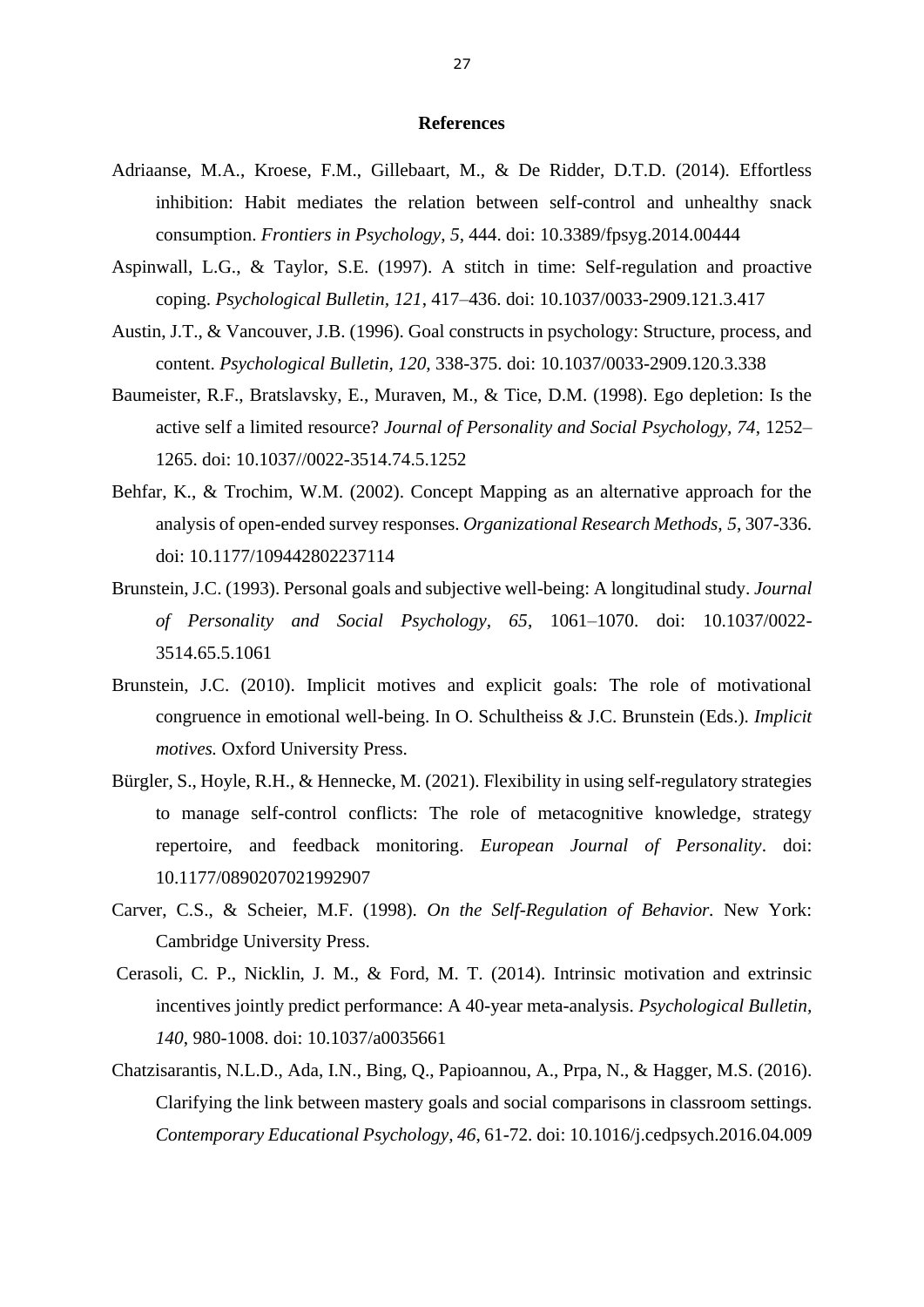- Cheng, C., Lau, H.-P. B., & Chan, M.-P. S. (2014). Coping flexibility and psychological adjustment to stressful life changes: A meta-analytic review. *Psychological Bulletin, 140*, 1582-1607. [doi: 10.1037/a0037913](https://psycnet.apa.org/doi/10.1037/a0037913)
- Covington, M.V. (2000). Goal theory, motivation, and school achievement: An integrative review. *Annual Review of Psychology, 51,* 171–200. [doi:](https://psycnet.apa.org/doi/10.1146/annurev.psych.51.1.171)  [10.1146/annurev.psych.51.1.171](https://psycnet.apa.org/doi/10.1146/annurev.psych.51.1.171)
- Deci, E. L., & Ryan, R. M. (2000). The "what" and "why" of goal-pursuits: Human needs and the self-determination of behavior. *Psychological Inquiry*, *11*, 227-268. [doi:](https://psycnet.apa.org/doi/10.1207/S15327965PLI1104_01)  [10.1207/S15327965PLI1104\\_01](https://psycnet.apa.org/doi/10.1207/S15327965PLI1104_01)
- De Ridder, D.T.D., Benjamins, J.S., Brummelman, J., Gillebaart, M., Kroese, F., & Ybema, J.F. (2021).Young adults' goal perceptions prior to and during COVID-19. [under review]
- De Ridder, D.T.D., De Boer, B.J., Lugtig, P., Bakker, A.B., & van Hooft, E.A.J. (2011). Not doing bad things is not equivalent to doing the right thing: Distinguishing between inhibitory and initiatory self-control. *Personality and Individual Differences, 50*, 1006- 1011. Doi: 10.1016/j.paid.2011.01.015
- De Ridder, D., & Kuijer, R. (2007). Reconsidering illness-related goals: Is discrepancy resolved by confronting emotions? *Psychology & Health, 22*, 102-122. [doi:](https://doi.org/10.1080/14768320600603471)  [10.1080/14768320600603471](https://doi.org/10.1080/14768320600603471)
- De Ridder, D.T.D., Lensvelt-Mulders, G., Finkenauer, C., Stok, F.M., & Baumeister, R.F. (2012). Taking stock of self-control: A meta-analysis of how trait self-control relates to a wide range of behaviors. *Personality and Social Psychology Review*, *16*, 76-99. [doi:](https://doi.org/10.1177/1088868311418749)  [10.1177/1088868311418749](https://doi.org/10.1177/1088868311418749)
- De Ridder, D.T.D., Van der Weiden, A., Gillebaart, M., Benjamins, J., & Ybema, J.F. (2020). Just do it: Engaging in self-control on a daily basis improves the capacity for self-control. *Motivation Science, 6*, 309-320. doi: [10.1037/mot0000158](https://psycnet.apa.org/doi/10.1037/mot0000158)
- De Vet, E., Stok, F.M., De Ridder, D.T.D., Brunso, K., Baban, A., & Gaspar, T. (2014). Assessing self-regulation strategies: Development and validation of the Tempest Self-Regulation Questionnaire for Eating (TESQ-E) in adolescents. *International Journal of Behavioral Nutrition and Physical Activity, 11*: 106. [doi: 10.1186/s12966-014-0106-z](https://psycnet.apa.org/doi/10.1186/s12966-014-0106-z)
- Draijer, J., Bakker, A., Slot, E., & Akkerman, S. (2020). The multidimensional structure of interest. *Frontline Learning Research, 8*, 18-36. doi: 10.14786/flr.v8i4.577
- Duckworth, A.L., Gendler, T.S., & Gross, J.J. (2016). Situational strategies for self-control. *Perspectives on Psychological Science, 11*, 35-55. doi: 10.1177/1745691615623247.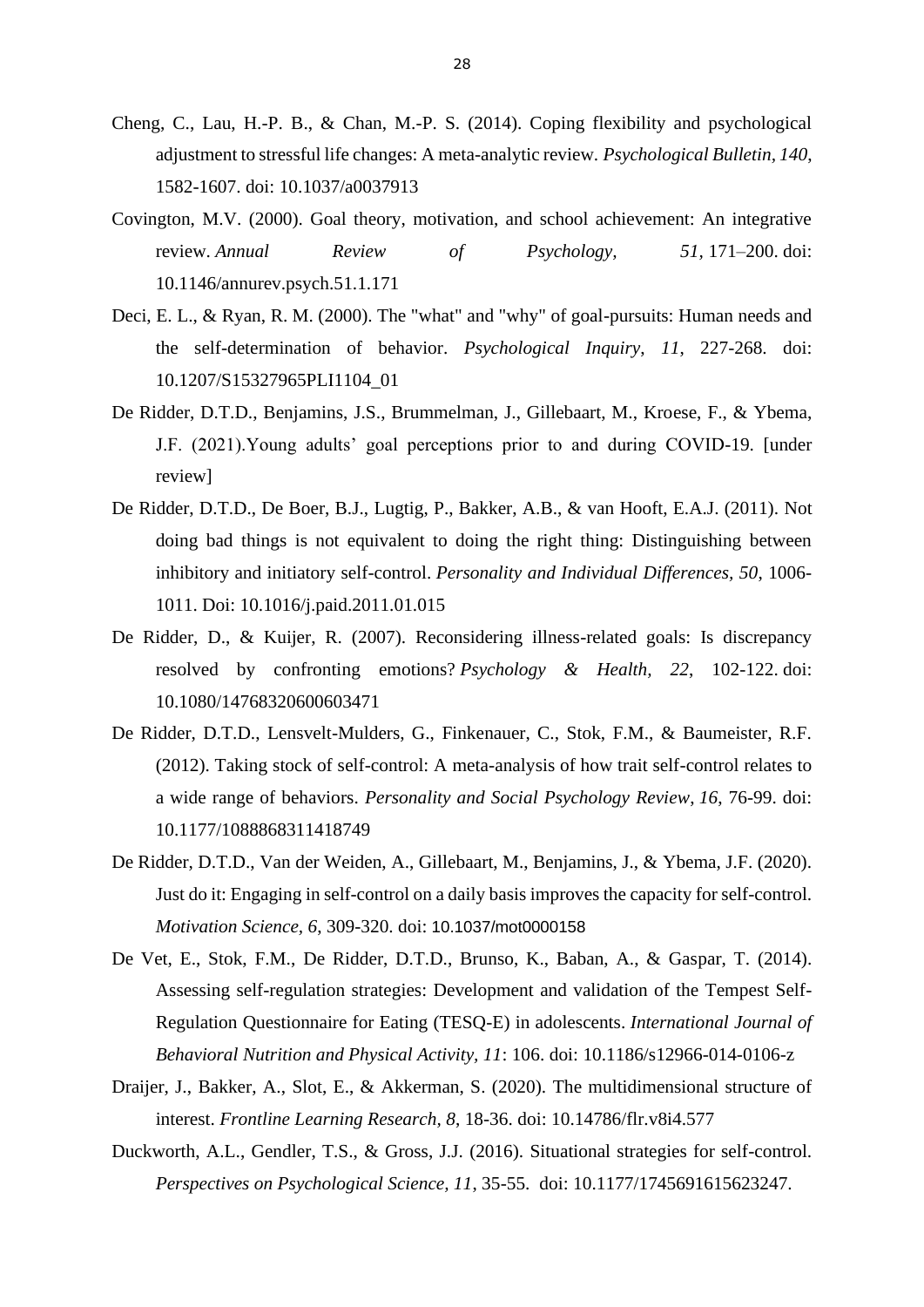- Duckworth, A. L., Peterson, C., Matthews, M. D., & Kelly, D. R. (2007). Grit: Perseverance and passion for long-term goals. *Journal of Personality and Social Psychology, 92*, 1087–1101. [doi: 10.1037/0022-3514.92.6.1087](https://psycnet.apa.org/doi/10.1037/0022-3514.92.6.1087)
- Duckworth, A.L., & Seligman, M.E.P. (2005). Self-discipline outdoes IQ in predicting academic performance of adolescents. *Psychological Science, 16*, 939-944. [doi:](https://doi.org/10.1111%2Fj.1467-9280.2005.01641.x)  [10.1111/j.1467-9280.2005.01641.x](https://doi.org/10.1111%2Fj.1467-9280.2005.01641.x)
- Elliot A.J., & Fryer J.W. (2007). The goal construct in psychology. In J.Y. Shah & W.L. Gardner (Eds.), *Handbook of Motivation Science*, (pp*.* 235–250). New York: Guilford Press.
- Emmons, R.A. (1986). Personal strivings: An approach to personality and subjective wellbeing. *Journal of Personality and Social Psychology, 51*, 1058–1068. [doi: 10.1037/0022-](https://psycnet.apa.org/doi/10.1037/0022-3514.51.5.1058) [3514.51.5.1058](https://psycnet.apa.org/doi/10.1037/0022-3514.51.5.1058)
- Ent, M.R., Baumeister, R.F., & Tice, D.M. (2015). Trait self-control and the avoidance of temptation. *Personality and Individual Differences*, *74*, 12-15. doi: [10.1016/j.paid.2014.09.031](https://psycnet.apa.org/doi/10.1016/j.paid.2014.09.031)
- Galla, B.M., & Duckworth, A.L. (2015). More than resisting temptation: Beneficial habits mediate the relationship between self-control and positive life outcomes. *Journal of Personality and Social Psychology*, *109*, 508-525. [doi: 10.1037/pspp0000026](https://doi.org/10.1037/pspp0000026)
- Gangestad, S. W., & Snyder, M. (2000). Self-monitoring: Appraisal and reappraisal. *Psychological Bulletin, 126*, 530–555. [doi: 10.1037/0033-2909.126.4.530](https://psycnet.apa.org/doi/10.1037/0033-2909.126.4.530)
- Gillebaart, M., Benjamins, J., Van der Weiden, A., Ybema, J.F., & De Ridder, D.T.D. (2020). Practice makes perfect: Repeatedly dealing with response conflict facilitates its identification and speed of resolution. *Journal of Research in Personality, 86,* 103955. [doi: 10.1016/j.jrp.2020.103955](https://psycnet.apa.org/doi/10.1016/j.jrp.2020.103955)
- Gillebaart, M., & De Ridder, D.T.D. (2015). Effortless self‐control: A novel perspective on response conflict strategies in trait self‐control. *Social and Personality Psychology Compass*, *9*, 88-99. [doi: 10.1111/spc3.12160](https://doi.org/10.1111/spc3.12160)
- Gillebaart, M. & Kroese, F. (2020). "Don't Mind If I Do": The role of behavioral resistance in self-control's effects on behavior. *Frontiers in Psychology, 11*, 396. doi: 10.3389/fpsyg.2020.00396
- Gollwitzer, P.M. (1999). Implementation intentions: Strong effects of simple plans. *American Psychologist, 54*, 493–503. [doi: 10.1037/0003-066X.54.7.493](https://psycnet.apa.org/doi/10.1037/0003-066X.54.7.493)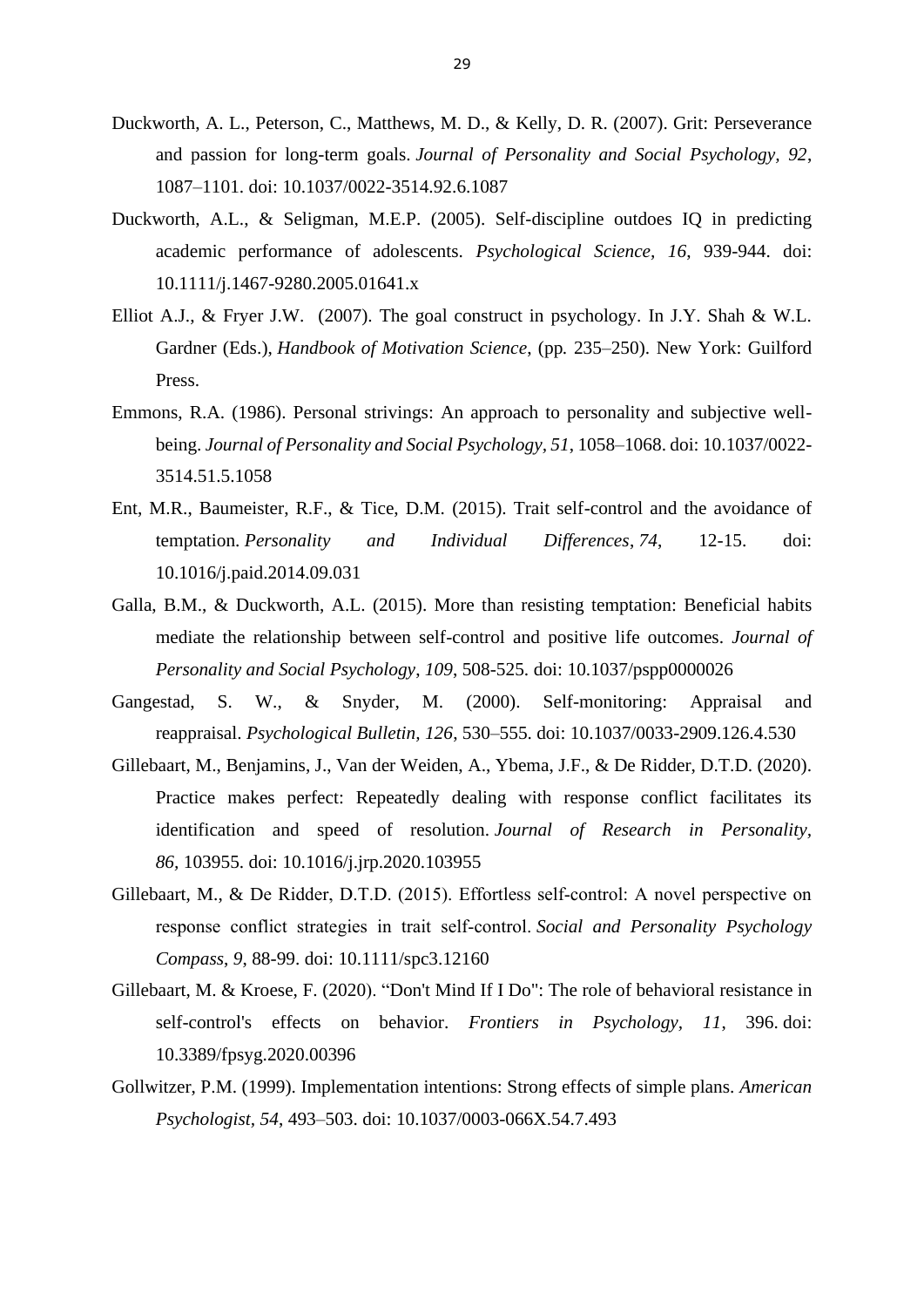- Gollwitzer, P.M., & Oettingen, G. (2015). Psychology of motivation and actions. In J.D. Wright (Ed.), *International Encyclopedia of the Social and Behavioral Sciences, 2nd edition, Vol 15* (pp. 887-893). Oxford: Elsevier.
- Helsen, M., Vollebergh, W., & Meeus, W. (2000). Social support from parents and friends and emotional problems in adolescence. *[Journal of Youth and Adolescence](https://link.springer.com/journal/10964)*, *29*, 319– 335. doi: 10.1023/A
- Hennecke, M., & Bürgler, S. (2020). Many roads lead to Rome: Self-regulatory strategies and their effects on self‐control. *Social and Personality Psychology Compass*. [doi:](https://doi.org/10.1111/spc3.12530)  [10.1111/spc3.12530](https://doi.org/10.1111/spc3.12530)
- Hofmann, W., & Kotabe, H. (20112). A general model of preventive and interventive selfcontrol. Social and *Personality Psychology Compass, 6*, 707-722. doi: 10.1111/j.1751- 9004.2012.00461.x
- Hofmann, W., & Van Dillen, L. (2012). Desire: The new hot spot in self-control research. *Current Directions in Psychological Science, 21*, 317-322. [doi:](https://psycnet.apa.org/doi/10.1177/0963721412453587)  [10.1177/0963721412453587](https://psycnet.apa.org/doi/10.1177/0963721412453587)
- Klinger, E., & Cox, W.M. (2004). Motivation and the Theory of Current Concerns. In W.M. Cox & E. Klinger (Eds.), *Handbook of motivational counseling: Concepts, approaches, and assessment,* (pp. 3–27). New York: Wiley.
- Lee, F.K., Sheldon, K.M., & Turban, D.B. (2003). Personality and the goal-striving process: The influence of achievement goal patterns, goal level, and mental focus on performance and enjoyment. *Journal of Applied Psychology, 88*, 256–265. [doi; 10.1037/0021-](https://psycnet.apa.org/doi/10.1037/0021-9010.88.2.256) [9010.88.2.256](https://psycnet.apa.org/doi/10.1037/0021-9010.88.2.256)
- Little, B.R. (2015). The integrative challenge in personality science: Personal projects as units of analysis. *Journal of Research in Personality, 56*, 93-101. [doi:](https://psycnet.apa.org/doi/10.1016/j.jrp.2014.10.008)  [10.1016/j.jrp.2014.10.008\](https://psycnet.apa.org/doi/10.1016/j.jrp.2014.10.008)
- Locke, E.A., & Latham, G.P. (1990). *A theory of goal setting and task performance.*  Englewood Cliffs, NJ: Prentice Hall.
- Mann, T., De Ridder, D.T.D., & Fujita, K. (2013). Self-Regulation of health behavior: Social psychological approaches to goal setting and goal striving. *Health Psychology, 32,* 487- 498. doi: 10.1037/a0028533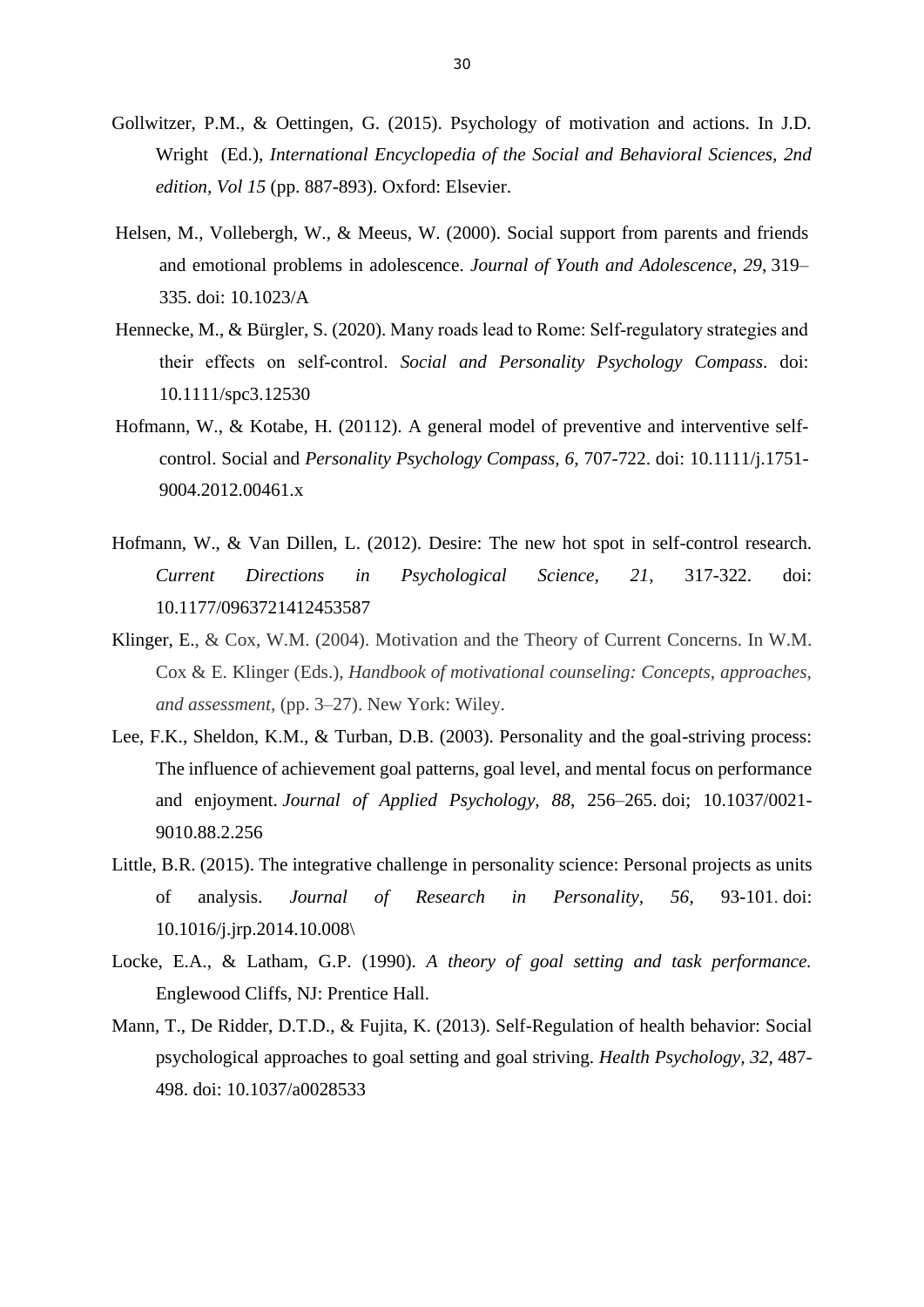- McRae, K., Jacobs, S.E., Ray, R.D., John, O.P., & Gross, J.J. (2012). Individual differences in reappraisal ability: Links to reappraisal frequency, well-being, and cognitive control. *Journal of Research in Personality, 46*, 2-7. [doi: 10.1016/j.jrp.2011.10.003](https://psycnet.apa.org/doi/10.1016/j.jrp.2011.10.003)
- Miller, G.A., Galanter, E., & Pribram, K.H. (1960). *Plans and the structure of behavior*. New York: Holt.
- Milyavskaya, M., Saunders, B., & Inzlicht, M. (2020). Self-control in daily life: Prevalence and effectiveness of diverse self-control strategies. *Journal of Personality*. doi: 10.1111/jopy.12604.
- Moffitt, T.E., Arseneault, L., Belsky, D., Dickson, N., Hancox, R.J., Harrington, H., ... & Sears, M.R. (2011). A gradient of childhood self-control predicts health, wealth, and public safety. *Proceedings of the National Academy of Sciences*, *108*, 2693-2698. [doi:](https://doi.org/10.1073/pnas.1010076108)  [10.1073/pnas.1010076108](https://doi.org/10.1073/pnas.1010076108)
- Moilanen, K.L. (2007). The Adolecent Self-Regulatory Inventory: The development and validation of a questionnaire of short-term and long-term self-regulation. *Journal of Youth and Adolescence, 36*, 835-848. doi: [10.1007/s10964-006-9107-9](https://www.researchgate.net/deref/http%3A%2F%2Fdx.doi.org%2F10.1007%2Fs10964-006-9107-9?_sg%5B0%5D=75PnEktTrkiRfS7L-dcpk7a0mGjyA4oxkiI9hvf9ZnDUjAzsmJTjFdkkgsum6PcIw0fqjuMuMChvxGqVCwJPOyrmJg.ckH3V9FsIuX0-v-99C85tVAtfU3uq8R1wQ6aB1edj1o-Xsv-96mIeiUDdL9He3CWHjKds9at1SD-n2kxF6tD6g)
- Nielsen, K.S., Gwozdz, W., & De Ridder, D.T.D. (2019). Unraveling the relationship between trait self-control and subjective wellbeing: The mediating role of four self-control strategies. *Frontiers in Psychology, 10*, 706. doi: [10.3389/fpsyg.2019.00706](https://psycnet.apa.org/doi/10.3389/fpsyg.2019.00706)
- Oettingen, G., & Gollwitzer, P.M. (2001). *Goal setting and goal striving*. In A. Tesser & N. Schwarz (Eds.), T*he Blackwell Handbook of Social Psychology*, (pp. 329-347). Malden, Mass.: Blackwell.
- Rothman, A.J., Baldwin, A.S., Hertel, A.W., & Fuglestad, P.T. (2011). Self-regulation and behavior change: Disentangling behavioral initiation and behavioral maintenance. In K.D. Vohs & R.F. Baumeister (Eds.), *Handbook of self-regulation: Research, theory, and applications,* (p. 106–122). Guilford Press.
- Rothman, A.J., & Salovey, P. (1997). Shaping perceptions to motivate healthy behavior: The role of message framing. *Psychological Bulletin, 121*, 3–19. [doi: 10.1037/0033-](https://psycnet.apa.org/doi/10.1037/0033-2909.121.1.3) [2909.121.1.3](https://psycnet.apa.org/doi/10.1037/0033-2909.121.1.3)
- Schwartz, S.H. (2012). An overview of the Schwartz theory of basic values. *Online Readings in Psychology and Culture, 2*. doi: 10.9707/2307-0919.1116
- Sheldon, K.M., & Elliot, A.J. (1998). Not all personal goals are personal: Comparing autonomous and controlled reasons for goals as predictors of effort and attainment. *Personality and Social Psychology Bulletin, 24*, 546–557. [doi:](https://psycnet.apa.org/doi/10.1177/0146167298245010)  [10.1177/0146167298245010](https://psycnet.apa.org/doi/10.1177/0146167298245010)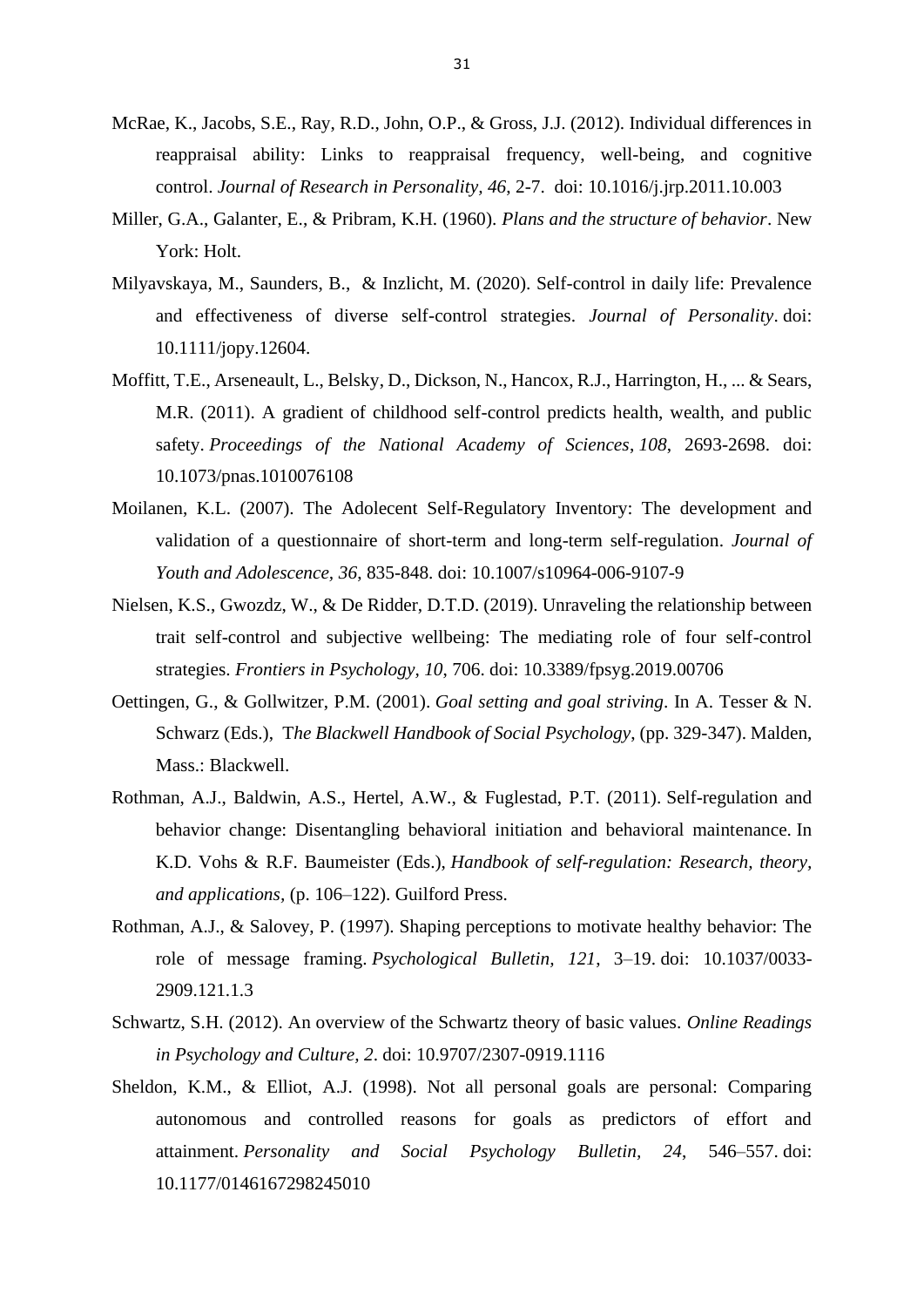- Steinberg, L., Albert, D., Cauffman, E., Banich, M., Graham, S., & Woolard, J. (2008). Age differences in sensation seeking and impulsivity as indexed by behavior and self-report: Evidence for a dual systems model. *Developmental Psychology, 44*, 1764-1778. [doi:](https://doi.org/10.1037/a0012955)  [10.1037/a0012955](https://doi.org/10.1037/a0012955)
- Steinberg, L., & Silverberg, S.B. (1986). The vicissitudes of autonomy in early adolescence. *Child Development, 57*, 841-851. [doi: 10.2307/1130361](https://doi.org/10.2307/1130361)
- Tangney, J.P., Baumeister, R.F., & Boone, A.L. (2004). High self-control predicts good adjustment, less pathology, better grades, and interpersonal success. *Journal of Personality*, *72*, 271-324. [doi: 10.1111/j.0022-3506.2004.00263.x](https://doi.org/10.1111/j.0022-3506.2004.00263.x)
- Thrash, T.M., Maruskin, L.A., & Martin, C.C. (2012). Implicit-explicit motive congruence. In R.M. Ryan (Ed.), *The Oxford handbook of human motivation*, (pp. 141–156). Oxford University Press.
- Twenge, J.M. (2006). *Generation Me: Why today's young Americans are more confident, assertive, entitled—and more miserable than ever before*. New York: Free Press.
- Twenge, J.M., Campbell, W.K., & Freeman, E.C. (2012). Generational differences in young adults' life goals, concern for others, and civic orientation, 1966–2009. *Journal of Personality and Social Psychology, 102*, 1045–1062. [doi: 10.1037/a0027408](https://psycnet.apa.org/doi/10.1037/a0027408)
- Van der Weiden, A., Benjamins, J., Gillebaart, M., Ybema, J.F., & De Ridder, D.T.D. (2020). How to form good habits? A longitudinal field study on the role of self-control in habit formation. *Frontiers in Psychology, 11*. doi: [10.3389/fpsyg.2020.00560](http://dx.doi.org/10.3389/fpsyg.2020.00560)
- Wilkowski, B.M., Fetterman, A.K.**,** Lappi, S.K., Williamson, L.Z., Ferguson Leki, E., Rivera, E., & Meier, B.P. (2020). Lexical derivation of the PINT taxonomy of goals: Prominence, inclusiveness, negativity-prevention, and tradition. *Journal of Personality and Social Psychology*, *119*, 1153-1187. doi: 10.1037/pspp0000268
- Zimmerman, B.J., Bandura, A., & Martinez-Pons, M. (1992). Self-motivation for academic attainment: The role of self-efficacy beliefs and personal goal setting. *American Educational Research Journal, 29*, 663–676. [doi: 10.2307/1163261](https://psycnet.apa.org/doi/10.2307/1163261)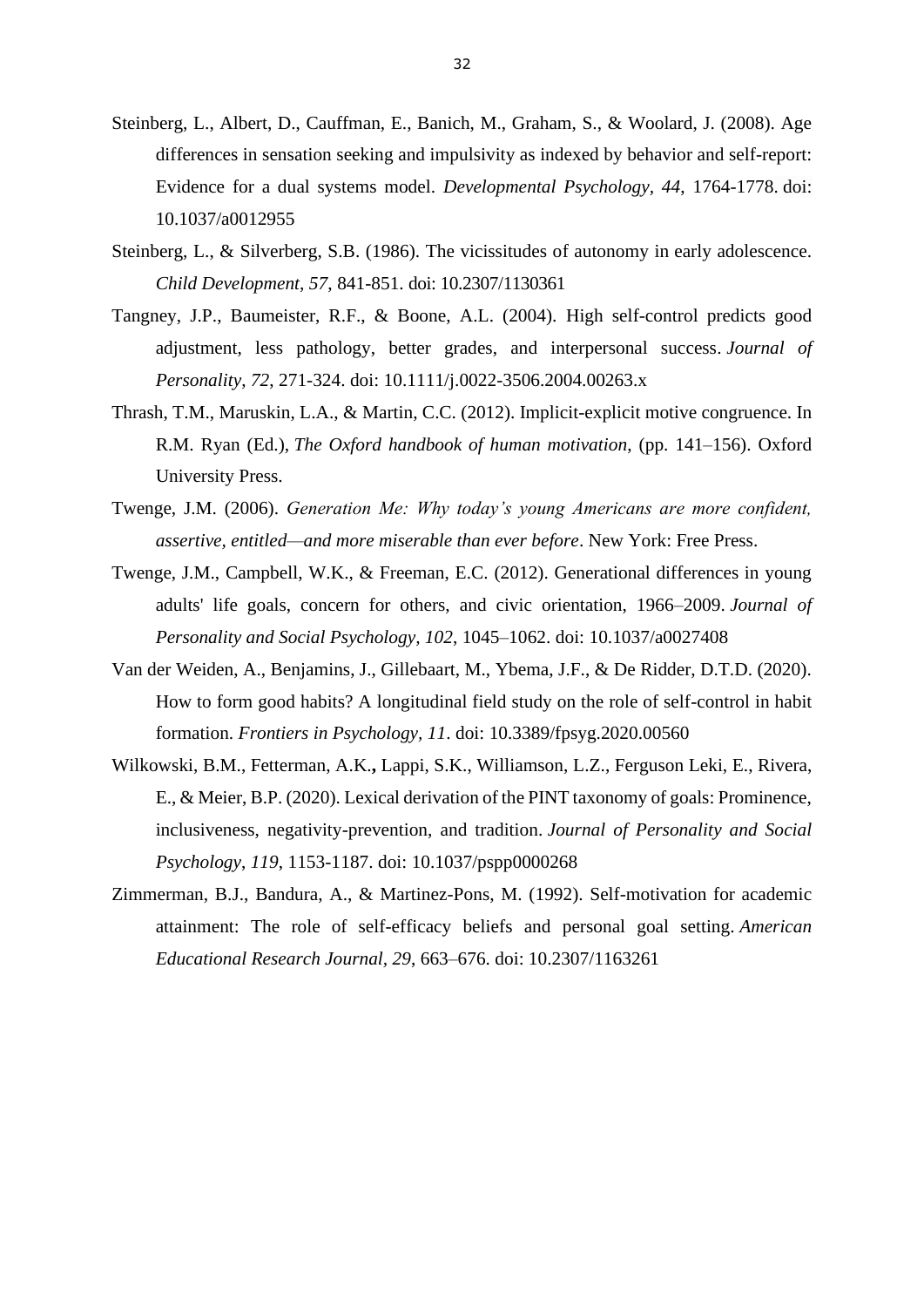## **Notes**

<sup>1</sup> All data of Study 1 were collected in 2019, as were the data from Studies 2-4.

<sup>2</sup> Take more time to relax and adopt a healthier lifestyle were removed for the final list of goals as they were considered not relevant by participants in the second part of Study 1.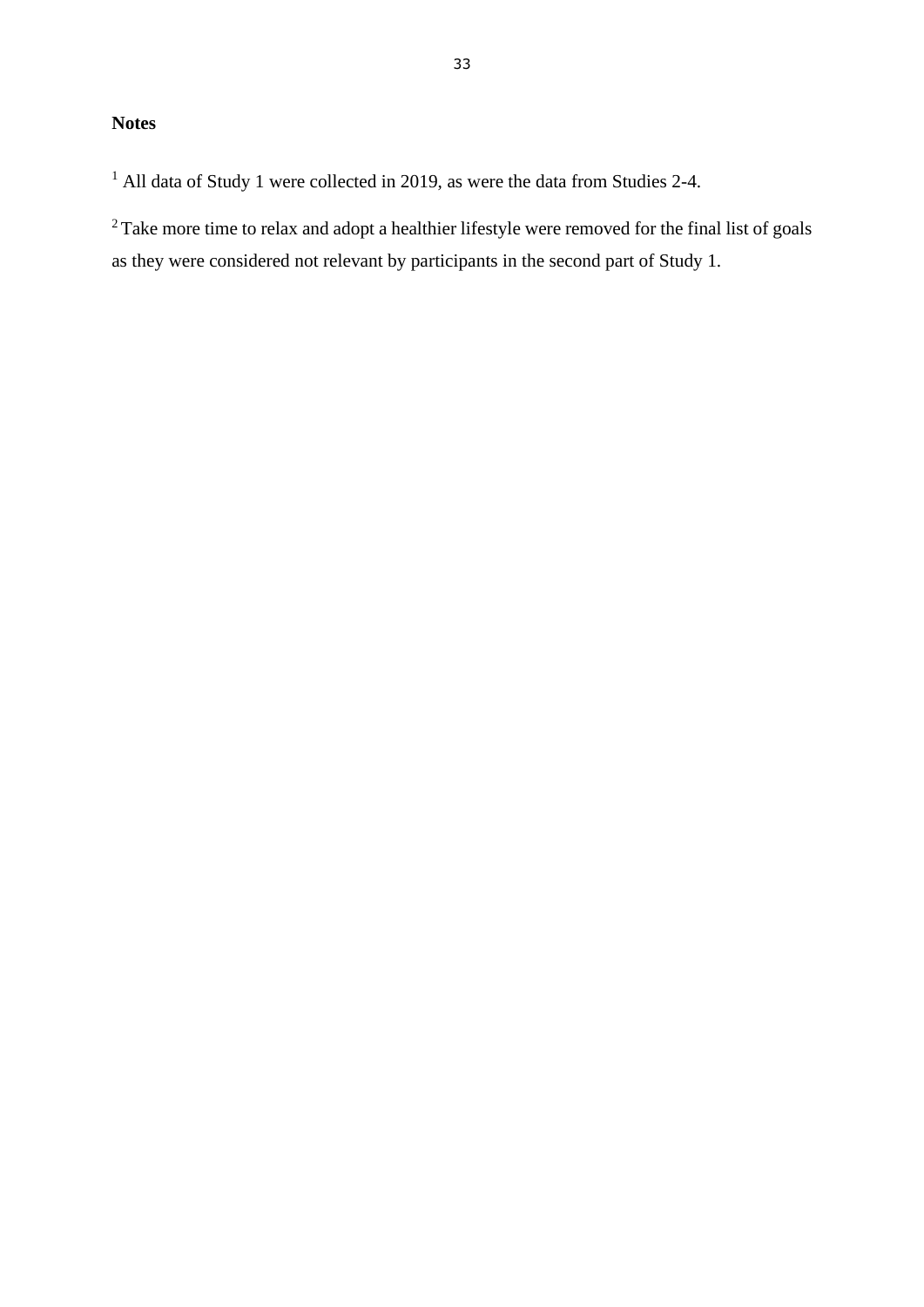#### **Appendix:** *Goal Setting and Striving Inventory*

#### **Part 1: List of goals**

Saving money for a long holiday Go to bed in time more often Less screen time Exercise more often Finish my homework in time Get to school/work in time Quit smoking Tidy up my room more often Lose weight Being more kind to other people Reduce my alcohol intake Reduce single-use plastic Reduce meat consumption Graduate from high school Walk or cycle more often Earn my own money Increase fruit and vegetable consumption Pay off financial debts Reduce consumption of energy drinks Decide about next steps of my education Have a better relationship with my parents Live on my own Learn to play a music instrument Becoming successful Meet with my friends more often Improving my sports performance Earn a lot of money Enjoy life more Get my driver's license Learn another language Experience less stress Become more self-confident Find a job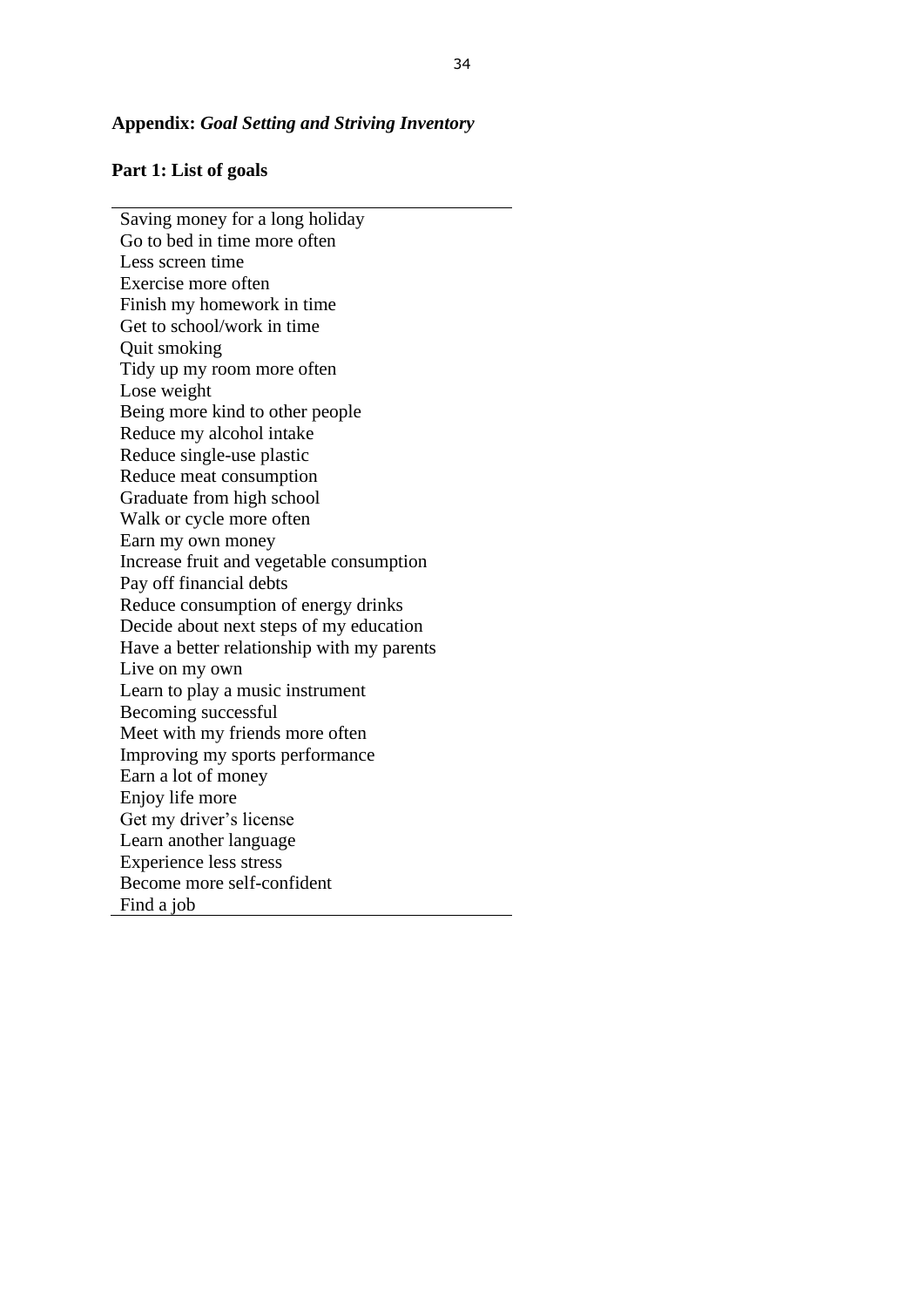#### **Part 2: Goal Perceptions**

1 I am uncertain whether I can achieve this goal (Self-Efficacy) \* 2 It is a matter of luck whether I will achieve this goal (Internal Locus of Control) \* 3 I aim for this goal because other people expect me to (Controlled Motivation) 4 This is a goal that I truly desire (Autonomous Motivation) 5 I dislike the things I need to do to achieve this goal (Task Aversion) 6 Achieving this goal will put me at ease (Prevention Focus) 7 Achieving this goal will make me happy and proud (Promotion Focus)

\*Reverse coding

#### **Part 3: Self-Regulatory Strategies**

1 I make a plan of action (Planning)

2 I check whether I am on track (Self-Monitoring)

3 I ask other people for support (Social Support)

4 I am looking for opportunities (Situation Selection)

5 I stay positive when I make little progress (Cognitive Reappraisal)

6 I make a routine of things I need to do (Routine Building)

7 I persist when I encounter difficulties (Persistence)

8 I suppress the impulse of giving up (Self-Control)

9 I know what I need to do but I keep postponing (Initiation) \*

10 I reward myself when I make progress (Rewarding Oneself)

\*Reverse coding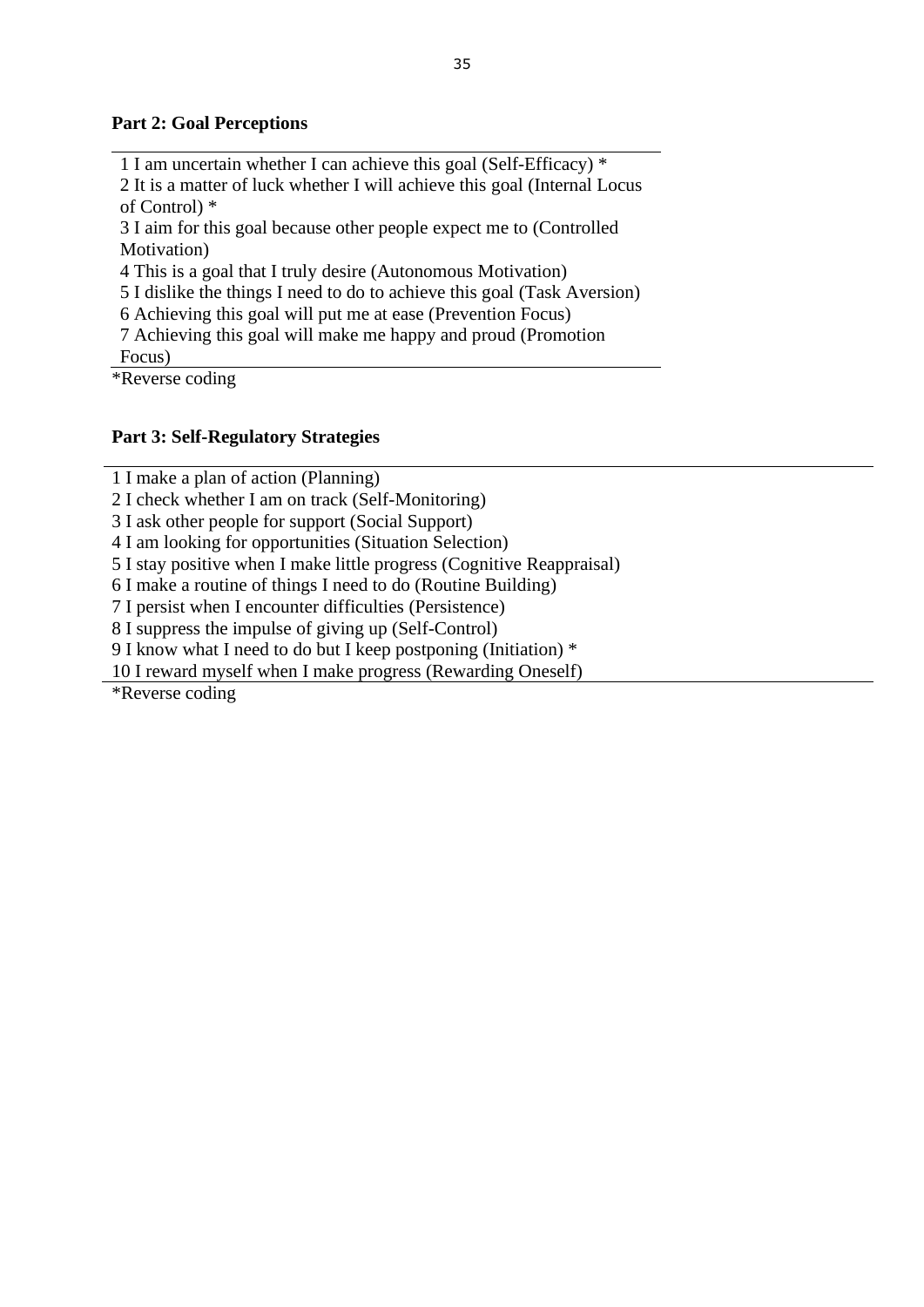## **Supplementary Materials**

## **Study 1**

*First sample (N = 24)*

| Goals                                         | $N_{\text{not chosen}}$ | $N_{\rm chosen}$ |
|-----------------------------------------------|-------------------------|------------------|
| Saving money for new shoes                    | 16                      | $\overline{2}$   |
| Saving money for a long holiday               | 10                      | 8                |
| Go to bed in time more often                  | 9                       | 9                |
| Less screen time                              | 11                      | 7                |
| Exercise more often                           | 10                      | 8                |
| Finish my homework in time                    | 9                       | 9                |
| Get to school/work in time                    | 11                      | 7                |
| Quit smoking                                  | 18                      | $\overline{0}$   |
| Tidy up my room more often                    | $\overline{7}$          | 11               |
| Lose weight                                   | 14                      | $\overline{4}$   |
| Be more kind to other people                  | 7                       | 11               |
| Reduce my alcohol intake                      | 16                      | $\overline{2}$   |
| Reduce single-use plastic                     | 11                      | $\overline{7}$   |
| Reduce meat consumption                       | 11                      | $\overline{7}$   |
| Graduate from high school                     | $\overline{2}$          | 16               |
| Walk or cycle more often                      | 14                      | $\overline{4}$   |
| Earn my own money                             | 13                      | 5                |
| Increase fruit and vegetable<br>consumption   | 7                       | 11               |
| Pay off financial debts                       | 16                      | 2                |
| Reduce consumption of energy<br>drinks        | 17                      | $\mathbf{1}$     |
| Decide about next steps of my<br>education    | 5                       | 13               |
| Have a better relationship with my<br>parents | $\overline{4}$          | 14               |
| Live on my own                                | 14                      | $\overline{4}$   |
| Learn to play a music instrument              | 13                      | 5                |
| Going out less                                | 18                      | $\overline{0}$   |
| Meet with my friends more often               | 10                      | 8                |
| Improving my sports performance               | 9                       | 9                |

The correlation between M\_importance ( $M = 68.05$ ,  $SD = 13.30$ ) and M\_feasibility ( $M =$ 70.22, SD = 9.05) is  $r = .95$ ,  $p = .018$ .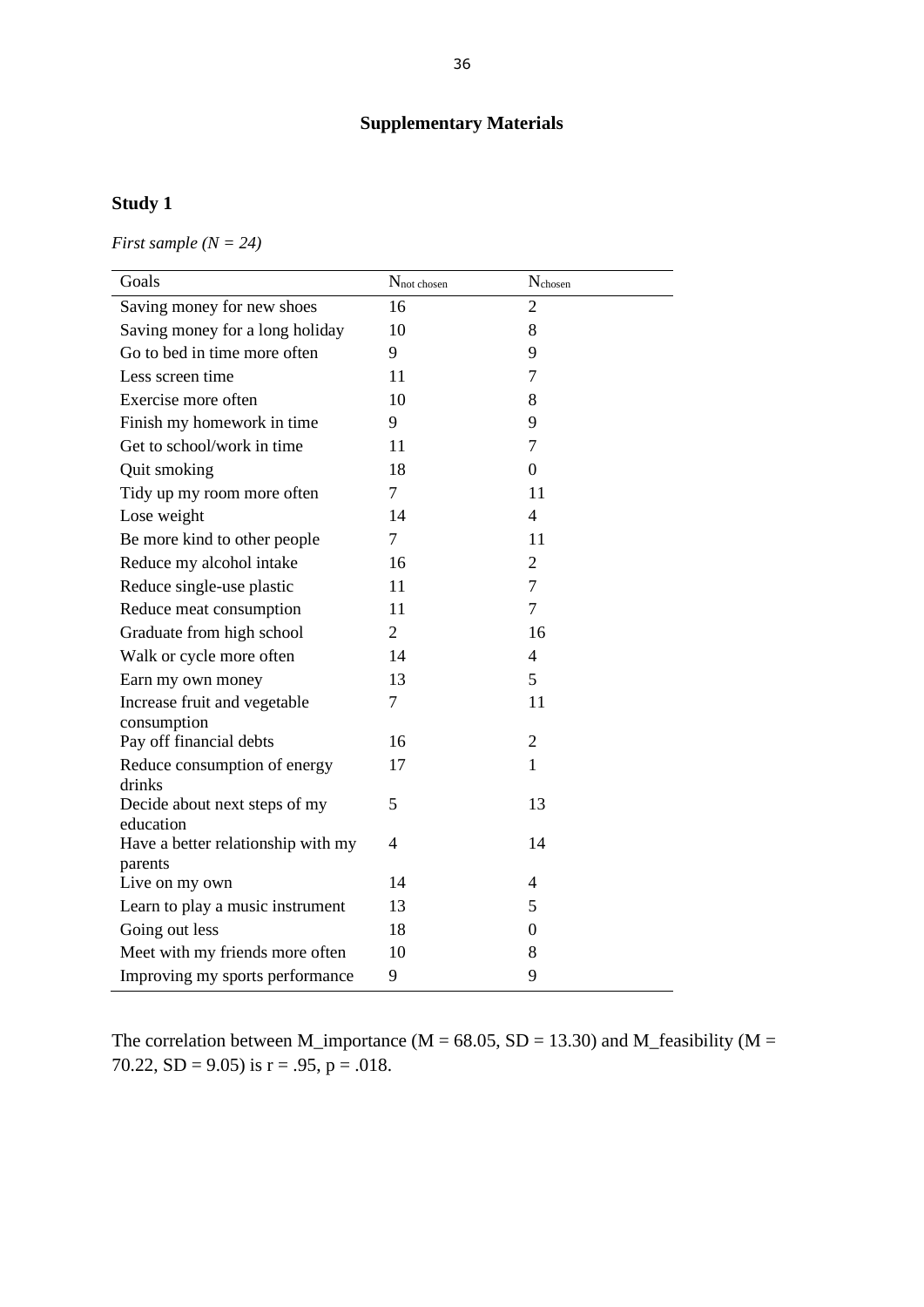*Second sample (N = 86)*

| Goals                                         | $N_I$ want to attain | $N_I$ already attained | $N_{\text{not chosen}}$ | N <sub>most</sub> important |  |  |
|-----------------------------------------------|----------------------|------------------------|-------------------------|-----------------------------|--|--|
|                                               | this goal            | this goal              |                         | goal                        |  |  |
| Saving money for new shoes                    | 9                    | 37                     | 40                      | $\mathbf{0}$                |  |  |
| Saving money for a long<br>holiday            | 48                   | 11                     | 27                      | 1                           |  |  |
| Go to bed in time more often                  | 32                   | 29                     | 25                      | $\overline{2}$              |  |  |
| Less screen time                              | 26                   | 13                     | 47                      | $\overline{c}$              |  |  |
| Exercise more often                           | 39                   | 33                     | 14                      | 3                           |  |  |
| Finish my homework in time                    | 23                   | 53                     | 10                      | 1                           |  |  |
| Get to school/work in time                    | 16                   | 61                     | 9                       | $\overline{0}$              |  |  |
| Quit smoking                                  | 10                   | 7                      | 69                      | $\overline{0}$              |  |  |
| Tidy up my room more often                    | 12                   | 55                     | 19                      | $\theta$                    |  |  |
| Lose weight                                   | 26                   | 12                     | 48                      | $\mathbf{2}$                |  |  |
| Be more kind to other people                  | 10                   | 67                     | 9                       | 3                           |  |  |
| Reduce my alcohol intake                      | 6                    | 16                     | 64                      | $\boldsymbol{0}$            |  |  |
| Reduce single-use plastic                     | 20                   | 21                     | 45                      | 1                           |  |  |
| Reduce meat consumption                       | 9                    | 20                     | 57                      | $\mathbf{1}$                |  |  |
| Graduate from high school                     | 79                   | 4                      | 3                       | 30                          |  |  |
| Walk or cycle more often                      | 7                    | 54                     | 25                      | $\overline{0}$              |  |  |
| Earn my own money                             | 36                   | 23                     | 27                      | $\overline{2}$              |  |  |
| Increase fruit and vegetable<br>consumption   | 31                   | 39                     | 16                      | $\mathbf{1}$                |  |  |
| Pay off financial debts                       | 9                    | 10                     | 67                      | $\overline{0}$              |  |  |
| Reduce consumption of energy                  | 12                   | 18                     | 56                      | $\boldsymbol{0}$            |  |  |
| drinks<br>Decide about next steps of my       | 36                   | 31                     | 19                      | $\boldsymbol{0}$            |  |  |
| education                                     |                      |                        |                         |                             |  |  |
| Have a better relationship with<br>my parents | 13                   | 63                     | 10                      | 2                           |  |  |
| Live on my own                                | 50                   | 9                      | 27                      | 2                           |  |  |
| Learn to play a music                         | 14                   | 10                     | 62                      | $\boldsymbol{0}$            |  |  |
| instrument                                    |                      |                        |                         |                             |  |  |
| Going out less                                | 6                    | 19                     | 61                      | $\boldsymbol{0}$            |  |  |
| Meet with my friends more<br>often            | 22                   | 52                     | 12                      | 1                           |  |  |
| Improving my sports<br>performance            | 28                   | 22                     | 36                      | 4                           |  |  |
| Earn a lot of money                           | 62                   | 19                     | 5                       | 11                          |  |  |
| Enjoy life more                               | 32                   | 52                     | 2                       | 3                           |  |  |
| Get my driver's license                       | 57                   | 22                     | $\tau$                  | 7                           |  |  |
| Learn a new language                          | 29                   | 32                     | 25                      | 2                           |  |  |
| Live more healthy                             | 37                   | 32                     | 17                      | $\overline{2}$              |  |  |
| Take more time to relax                       | 33                   | 39                     | 14                      | $\boldsymbol{0}$            |  |  |

The correlation between M\_importance ( $M = 81.79$ ,  $SD = 10.77$ ) and M\_feasibility ( $M =$ 73.40,  $SD = 14.57$ ) is  $r = .43$ ,  $p < .001$ .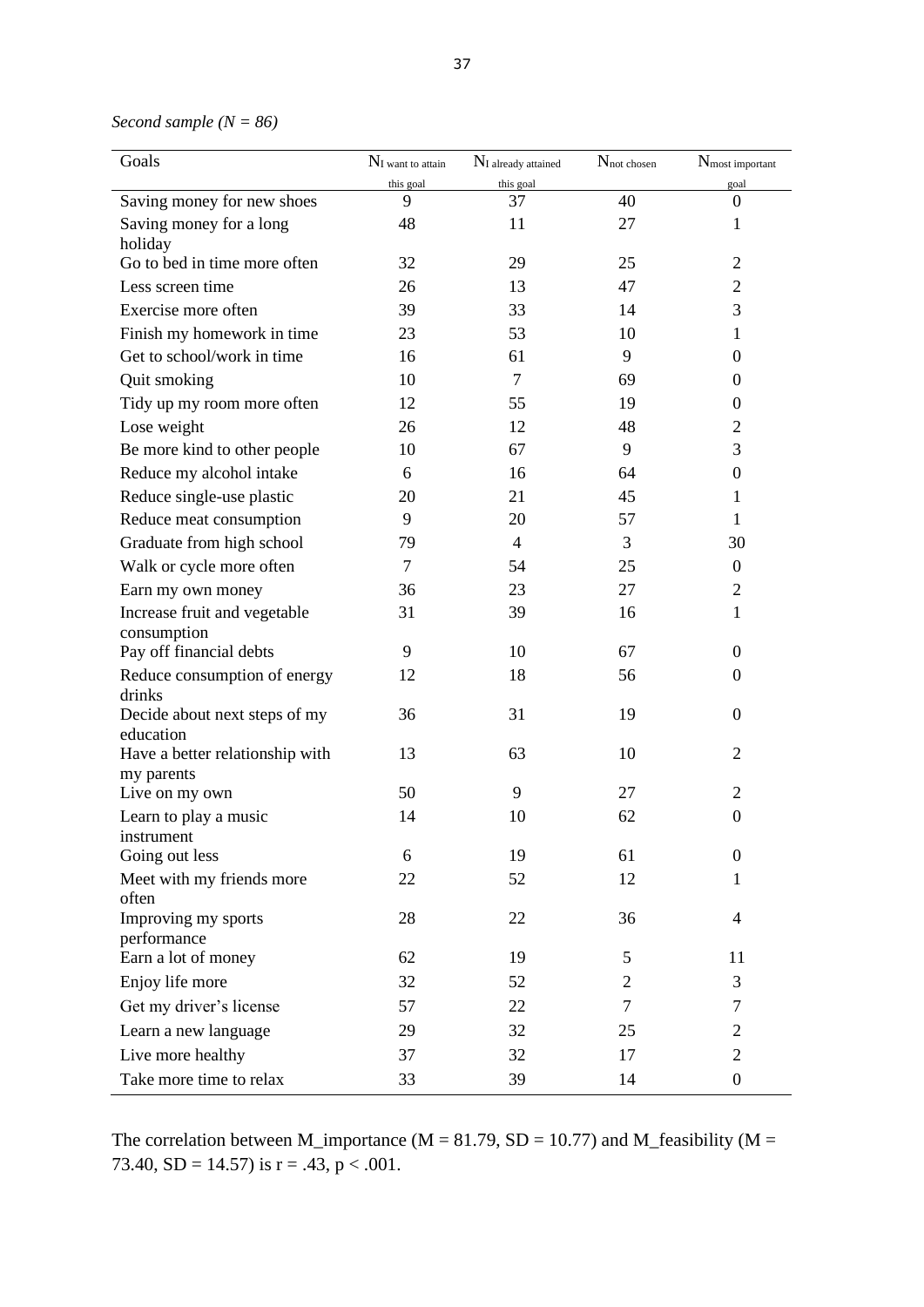#### **Study 2**

Results from the goal categorization show that each of the 35 goals that has been categorized by one participant (e.g., goal 1, 5 and 24 in category 2 by participant 1) could be categorized differently by another participant (e.g., goal 2, 5, 23 and 24 in category 1 by participant 2). This means that different group numbers could be used by different participants to categorize the same type of goals as they were free in how they used the drag-n-drop interface and the available categories. To compare the goals that have been categorized consistently across participants the following procedure was programmed in Matlab 2018b. For each participant and each category (1 to 5) goals numbers were collected, e.g. the number 1,5 and 24 for group 2 of participant 1. Each pair combination of these numbers (e.g. 1-5, 1-24, 5-24) was then counted across participants resulting in a square matrix in which the off-diagonal elements indicate how many times a particular pair of goals has been put together by all participants (with a maximum of 26 for each goal pair). Thus, in the example, pair 5-24 would have had a count of 2 if none of the other participants has categorized goal 5 and goal 24 in one group. For visualization (see Figure 1) of this matrix and for graph analyses the upper half of this matrix (above the diagonal) has been set to zero as these values are also in the lower half of the matrix. The resulting final matrix can be used as an adjacency matrix for *undirected graph* visualization of the data where each pair of goals can be seen as an *edge* and each goal as a *node* in a graph, the count of how often a pair (i.e. edge) is put together by participant becomes the *weight* of that edge. The edges between nodes can be visualized using Matlab's built-in undirected graph plot method. We did this for multiple filters of weights of the adjacency matrix to see what pattern of goal groups emerges. Using the analysis described above, we counted all pairs of goals that were put together by participants. The results of putting these counts into undirected graphs where the counts become weights between goal edges shows that at a low-weight filtering (weights lower than 5 set to zero) already a pattern is discernable where 'goodness' goals (e.g., 'lose weight', 'eat less meat', 'use less plastic') cluster together in one part of the graph and 'independence' goals (e.g., 'finding a job', 'finishing high school') are in another part of the graph. When the filter for the weights was increased (weights lower than 8 or 9 set to zero), these two clusters were teased further apart and a third cluster of 'selfdevelopment' goals emerges (e.g., 'learn to play a music instrument', 'be nice to others'). Importantly, the general pattern of clusters remains stable with more stringent filters resulting in a more fine-grained distinction of sub-clusters.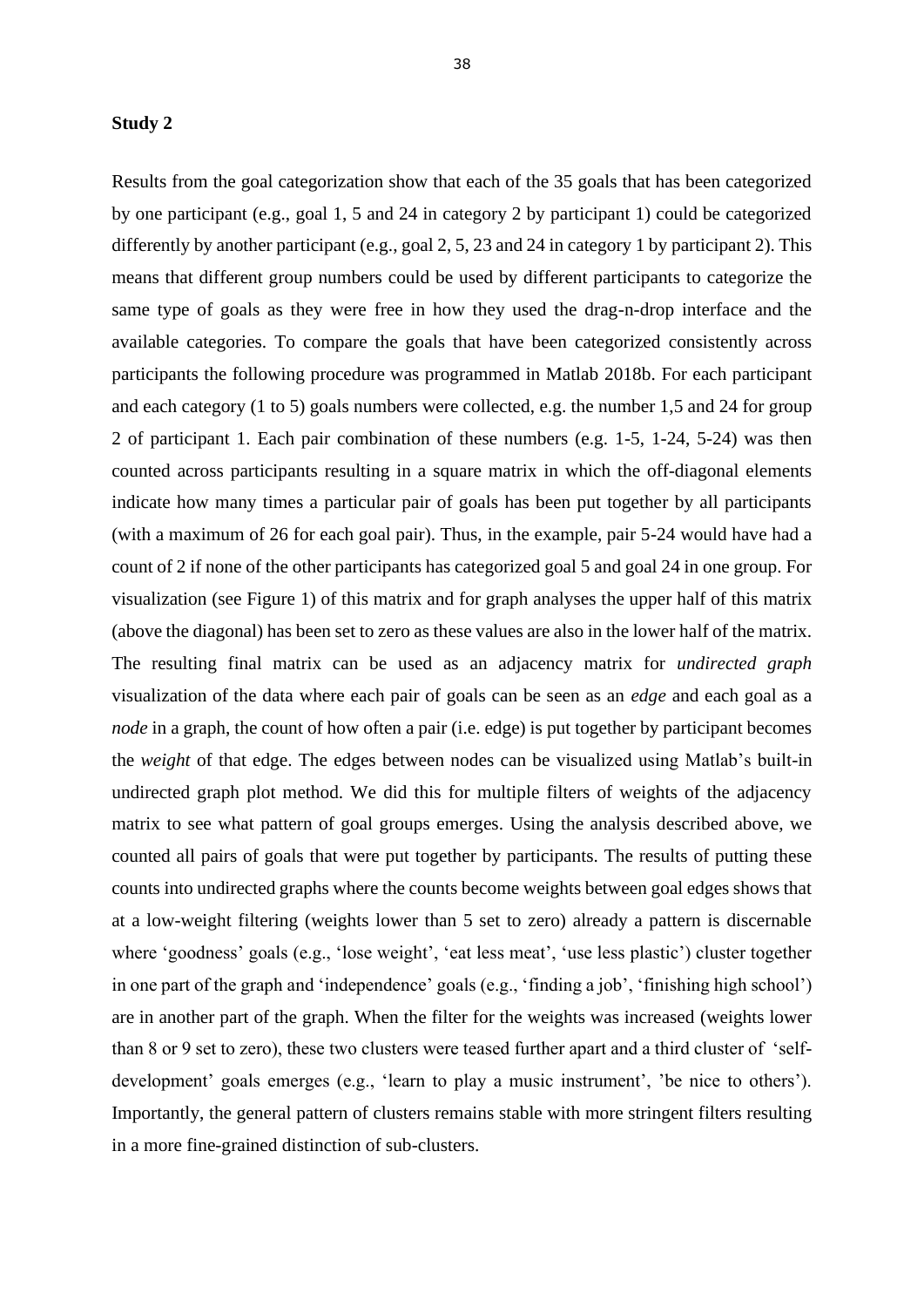

Figure 1. Visual representation of goal pair count results: a darker block indicates a particular pair of goals has been put together often in the same group (in our data for example 'finding a job' and 'becoming successful'). Similarly, a light gray block indicates not many participants put together a pair of goals (in our data for example 'finding a job' and 'game more').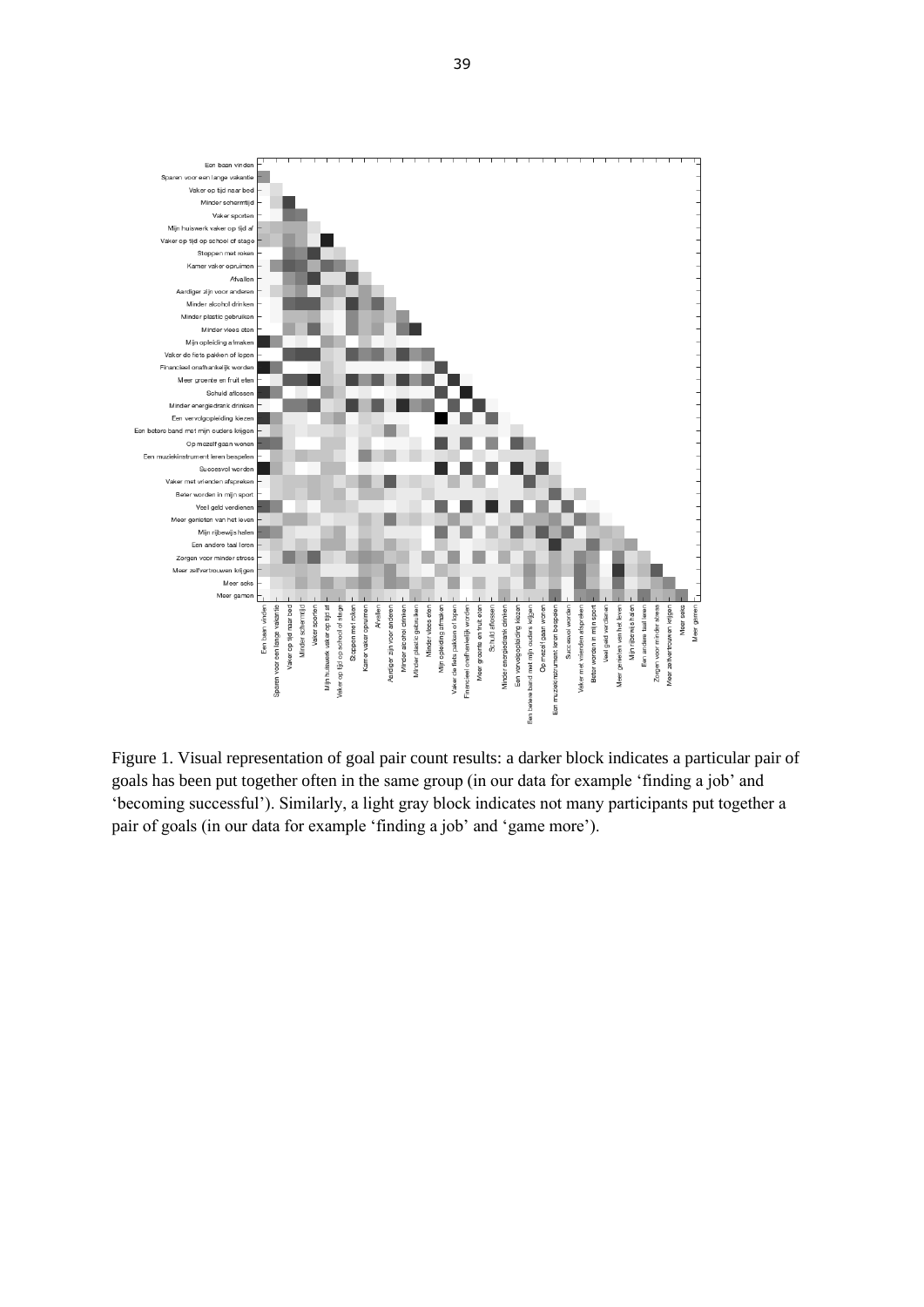# **Study 3**

|                        | 1. | 2.        | 3.        | 4.         | 5.      | 6.        |
|------------------------|----|-----------|-----------|------------|---------|-----------|
|                        |    |           |           |            |         |           |
| 1. Number_chosen goals |    | $.213***$ | $-.040$   | $-.091$    | .018    | $-.053$   |
|                        |    |           |           |            |         |           |
| 2. M_importance        |    |           | $.319***$ | $-.029$    | $.148*$ | $-.031$   |
|                        |    |           |           |            |         |           |
| 3. M_feasibility       |    |           |           | $-.185***$ | $-.082$ | $-.110$   |
|                        |    |           |           |            |         |           |
| 4. Age                 |    |           |           |            | $-.087$ | $.739***$ |
|                        |    |           |           |            |         |           |
| 5. Gender              |    |           |           |            |         | .039      |
|                        |    |           |           |            |         |           |
| 6. Level of education  |    |           |           |            |         |           |
|                        |    |           |           |            |         |           |

## **Correlations Goals, Goal Rating and Socio-Demographic Characteristics (N = 321)**

 $M$ \_importance ( $M = 74.14$ ,  $SD = 10.10$ )

M\_feasibility ( $M = 68.70$ ,  $SD = 9.93$ )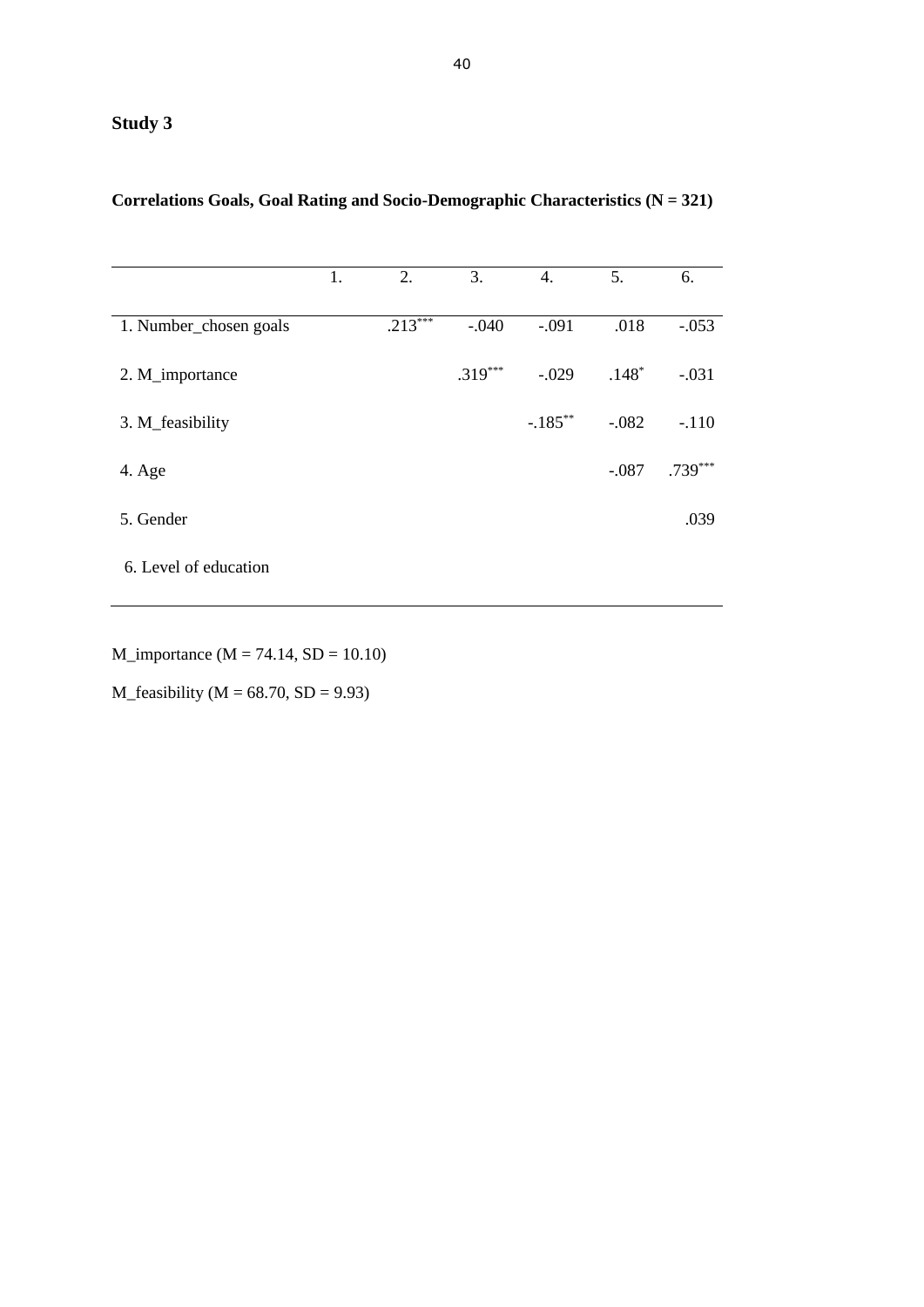# **Study 4**

**Table: Frequency and mean importance and feasibility of goals (N=66).**

| Goals                                      | This goal<br>does not<br>apply to<br>me | <b>This</b><br>goal<br>applies<br>to me | <b>Importance</b><br>M(SD) | <b>Feasibility</b><br>M(SD) |
|--------------------------------------------|-----------------------------------------|-----------------------------------------|----------------------------|-----------------------------|
| Saving money for a long holiday            | 28                                      | 38                                      | 74.68 (22.44)              | 71.13 (21.23)               |
| Go to bed in time more often               | 21                                      | 45                                      | 86.89 (18.91)              | 62.87 (26.57)               |
| Less screen time                           | 33                                      | 33                                      | 81.00 (16.29)              | 58.00 (28.14)               |
| Exercise more often                        | 18                                      | 48                                      | 77.08 (23.95)              | 69.31 (22.68)               |
| Finish my homework in time                 | 32                                      | 34                                      | 77.88 (22.96)              | 76.12 (23.65)               |
| Get to school/work in time                 | 41                                      | 25                                      | 82.48 (24.04)              | 72.08 (22.65)               |
| Quit smoking                               | 57                                      | 9                                       | 69.44 (32.75)              | 65.56 (38.21)               |
| Tidy up my room more often                 | 30                                      | 36                                      | 77.64 (21.98)              | 64.06 (29.94)               |
| Lose weight                                | 37                                      | 29                                      | 79.34 (28.16)              | 68.31 (26.22)               |
| Being more kind to other people            | 41                                      | 25                                      | 79.36 (22.55)              | 72.80 (30.53)               |
| Reduce my alcohol intake                   | 63                                      | 3                                       | 39.67 (7.37)               | 74.67 (26.03)               |
| Reduce single-use plastic                  | 42                                      | 24                                      | 74.21 (29.52)              | 68.17 (27.27)               |
| Reduce meat consumption                    | 57                                      | 9                                       | 66.22 (32.85)              | 67.56 (32.24)               |
| Finish my education                        | 3                                       | 63                                      | 93.92 (15.11)              | 87.02 (20.50)               |
| Walk or cycle more often                   | 42                                      | 24                                      | 67.17(26.50)               | 56.79 (29.11)               |
| Earn my own money                          | 33                                      | 33                                      | 76.58 (27.58)              | 70.03 (22.78)               |
| Increase fruit and vegetable               | 23                                      | 43                                      | 80.53 (19.82)              | 81.00 (21.17)               |
| consumption<br>Pay off financial debts     | 57                                      | 9                                       | 79.78 (33.56)              | 76.78 (25.85)               |
| Reduce consumption of energy               | 44                                      | 22                                      | 67.09 (35.24)              | 54.95 (30.04)               |
| drinks                                     |                                         |                                         |                            |                             |
| Decide about next steps of my<br>education | 26                                      | 40                                      | 90.65 (15.04)              | 86.70 (20.13)               |
| Have a better relationship with my         | 47                                      | 19                                      | 83.11 (20.07)              | 77.05 (27.06)               |
| parents<br>Live on my own                  | 50                                      | 16                                      | 64.44 (29.67)              | 76.44 (25.43)               |
| Learn to play a music instrument           | 56                                      | 10                                      | 57.10 (27.45)              | 73.60 (29.28)               |
| Becoming successful                        | 4                                       | 62                                      | 86.11 (21.03)              | 77.45 (22.00)               |
| Meet with my friends more often            | 35                                      | 31                                      | 78.03 (23.42)              | 72.55 (25.52)               |
| Improving my sports performance            | 41                                      | 25                                      | 86.44 (16.78)              | 80.96 (23.01)               |
| Earn a lot of money                        | 6                                       | 60                                      | 82.42 (21.21)              | 76.00 (22.80)               |
| Enjoy life more                            | 12                                      | 54                                      | 86.31 (21.85)              | 71.46 (26.43)               |
| Get my driver's license                    | 19                                      | 47                                      | 90.66 (18.67)              | 81.36 (26.75)               |
|                                            |                                         |                                         |                            |                             |
| Learn another language                     | 34                                      | 32                                      | 75.84 (21.23)              | 75.16 (22.91)               |
| <b>Experience less stress</b>              | 18                                      | 48                                      | 81.67 (23.78)              | 60.54 (26.53)               |
| Become more self-confident                 | 36                                      | 30                                      | 78.57 (25.10)              | 64.30 (30.80)               |
| Find a job                                 | 48                                      | 18                                      | 85.06 (24.34)              | 83.61 (18.53)               |